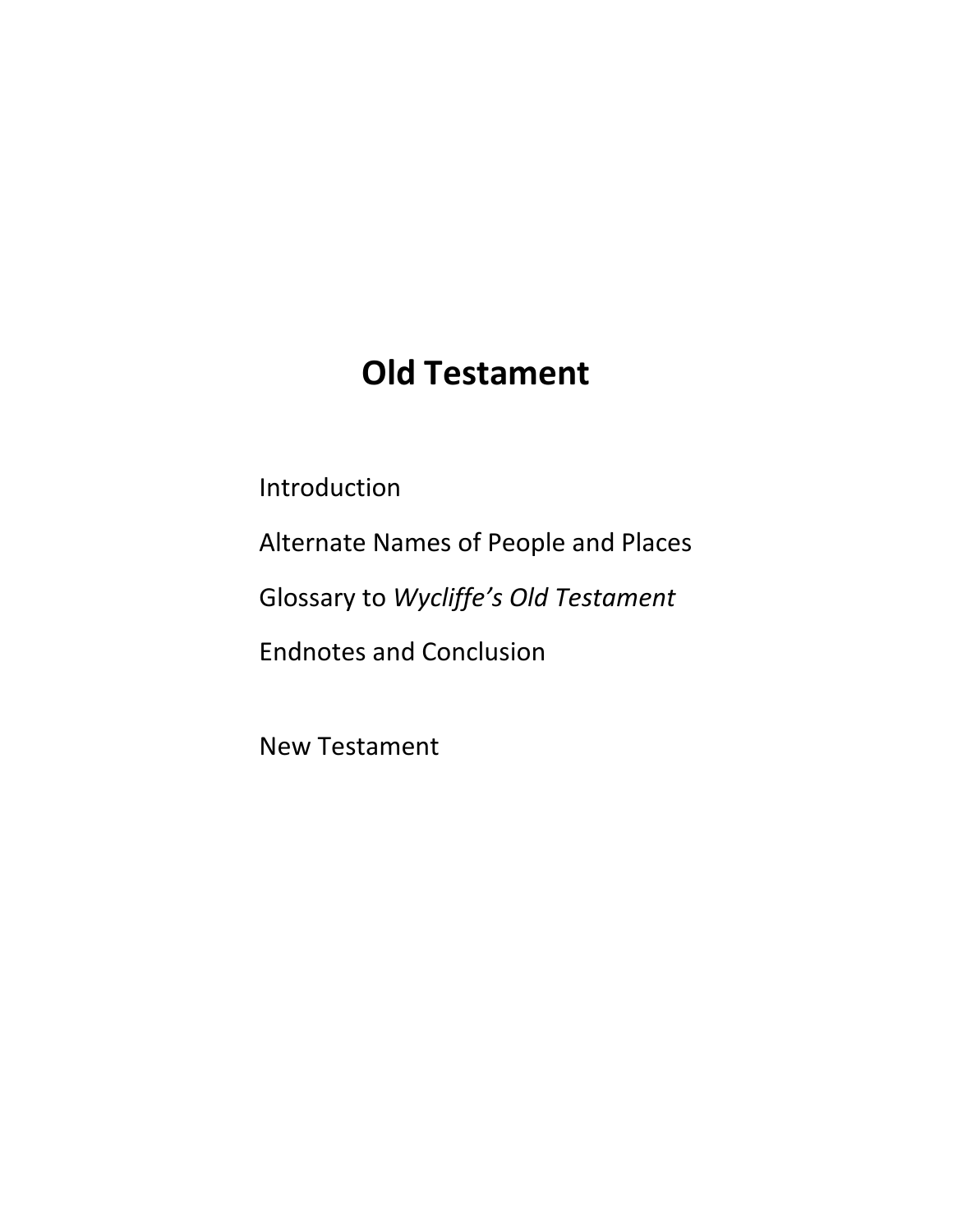<span id="page-1-0"></span>*...and I shall give to thee tables of stone*, *and the law*, *and commandments*, *which I have written*, *that thou teach them.*

 From within a cloud or a burning bush, from the midst of the Holy of Holies in the Temple in Jerusalem or above the summit of Mount Sinai in the desert, to prophets, priests, and patriarchs alike, YAHWEH, the Great "I AM", "the God of revelation and grace", spoke to His people in words they could all understand.

 Moses came down from Mt. Sinai with the ten commandments written in stone by the finger of God in a language the entire nation of Israel could read.

 David composed his poems of praise and petition, promises and pleadings, to the Lord God of hosts, in the everyday language of his people.

 Solomon penned his proverbs of wise fatherly counsel, and his songs of passionate love, in Hebrew, the language of many of his sons, and at least some of his lovers.

But 2300 years later, in England, the Word of God was written almost exclusively in Latin<sup>1</sup>, an unknown language to 99% of that society. Indeed, Latin was only understood by some of the clergy, some of the well‐off, and the few who were university educated. This did not disquiet the Church princes, who long before had transformed the "Divine Commission" – to preach the Word and save souls – into the more temporal undertaking of an all-consuming drive to wield authority over every aspect of life, and in doing so, to accumulate ever‐greater wealth.

 John Wycliffe, an Oxford University professor and theologian, was one of those few who had read the Latin Bible. And although a scholar living a life of privilege, he felt a special empathy for the poor, the uneducated, those multitudes in feudal servitude whose lives were "nasty, brutish, and short". He challenged the princes of the Church to face their hypocrisy and widespread corruption  $-$  and repent. He railed that, because of them, the Church was no longer worthy to be The Keeper of the Word of God. And he proposed a truly revolutionary idea:

 "The Scriptures," Wycliffe stated, "are the property of the people, and one which no party should be allowed to wrest from them. Christ and his apostles converted much people by uncovering of scripture, and this in the tongue which was most known to them. Why then may not the modern disciples of Christ gather up the fragments of the same bread? The faith of Christ ought therefore to be recounted to the people in both languages, Latin and English."

 $\overline{a}$ 

<sup>&</sup>lt;sup>1</sup> Following King Edward I's expulsion edict of 1290, decreeing the banishment of all Jews from England, the Jewish people were absent from its soil until the mid- $17<sup>TH</sup>$  century. However, Hebrew Old Testaments, commentaries, and other scholarly writings concerning the Hebrew Scriptures, were studied when the Old Testament of the "Wycliffe Bible" was written and revised (as were Greek sources when its New Testament was written and revised). For more on this, see '*A Word Regarding the Primary Source'* below.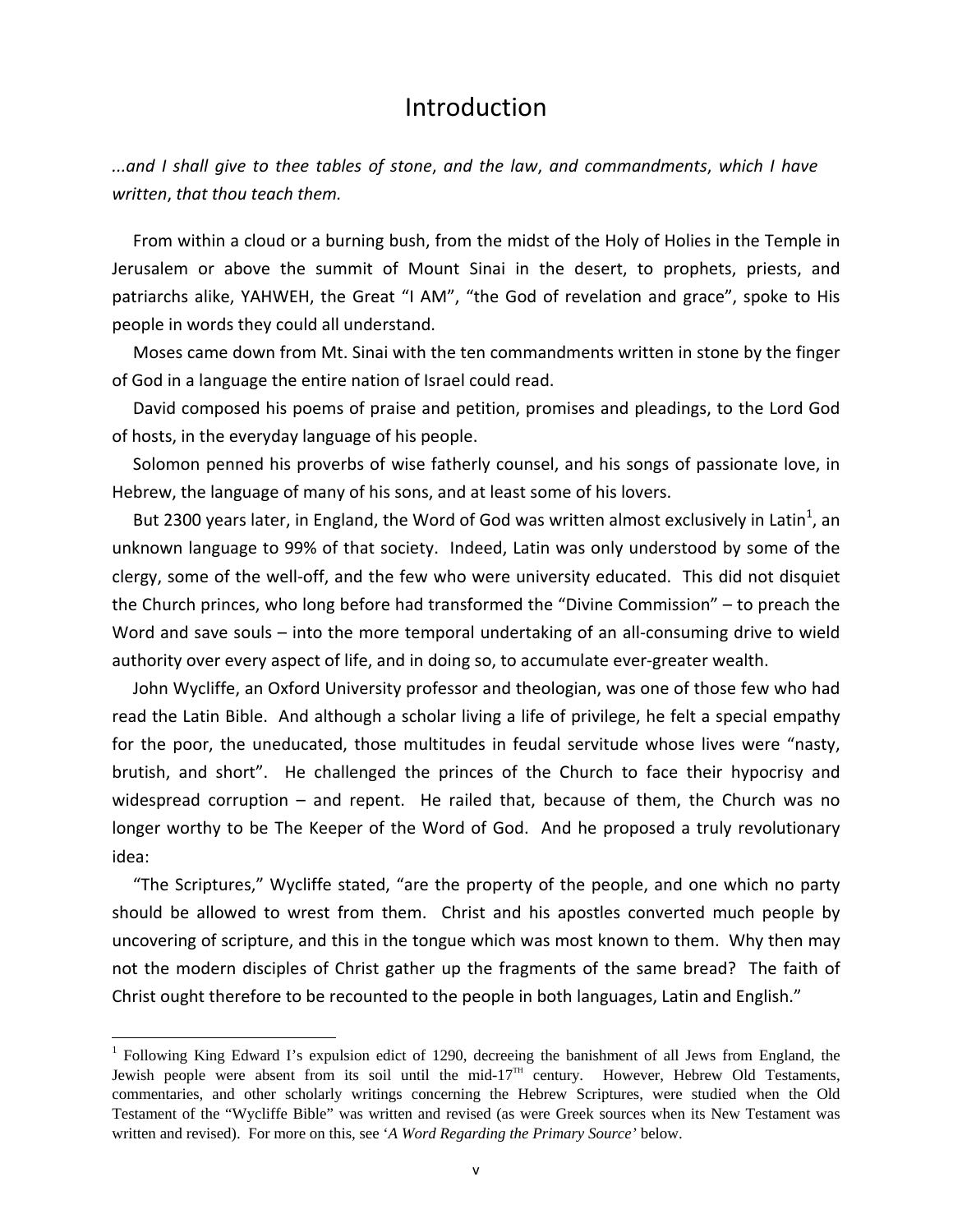Indeed, John Wycliffe earnestly believed that all of the Scriptures should be available to all of the people all of the time in their native tongue.

 He believed that with the Word of God literally in hand, each individual could have a personal relationship with God, with no need for any human or institutional intermediary.

 And so John Wycliffe and his followers, most notably John Purvey, his secretary and close friend, translated Jerome's Vulgate, the "Latin Bible", into the first English Bible (for a limited time, Nicholas Hereford<sup>2</sup> also helped). Their literal, respectful translation was hand-printed around 1382. Historians refer to this as the "Early Version" of the "Wycliffe Bible".

 The Church princes, long before having anointed themselves as sole arbitrator (indeed "soul" arbitrator!) between God and man, condemned this monumental achievement as heretical – and worse:

"This pestilent and wretched John Wycliffe, that son of the old serpent... endeavour[ing] by every means to attack the very faith and sacred doctrine of Holy Church, translated from Latin into English the Gospel, [indeed all of the Scriptures,] that Christ gave to the clergy and doctors of the Church. So that by his means it has become vulgar and more open to laymen and women who can read than it usually is to quite learned clergy of good intelligence. And so the pearl of the Gospel, [indeed of the Scriptures *in toto*,] is scattered abroad and trodden underfoot by swine."

(*Church Chronicle,* 1395)

 The Church princes decreed that Wycliffe be removed from his professorship at Oxford, and it was done. Two years later, his health broken, he died.

 In the decade following John Wycliffe's death, his friend John Purvey revised their Bible. Portions of that revision, in particular the Gospels and other books of the New Testament, were likely circulated as early as 1388. The complete text, including Purvey's "Great Prologue", appeared by 1395.

Historians refer to this as the "Later Version" of the "Wycliffe Bible". This vernacular version

 $\overline{a}$ 

<sup>&</sup>lt;sup>2</sup> Nicholas (de) Hereford, an associate of Wycliffe's and Purvey's, helped write  $2/3^{RDS}$  of the highly literal "Early Version" of the Old Testament (up to "Baruch", an apocryphal book then placed before "Ezekiel"), before he was summoned to Rome to explain his actions. Threatened with death by the Synod of Black Friars, he recanted. Pope Urbanus VI sentenced him to prison, where he possibly spent two years. When a civil insurrection broke out in Rome, the rioters set all the captives free. Hereford fled back to England and resumed his work to educate the ignorant and aid the poor. Arrested again, this time his recantation stuck. Thenceforth, he worked tirelessly against his former colleagues, testifying at their trials, vociferously and vituperatively condemning the writing of the English Bible. For his efforts, the Church princes rewarded him with the position of Chancellor and Treasurer of Hereford Cathedral, as well as a lifelong stipend. Finally, after a long life of shifting alliances, of activities of both grace and perfidy, Hereford retired to a Carthusian monastery, an austere, ascetic order that embraced solitude, silence, and midnight masses. Perhaps, at long last, he felt he had said enough.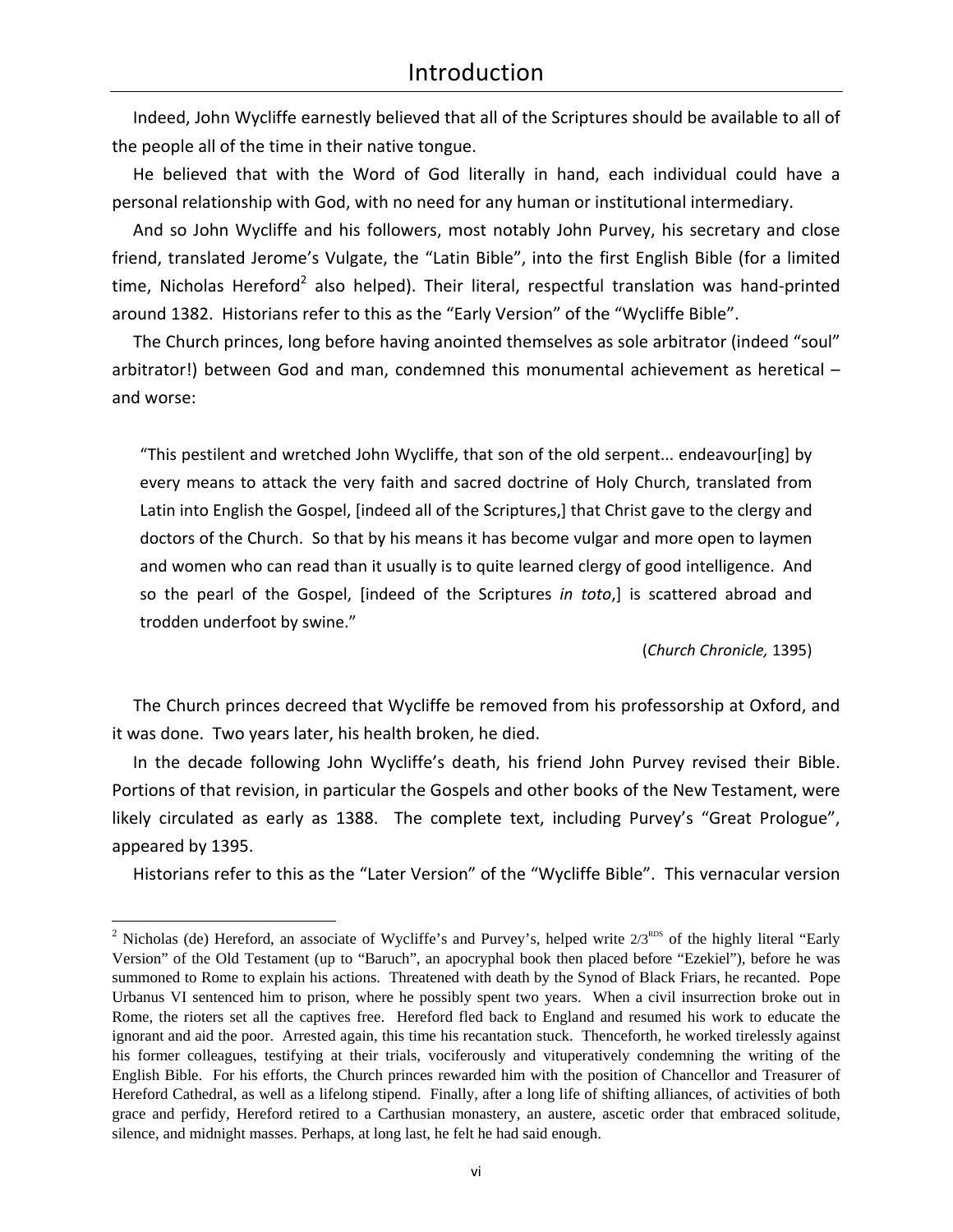retained most of the theological insight and poetry of language found in the earlier, more literal effort. But it was easier to read and understand, and quickly gained a grateful and loyal following. Each copy had to be hand‐printed (Gutenberg's printing press would not be invented for more than half a century), but this did not deter widespread distribution. The book you now hold in your hands is that Bible's Old Testament (*with modern spelling*).

 For his efforts, the Church princes ordered John Purvey arrested and delivered to the dungeon. He would not see freedom again until he recanted of his "sin" – writing the English Bible. His spirit ultimately broken, he eventually did recant. Upon release, he was watched, hounded at every step, the Church princes determined that he would tow the party line. His life made a living hell, the co-author of the first English Bible eventually disappeared into the mists of history and died unknown.

 But the fury of the Church princes was unrelenting. Edicts flew. John Wycliffe's bones were dug up  $-$  and burned. Wycliffe's writings were gathered up  $-$  and burned. All unauthorized Bibles – that is, all those in the English language – were banned. All confiscated copies were burned. Those who copied out these Bibles were imprisoned. Those who distributed these Bibles were imprisoned. Those who owned an English Bible, or, as has been documented, "traded a cart‐load of hay for but a few pages of the Gospel", were imprisoned. And those faithful souls who refused to "repent" the "evil" that they had committed, were burned at the stake, the "noxious" books that they had penned, or even had merely owned, hung about their necks to be consumed by the very same flames. In all, thousands were imprisoned, and many hundreds executed. Merry olde England was engulfed in a reign of terror. All because of an English Bible. This Bible.

 But the spark that John Wycliffe, John Purvey, and their followers had ignited could not, would not, be extinguished. The Word of God was copied, again, and again, and again. The Word of God was shared, from hand, to hand, to hand. The Word of God was spoken, and read, and heard by the common people in their own language for the first time in over 1000 years. At long last, the Word of God had been returned to simple folk who were willing to lose everything to gain all.

 *And so the pearl of the Scriptures was spread abroad and planted in their hearts by the servants of God….*

 216 years after Purvey's revision appeared, somewhat less than a century after Martin Luther proclaimed his theses (thereby sparking the Protestant Reformation), and Henry VIII proclaimed his divorce (thereby creating the Church of England), what would become the most famous, enduring, beloved, and revered translation of the Bible, the "Authorized" or "King James Version" (KJV), was published in 1611.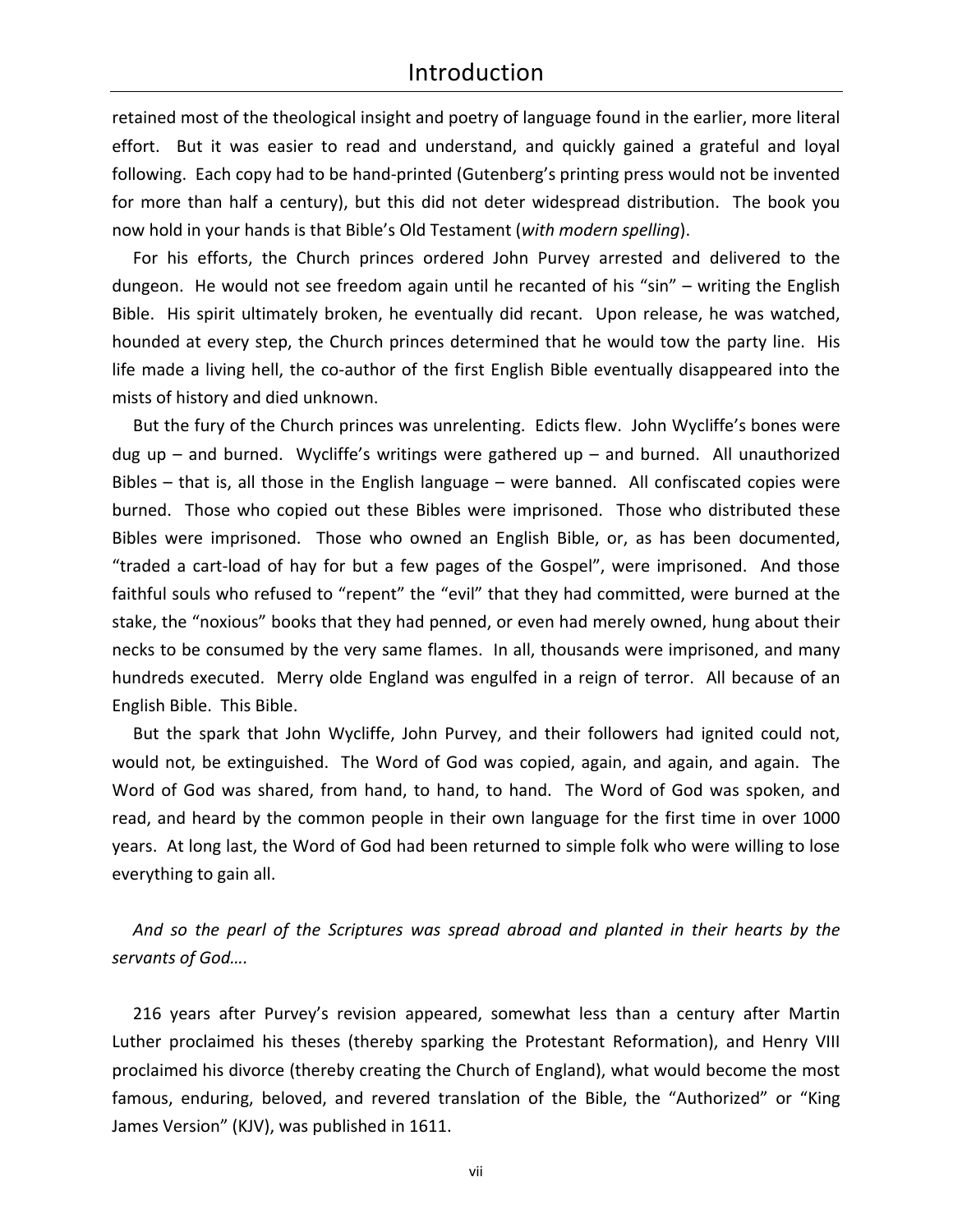In their preface, "The Translators to the Reader", in the  $1<sup>ST</sup>$  edition of the KJV, the 54 translators detail many sources utilized and arduous efforts undertaken to achieve their supreme accomplishment. Interestingly enough, they make scant mention of even the existence of earlier, unnamed English versions. And they make no specific reference to the work of John Wycliffe and John Purvey. It is not my desire or intention here to speculate on the political‐ecclesiastical reasons for this omission, simply to state its fact.

 From 1611 until today, historians of the English Bible have uniformly followed the lead of the KJV translators, and have ignored, dismissed, or denigrated John Wycliffe's and John Purvey's contributions to, and influences upon, that ultimate translation, the KJV. To wit:

"The Bible which permeated the minds of later generations shows no direct descent from the Wycliffite versions; at most a few phrases from the later version seem to have found their way into the Tudor translations….Tyndale's return to the original languages meant that translations based on the intermediate Latin of the Vulgate would soon be out of date."

(*Cambridge History of the Bible,* Vol. 2, p. 414.)

When you finish reading this book, you may reach a different conclusion.

#### **Regarding** *Wycliffe's Old Testament*

 *Wycliffe's Old Testament* comprises the Old Testament found in extant copies of the "Later Version" of the "Wycliffe Bible", with modern spelling. For 99.9% of *Wycliffe's Old Testament*, the word order, verb forms, words in *italics*, and punctuation are as they appear in the "Later Version". In addition, words and phrases found only in the "Early Version" are presented within square brackets, "[ ]", to provide more examples of John Wycliffe's and John Purvey's groundbreaking scholarship, as well as to aid comprehension and improve passage flow. (Literally thousands of "Early Version" verses were transcribed, but limited space meant most could not be printed in this book. See the *Wycliffe's Bible* CD or the online efiles for these significant and interesting textual variations.)

 Because their lives were ever at risk, and personal glory was of no consequence to either man, neither Wycliffe nor Purvey signed any extant copy of either version, attesting to authorship. This omission has allowed some historians to debate the matter. *Wycliffe's Old Testament* is unambiguously credited: "Translated by John Wycliffe and John Purvey". While authorship of particular chapter or verse can be argued by those concerned with such matters, there is absolutely no doubt about the essential role that each of these men played in the momentous effort to bring the English Bible to the English people.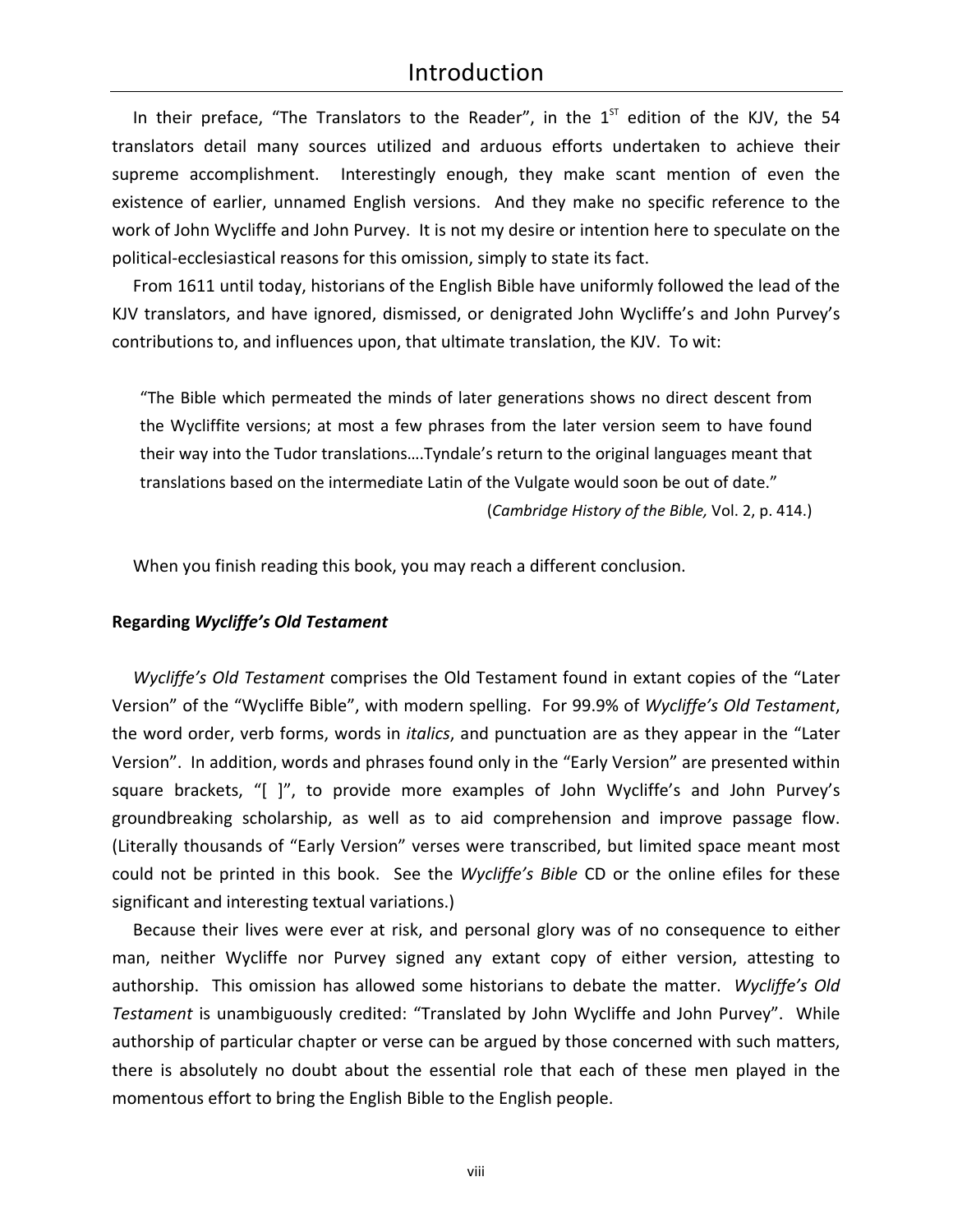#### *Middle English*

The "Wycliffe Bible" was written in Middle English in the last three decades of the  $14<sup>TH</sup>$ century. "Middle English" is the designation of language spoken and written in England between 1150 and 1450. The year 1300 is used to divide the period into "Early Middle English" and "Late Middle English". During the time of "Late Middle English", there were 5 regional dialects in England (with a sixth dialect eventually developing in London). Examples of at least three dialects are found in the "Later Version" of the "Wycliffe Bible".

What does one encounter reading the "Wycliffe Bible"? An alphabet with a widely used  $27<sup>TH</sup>$ letter, "3", and a 28<sup>TH</sup> letter, "p", that already was frequently being replaced with "th" (even within the same sentence). A myriad of words which today are **obsolete** ("anentis": "with"), **archaic** ("culver": "dove"), or at best, strangely‐spelled **precursors** to our modern words ("vpsedoun": "upside‐down"). Spelling and verb forms that are not standardized, in part because they were phonetic to different dialects. For example, the word "saw" is spelled a dozen different ways (even differently within the same sentence), and differently for singular and plural nouns (similarly, the word "say"); "have take" and "have taken" are found in the same sentence, as are "had know" and "had known"; and so forth. Prepositions and pronouns that often seem misplaced and incorrectly used: "at", "for", "in", "of", "on", "there", "to", "what", and "which" again and again seem wrongly situated; "themself" and "themselves" are found in the same sentence, as are "youself" and "yourselves"; and so forth. Capitalization, punctuation, and other grammatical conventions that are rudimentary by today's standards, and vary greatly from sentence to sentence. For example, the *past tense* of a verb was made by adding nothing to the present tense, or an "e", "en", "ed", "ede", "id", "ide", or still other suffixes. One encounters, in short, formidable obstacles to being able to understand (what will become) a single verse of Scripture.

 And so the need for *Wycliffe's Old Testament*. *Wycliffe's Old Testament* is the "Later Version" of the Old Testament of the "Wycliffe Bible" (henceforth referred to as the WOT or Wycliffe Old Testament), with its irregular spelling deciphered, the verb forms made consistent, and numerous grammatical variations standardized. *Wycliffe's Old Testament* is the key that unlocks the amazing secrets found within the WOT.

### *Three types of words: obsolete, archaic, and precursors*

 As stated above, with the spelling modernized, three types of words are found in the Wycliffe Old Testament: **obsolete** ("dead words", unknown and unused for centuries); **archaic** ("old‐fashioned words", now chiefly used poetically); and, the vast majority, "**precursors**", which are strangely-spelled forerunners of words that we use today. To understand the text, each group of words must be dealt with in a particular way.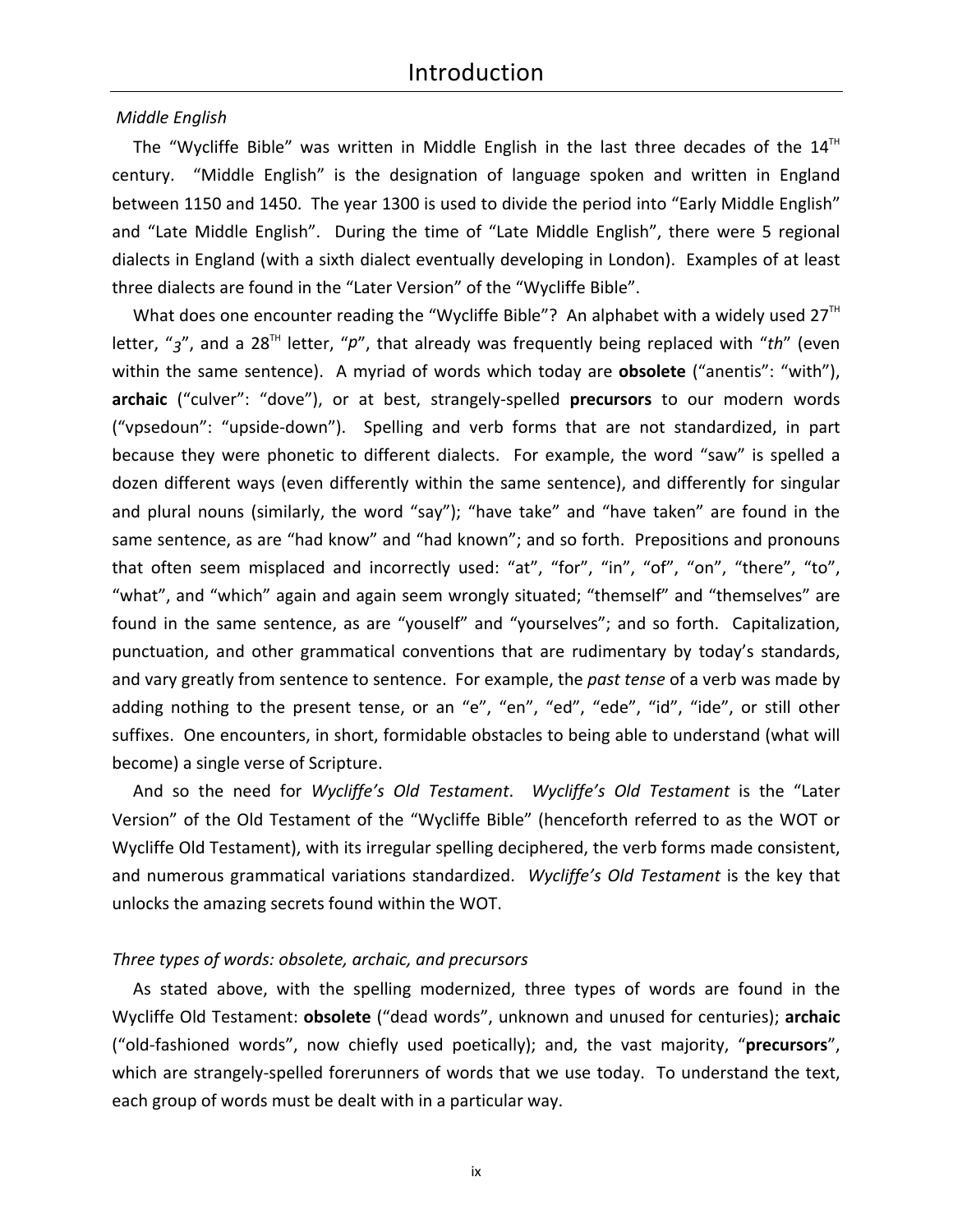#### *Obsolete Words*

 Perhaps 2% of the words in the "Later Version" of the WOT are "dead" words that are not presently used, or found in current dictionaries. This percentage is significantly lower than the estimated 5% of obsolete words found in the "Later Version" of the Wycliffe New Testament (WNT). It is amazing how in little more than a decade, the time taken to revise the "Early Version" of the "Wycliffe Bible", the language so quickly evolved, and how much more modern the lexicon of the "Wycliffe Bible" became, particularly its Old Testament. But to understand the text, these obsolete words must be **replaced**.

 Fortunately, the "Later Version" of the WOT was created at an exciting time of transition, just as the nascent language was beginning to blossom into the English that we know today. Many modern equivalents for words that we consider "dead" are found in the text itself, already in use alongside their soon-to-be-discarded doublets. Examples of "in-house" replacement words include: again, alley, ascend, ashamed, basket, besides, call, choir, desire, diminish, disturb, follow, hair shirt, harm, hinge, knew, know, mad, pasture, path, praise, reckon, repent, restore, rider, shame/d, snare, strong hold, strong vengeance, stumble, trap, trouble, uncle, weigh (both as a balance or scales and as the verb), weight, with, and still other words (including "that" and "those", which are replacements for "thilke"). So most of the obsolete or "dead" words of the WOT were replaced with words already there in the text.

 For the relatively few remaining obsolete words, reference works were consulted, and appropriate replacement words were chosen and utilized. Older words, in use as close as possible to the time of the "Wycliffe Bible", were favored over more recent words. When selecting replacements not already found in the text, words were chosen, as often as possible, that were different from those used in the KJV, so as not to artificially produce similar phraseology. But sometimes the only appropriate replacement word was that which the KJV also used.

 When an obsolete word was replaced, an effort was made to use the same replacement word as often as possible to reflect word usage found in the original text. However many words have more than one meaning, and differing contexts at times required multiple renderings for an individual "dead" word. So "departe", usually rendered "part" ("to divide"), also became "separate"; "meyne" usually rendered "family", also became "household"; "wilne" usually rendered "desire", also became "to delight in" and "to take pleasure in"; "out-takun" usually rendered "except", also became "besides". Of these particular nine replacement words, only "separate", "family", and "except" are not found in the original text.

 In all, approximately 100 individual replacement words (and their various forms and tenses) were utilized. Some replacement words ("benumbed", "creaketh", "creditor", "mocked", "satisfy", etc.) were used infrequently; other replacement words ("ascend", "call", "except", "pour", etc.) were used repeatedly.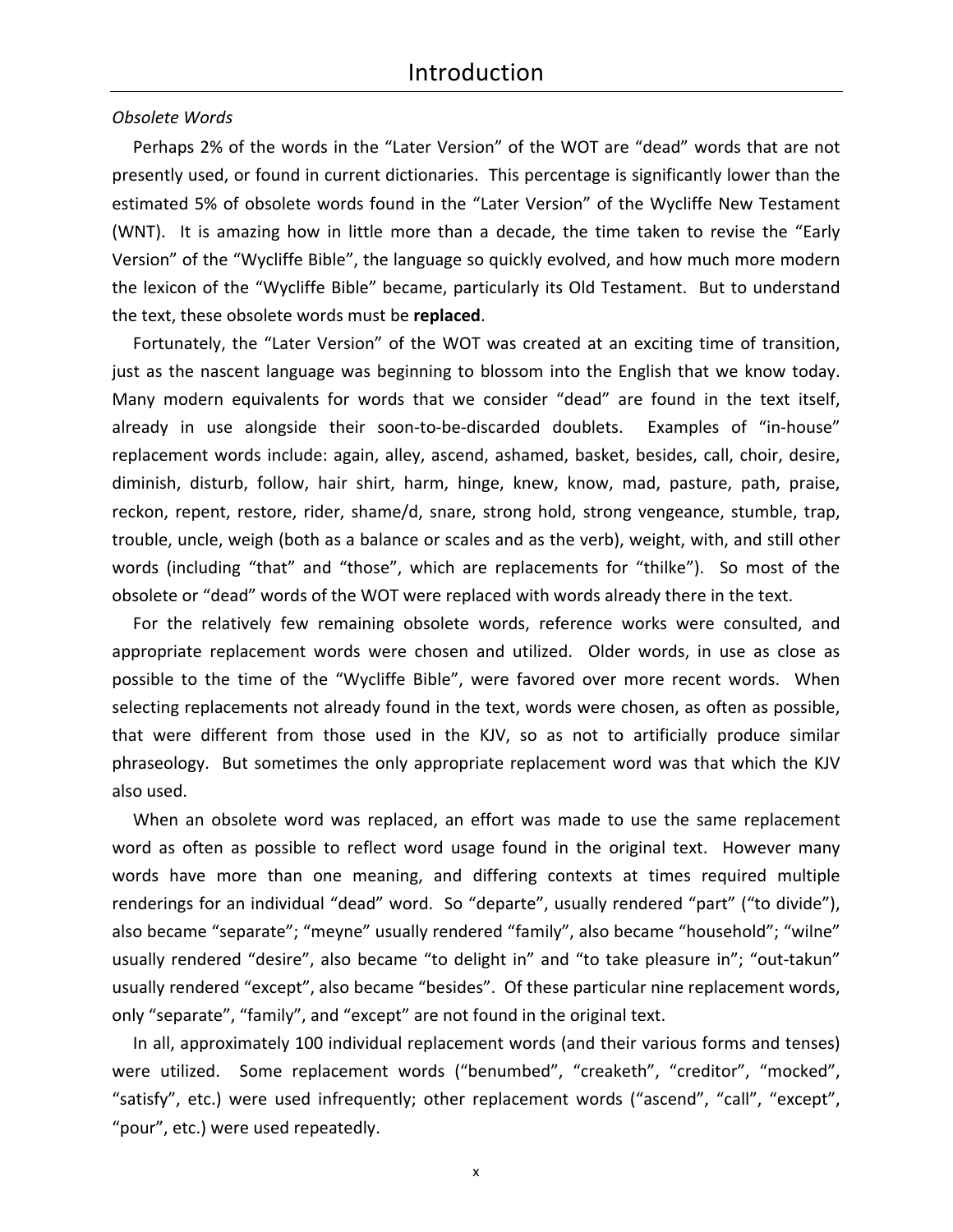#### *Archaic Words*

 About 4% of the words used in the "Later Version" of the WOT are today considered "archaic", that is, not widely used, but still found in good, current dictionaries. Words in this category include: "comeling" (stranger or newcomer), "culver" (dove), "forsooth" ("for truth" and "but"), "knitches" (bundles), "livelode"/"lifelode" (livelihood), "quern" (hand‐mill), "soothly" (truly), "strand" (stream), "sweven" (dream), "trow" (to trust or to believe), "ween" (to suppose), and "youngling" (young person). Once understood, these words are valid and vital, and evoke the atmosphere and colour of the original text. Most archaic words have been retained. Sometimes the KJV follows the "Later Version" in the use of an archaic word – such as "anon" (at once), "baken" (baked), "holden" (held), "holpen" (helped), "leasing" (lying), "letting" (hindering!), "washen" (washed), "wist" (knew), and "wot" (know) – and *Wycliffe's Old Testament* also follows the WOT.

 Significantly, and of great benefit for our purposes, many archaic words in the WOT have their own modern equivalents right there in the original text. So in *Wycliffe's Old Testament*, following the original text, you will find both "alarge" and "enlarge"; "alure" and "lattice" (and "alley"); "anon" and "at once"; "araneid" and "spider"; "barnacle" and "bit" (part of a "bridle", which is also found); "cheer" and "face"; "close" and "enclose"; "darked" and "darkened"; "dure" and "endure"; "err" and "wander"; "flower" and "flourish"; "forgat" and "forgot"; "gat" and "begat"; "gender" and "engender"; "get" and "beget"; "gobbets" and "pieces"; "gotten" and "begotten"; "grave" and "engrave"; "gree" and "degree"; "grene" and "snare" (and "trap"); "half" and "hand" (and "side"); "harded" and "hardened"; "leasing" and "lying"; "lessed" and "lessened"; "liquor" and "liquid"; "manyfold" and "manifold"; "marishes" and "marshes"; "maumet" and "idol"; "nurse" and "nourish"; "owe" and "ought"; "paddocks" and "frogs"; "painture" and "painting"; "plage" and "region"; "says" (and "serges") and "curtains"; "simulacra" and "idols"; "sop up" and "swallow"; "spelunk" and "cave" (and "den"); "strain" and "constrain"; "sweven" and "dream"; "thank" (past tense of "think") and "thought"; "tree" and "beam" (and also "stick", and "timber", and "wood"); "venge" and "avenge"; "vinery" and "vineyard"; "virtue" and "strength" (and "host"); "volatiles" and "birds"; "waiter" (and "waker") and "watcher" (and "watchman"); "waking" and "watching"; "wem" and "spot"; and still more doublets of archaic and modern words. For definitions, see the Glossary, beginning on page 1264.

### *Precursors*

 But the vast majority of words in the "Later Version" of the WOT, about 94%, are the direct precursors of words that we use today. Although these words are spelled quite differently from words that we know, once their spelling has been modernized, they can be understood – with the following caveats.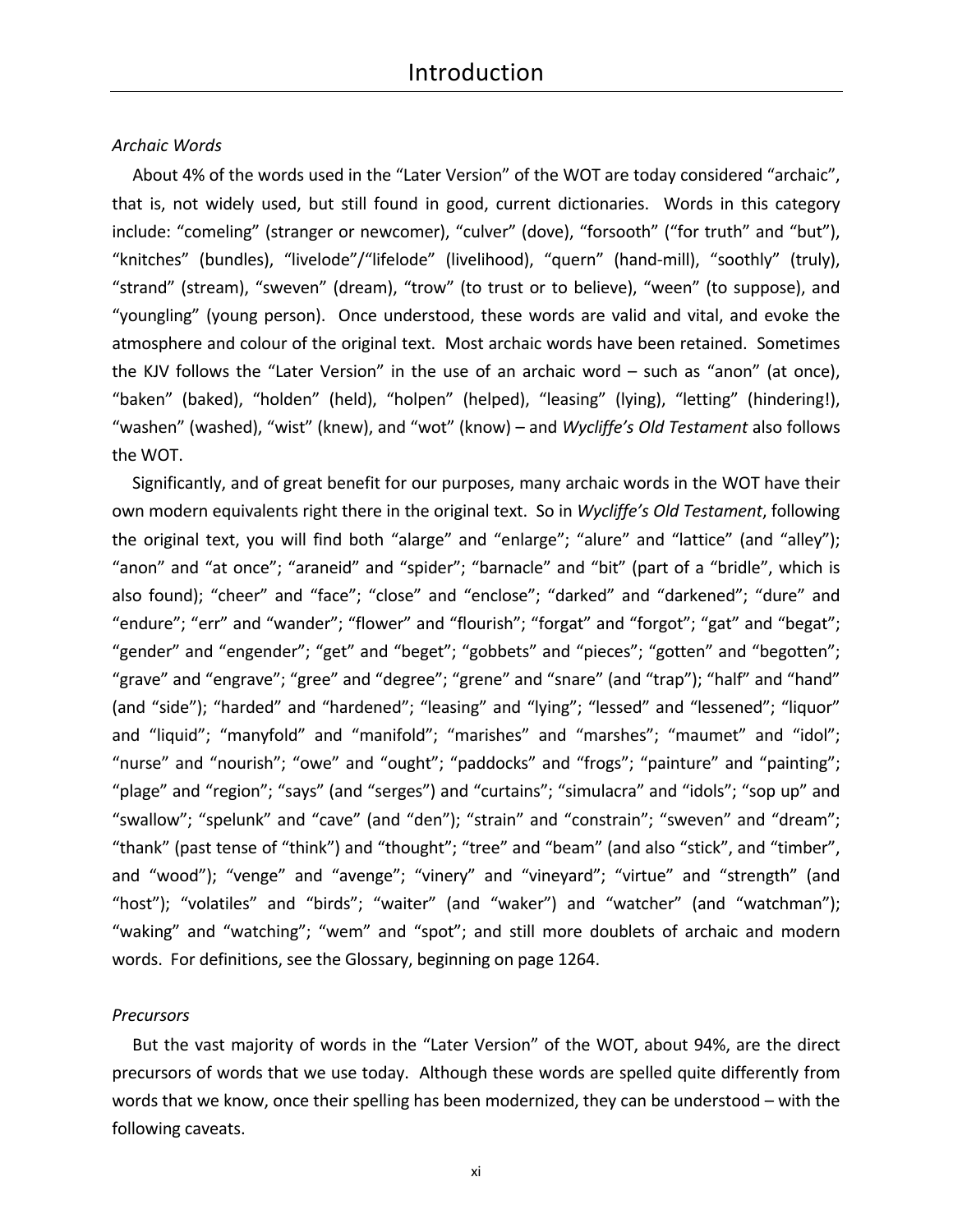In *Wycliffe's Old Testament*, you will encounter familiar words in unfamiliar settings: "deem" in place of "judge"; "defoul" in place of "defile"; "doom" in place of "judgement"; "dread" in place of "fear"; "either" in place of "or"; "enhance" in place of "exalt"; "health" in place of "salvation" or "deliverance" (and also "victory"); "wed" in place of "pledge"; and so on. Consult a good dictionary. Even as currently defined, these words remain relevant in their particular context. Their retention here breathes new life into familiar passages and brings fresh insight and illumination.

 However, some words that we recognize have significantly changed definition in the intervening six centuries (in most cases, their meanings have become more specialized, less inclusive, than they were before). Reading the original text, these words sound jarring to our ears and appear out of place. Confusion would result if they were retained in *Wycliffe's Old Testament*. So different words were **substituted**, words whose definitions have remained constant over the centuries, are conducive to the context, and aid, rather than hinder, passage flow. Of vital importance, almost all of the substitution words used in *Wycliffe's Old Testament* were already present in the original text (some were previously noted above in the list of doublets of archaic and modern words); many are given as alternate renderings by the translators themselves (either in italics or in another verse dealing with the same subject matter).

The "in-house" substitution words used include: arms (for "armours"); at once (for "anon"); basin (for "cup", and for "vial", as corrected in glosses citing the Hebrew text); beam (for "tree"); box tree (for "beech tree", as corrected in glosses citing the Hebrew text); cause to stumble (for "sclaundre"); cave (for "swallow" as a noun); chamber (for "treasury"); chiefs (for "corners"); curtains (for "tents"); denounce (for "defame"); depraved (for "shrewide"); feeble (for "sick"); foreyard (for "hall"); half (for "middle"); hooks (for "heads" of pillars); host (for "strength"); hosts (for "virtues"); joined (for "applied"); knowing (for "cunning"); let go (for "leave" and for "left"); lookers (for "tooters"); loves (for "teats"); lie and lying (for "leasing"); mad (for "wood"); meek (for "debonair"); meekness (for "debonairness"); one (for "to" and for "toon"); only (for "properly"); own (for "proper"); pieces (for "plates"); pit (for "lake" and for "swallow" as a noun); posts (for "fronts" and for "trees"); remember (for "record"); remnant (for "relief"); servant (for "child"); servants (for "children"); species (for "spices"); spoon (for "mortar", as corrected in glosses citing the Hebrew text); stick (for "tree"); stranger or visitor (for "pilgrim"); strength or power (for "virtue"); strengthened (for "comforted"); strong hold (for "strength" and for "strengthening"); stumble (for "offend"); swallow (for "to sop up"); table (for "board"); tent (for "roof"); tents (for "castles"); timber (for "tree"); turn/ed again (for "convert" and "converted"/"return" and "returned"); vessel (for "gallon"); watch (for "wake"); watcher (for "waiter" and for "waker"); a weigh, that is, a balance or scales (for "a peis"); to weigh and weight (for "peise"); well (for "lake" and for "pit"); wild (for "wood"); wood (for "tree"); young (for "birds"); young man (for "child"); and young men (for "children"). **All of these substitution words**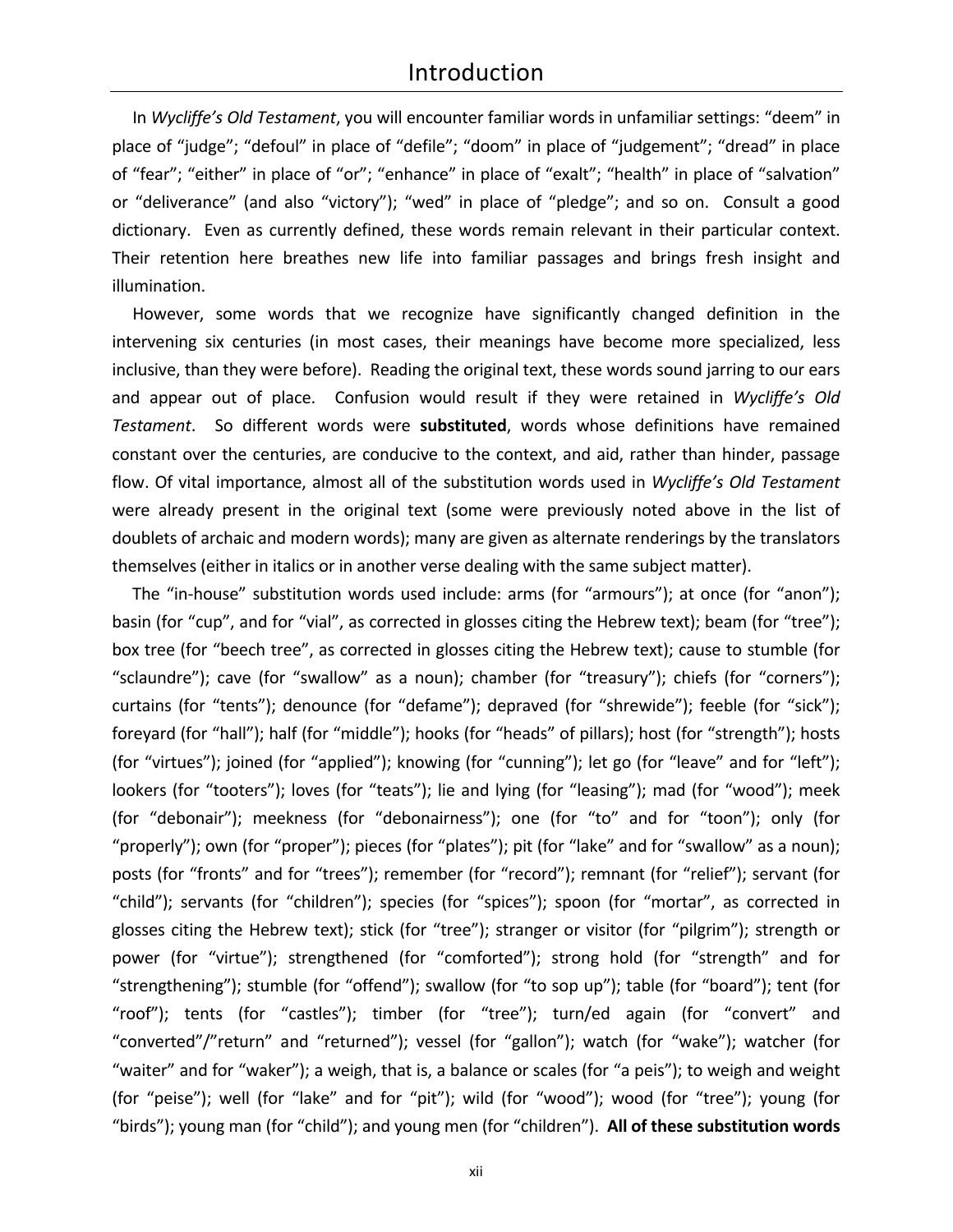**are frequently found in the original text.** Nine other substitutions were used which are not found in the original text: boy (for "child"); cloak (for "cloth", the singular of "clothes"); consecrate/d (for "make sacred" and "made sacred", though "consecration" is found); drowned (for "drenched"); firm (for "sad"); physician (for "leech"); pledge (for "wed"); and promise (for "behest").

This seems a lengthy list. About 70 individual words. Yet the total number of substitution words in *Wycliffe's Old Testament* is approximately 500, out of more than 550,000 words in all (or about  $1/10^{TH}$  of 1%). Many of these words were used as substitutions five times or less. So when you read any of these words (with the exception of the final nine), almost all of the time they are there in the original text. Substitution words were only used to aid comprehension and were kept to an absolute minimum.

#### *Other Minor Modifications*

 To aid comprehension and readability, two separate words in the WOT are often joined together in *Wycliffe's Old Testament*. Examples include: "in+to", "to+day", "‐+self", "‐+selves", "no+thing", and a few others. Conversely, and for the same reasons of comprehension and readability, many unfamiliar compound nouns found in the WOT are hyphenated in *Wycliffe's Old Testament*. For example, "a3enstondynge" became "against‐standing" ("opposing"), "a3einseiyng" became "against‐saying" ("contradicting"), etc. It can also be helpful to reverse the order of hyphenated words when reading them, so "against-stand" can be read "stand against", "against‐said" can be read "said against", and so on.

 Occasionally a prefix or suffix was added to a root word to aid comprehension: "ac" to "knowledge"; "al" to "together"; "be" to "gat", "get", and "loved"; "con" to "strained"; "di" to "minished"; "en" to "close", "compass", "dure", "during", "gender", and "grave"; "re" to "quite"; and "ly" to "most". These prefixes and the suffix are found in the original text, as are the words "altogether", "begat", "beget", "constrained", "diminished", "enclose", "endure", "enduring", "engender", and "engrave".

Inconsequential prepositions, conjunctions, and pronouns ("a", "the", "and", "selves", etc.) not found in particular "Later Version" phrases, but present in the same "Early Version" phrases, were occasionally added to the text of *Wycliffe's Old Testament* to aid comprehension and improve passage flow. They appear in square brackets, "[]", and are regular type size. Such words were also added even when not found in the comparable "Early Version" verses; these inserts appear in parentheses, "( )", and are regular type size.

 Parentheses were also used to contain phrases and even entire verses which were re‐ordered, re-punctuated, and, sometimes, re-worded, to aid comprehension and readability. Working with Hebrew and Latin sources, the translators produced a highly literal text that is often convoluted and confusing in English. So an effort was made to make better sense out of these passages by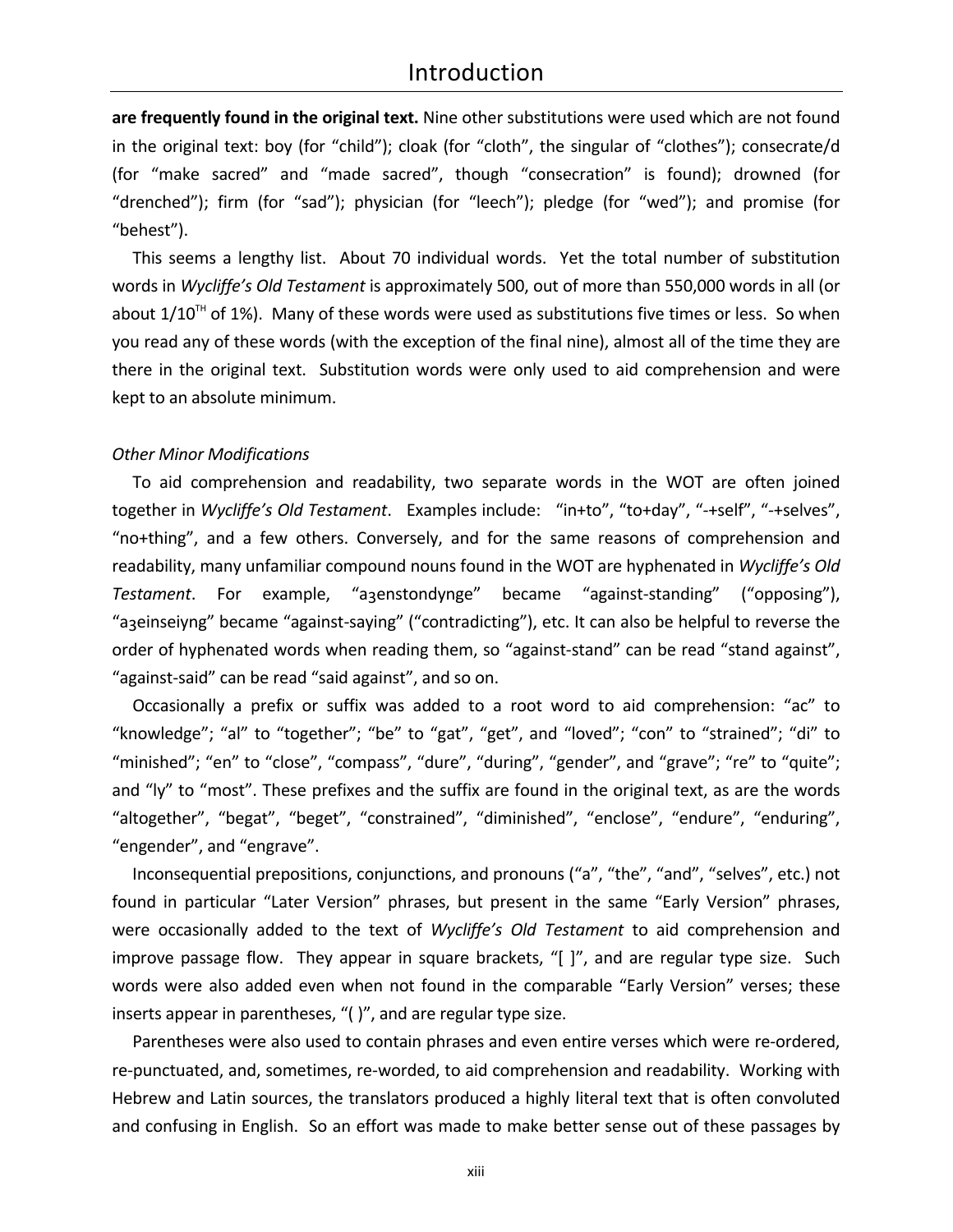putting the available words (or, at times, different, but more accurate words,) into a more fluent order, with more appropriate punctuation. But this was only done with words that are found within parentheses. Such re-working always appears after the original unaltered text, and can easily be ignored, if so desired.

Punctuation overall follows the original text. Occasionally a comma was inserted to aid readability. For chapters of repetitive lists of names, numbers, places, or temple accoutrements (such as those found in Numbers, Ezra, Nehemiah, and  $1<sup>ST</sup>$  Chronicles), verses were made consistent with one another. To accomplish this, commas and semi-colons were sometimes interchanged. As well, in various Psalms, it seems that semi‐colons were employed to aid in oral presentation (perhaps to indicate a significant pause for breath), for their usage does not follow grammar found elsewhere in the text. So sometimes commas were substituted. The occasional interchange of commas and semi‐colons in these books aids comprehension and improves passage flow, but does not alter the meaning of any verse.

 To sum up: More than 98% of the words found in *Wycliffe's Old Testament* are modern spellings of the original words found in the  $14<sup>TH</sup>$  century manuscript. Less than 2% are "replacement words", that is, appropriate words chosen to replace obsolete or "dead" words. Almost all of these replacements – about 100 individual words along with their various forms and tenses – are found in the original text. As well, about 500 times throughout all of *Wycliffe's Old Testament* (about 1 word for every two and a half pages of this book), a word more conducive to the context was substituted for another whose meaning had radically changed over the intervening 600 years. Almost all of the substitution words (about 70 in all) were taken from elsewhere in the original text.

 Ultimately, each word in *Wycliffe's Old Testament* was selected for its fidelity to the original text, as well as its ability to aid comprehension and passage flow.

#### *Use of the KJV*

 When transforming the "Later Version" of the WOT into *Wycliffe's Old Testament*, reference was made to the KJV in regard to verse number, book order, book names, and (most) proper names.

 Verses are not found in either version of the "Wycliffe Bible". Each chapter consists of one unbroken block of text. There are not even paragraphs. In creating *Wycliffe's Old Testament*, the "Later Version" of the WOT was defined, word by word. Then the KJV was placed alongside and used to divide each chapter into the traditional verses. (The English Bible was first divided into numbered verses in the middle of the  $16^{th}$  century, 60 years before the KJV was printed. The King James translators copied what was already established.) As the blocks were broken up, it became readily apparent that Wycliffe and Purvey had often written first what would appear two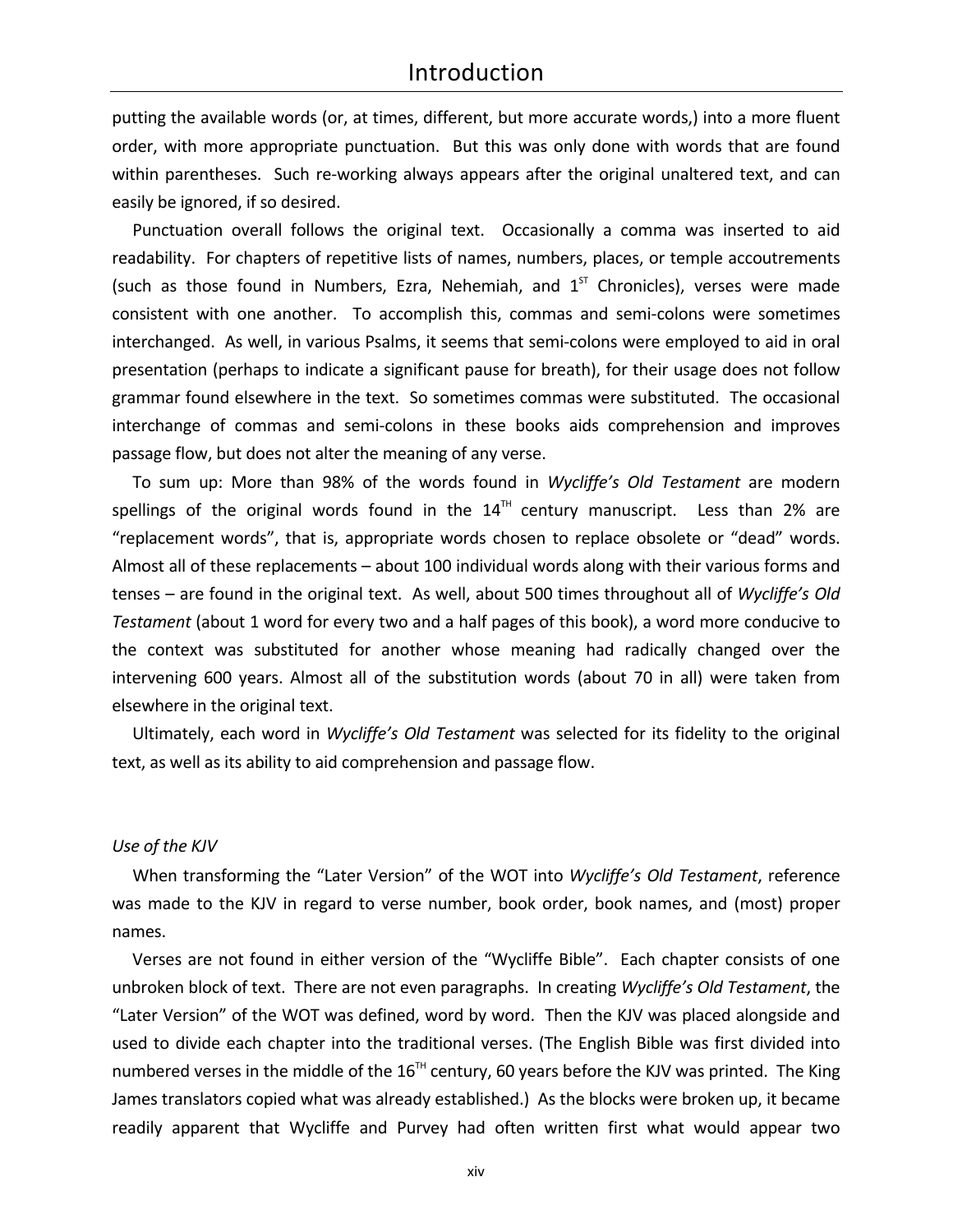centuries later in the KJV. (This debt is particularly obvious in the New Testament. See *Wycliffe's New Testament*.)

 The sequence of the books of the Old Testament to which we are accustomed long pre‐dates the KJV. It appeared in some Latin Bibles at least as early as the  $5<sup>TH</sup>$  century A.D. (Those Bibles in turn were influenced by the order of the books in the Septuagint, the Old Greek version of the Hebrew Scriptures, from the  $3<sup>RD</sup>$  century B.C., which is our earliest complete translation of them.) The sequence was formally established in the accepted order at the time that the verse divisions were made (again, about 60 years before the KJV was printed). This is the same order found in the WOT, which was written 150 years earlier. *Wycliffe's Old Testament* simply follows the WOT (but excludes the apocryphal books found intermittently within it).

 The names of the books of the Old Testament have minor variations among the copies of the "Wycliffe Bible", but they are basically what is found in the KJV. Most are prefaced by the phrase, "The Book of...". The exceptions:  $1^{ST}$  and  $2^{ND}$  Samuel are called  $1^{ST}$  and  $2^{ND}$  Kings in the WOT (the same alternate names also found in early editions of the KJV); "our"  $1^{ST}$  and  $2^{ND}$  Kings are called  $3^{RD}$ and  $4<sup>TH</sup>$  Kings in the WOT (again, the same alternate names also found in early editions of the KJV);  $1^{ST}$  and  $2^{ND}$  Chronicles (named by Jerome) are called  $1^{ST}$  and  $2^{ND}$  Paralipomena in the WOT (the name is taken from the Septuagint and means "things left over", referring to Samuel and Kings; however, it is a misnomer, for the Chronicles are distinct from the other historical books, focusing on God's intervention in history, and omitting Northern Kingdom annals); Nehemiah is called  $2^{ND}$  Ezra; the Song of Solomon is usually called the Song of Songs (as it is often named in Jewish and modern English Bibles); and Jeremiah is referred to as "Jeremy" in the titles of the book of his prophecies and the book of his lamentations. On the whole, book names in *Wycliffe's Old Testament* follow those found in the KJV.

 To aid comprehension and also comparison with other translations, proper names in *Wycliffe's Old Testament* were generally made to conform to those in the KJV. However, surprisingly, the modern names of such countries as Africa, Greece, Libya, and Ethiopia are found in the WOT, where the KJV often uses their archaic and/or Hebrew names (respectively Put, Javan or Grecia, Lubim, and Cush), and they were not changed. As well, the WOT often shows its debt to the Septuagint by using the Greek names for such cities as Heliopolis, Memphis, Pelusium, Sidon, Tanis, and Thebes, instead of the Hebrew names which the KJV uses (respectively On, Noph, Sin, Zidon, Zoan, and No); these names were also not changed. A list of "Alternate Names of People and Places" appears on pages 1262‐63, before the Glossary.

 Infrequently, apparently confusing an object name with a proper name, a **Hebrew** word was not translated in the WOT, but simply transliterated (the KJV and other translations do translate these words). These transliterations were left as found in the original text of the WOT, with a translation following in parentheses. They are also defined in the Glossary.

Finally, the few times where a proper name in the WOT is distinctly different from its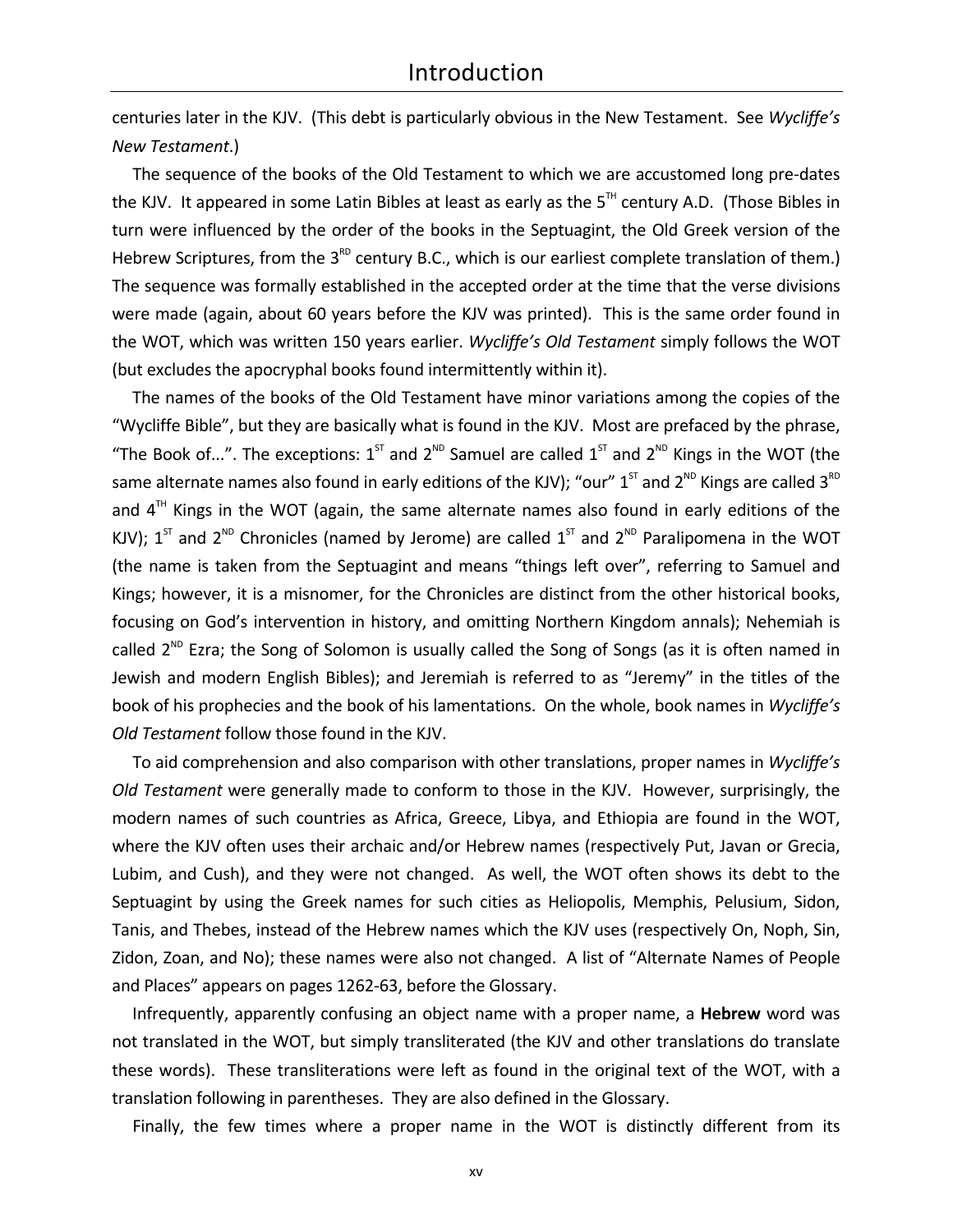counterpart in the KJV, it was not changed in *Wycliffe's Old Testament*; however the more familiar name is given immediately following in parentheses.

 Names of God are a special circumstance. God has many names and titles in the WOT, including "God", "Lord", "God Almighty", "Almighty God", "the Almighty", "the Lord of hosts" (sometimes written "the Lord of virtues"), "the Lord God of hosts" (sometimes written "the Lord God of virtues"), "the High", "the most High", "the Highest", "the alder-Highest", "the Holy", "my Maker", "the old of days", "creator", "the overcomer", and still others as well (including "king", which is also given as a title for the coming Messiah). In the WOT, the first seven titles in this list are always capitalized, the next six are infrequently capitalized, and the others are never capitalized. In *Wycliffe's Old Testament*, the capitalized titles were left as such, those in the second grouping ("the High", "the most High", "the Highest", "the alder-Highest", "the Holy", and "Maker") were consistently capitalized to aid comprehension, and the other remaining titles were also capitalized for the same reason. The KJV, and other translations, including Jewish Bibles, capitalize some, or even all, of these titles, but not in uniformity with one another.

 Surprisingly, the words "christ", "christs", and "Christ" appear in the WOT. The English word "christ" is from the Greek word "christos" ("christus" in Latin), and means "the anointed (one)"; the transliterated Hebrew for the same word is the familiar "messiah". The word "christos" appears in the Septuagint (e.g., in Psalms 2:2 and Daniel 9:25). It was borrowed from there by the writers of the Greek New Testament in the  $1<sup>ST</sup>$  century A.D. to refer specifically and only to Jesus Christ (and so it is capitalized). But in the WOT, "christ" uncapitalized can refer to King Saul, the Persian king Cyrus, David in particular, the patriarchs in general (here the word "christs" is used), and others who were "anointed by God" (but with no messianic overtones). The WOT selfdefines the term with the words "the anointed", "the king", or "the anointed king" (sometimes in an alternate rendering, sometimes in italics).

 However, reference is made to "Christ" in a prophetic manner, that is, in regard to the coming Messiah, in  $1^{ST}$  Samuel 2:10 and 2:35,  $2^{ND}$  Samuel 23:1, Psalms 2:2 and 45:2, and Lamentations 4:20, all verses where the KJV and other translations say "anointed king" or "anointed prince"; throughout the Song of Songs, where the "Early Version", and one copy of the "Later Version", present the entire book as an allegorical dialogue between Christ and his bride, the Church; in Daniel 9:25 and 9:26, where the KJV says "Messiah", but modern translations simply say "prince"; and in Zechariah 3:8, where the KJV and other translations say "the Branch"/"The Branch", and Jewish Bibles suggest a formal name, rather than a messianic term. (In Isaiah, where one might expect to find the word, if anywhere, it does occur, once, at 45:1, but only as "my christ", and refers to King Cyrus of Persia; in the KJV and other translations, the term used here is "his anointed".)

 Other titles in the WOT which also refer to the coming Messiah include "king", "duke", "prince", "saviour", "a just burgeoning", "a burgeoning of rightwiseness", "a seed of rightfulness",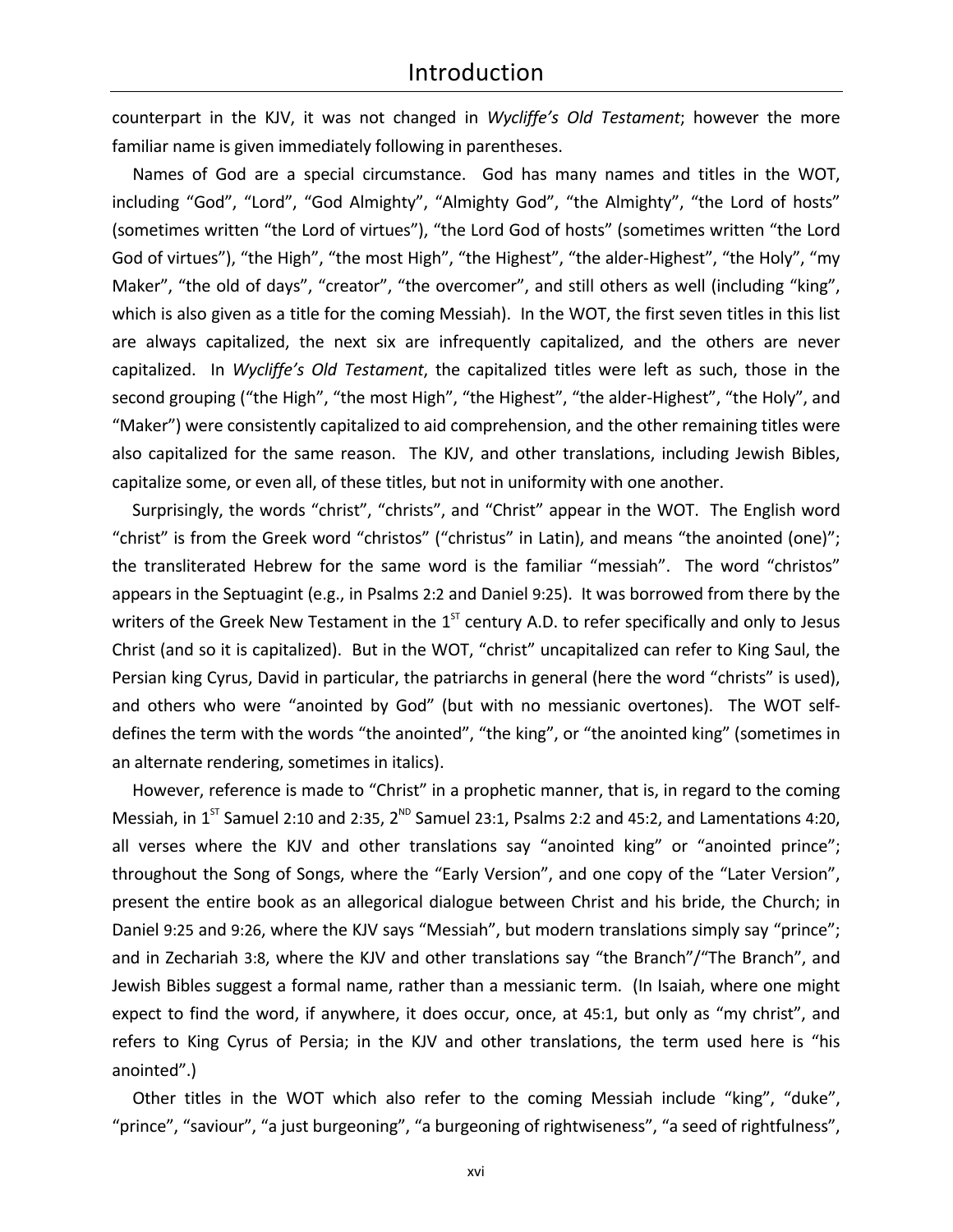and "the sun of rightwiseness". None of these titles is ever capitalized in the WOT. However, in one verse, Zechariah 6:12, the coming Messiah is referred to as "a man, Coming forth, *either Born*, *is* his name," in the "Later Version", and as "a man, East, *or Springing*, (*is*) his name," in the "Early Version" (both examples capitalized in the original text). The equivalent title used here in the KJV, and in several modern translations as well, is "The Branch". Overall, the KJV and other translations, including Jewish Bibles, capitalize words such as "King", "Prince", "Branch", and "Sun", as titles for the coming Messiah, but not always consistently internally, or in uniformity with one another. To aid comprehension, all are consistently capitalized in *Wycliffe's Old Testament*.

 In Habakkuk 3:18, where the KJV has "God my saviour", and other translations have "God my deliverer"/"God my deliverance", *Wycliffe's Old Testament*, following the WOT (both versions), has "God my Jesus". The name "Jesus" is not here in the original Hebrew or Greek texts. Its insertion here in this verse by Christian preachers Wycliffe and Purvey illustrates their belief in the essential unity of the two testaments.

 "Spirit" in the WOT can refer to God, His breath, or simply "the wind". So "the Spirit" and "the Spirit of God" are sometimes capitalized, sometimes not. Occasionally, the WOT has "the Spirit of the Lord", where the KJV and other translations have "the spirit of the Lord". But overall, "the Spirit of the Lord" is capitalized more often in the KJV Old Testament and other translations than in the WOT. This term is problematic. *Wycliffe's Old Testament* simply follows the WOT. As always, the goal was to provide an accurate representation of the original text, while remaining true to the context, and enhancing reader comprehension.

 Words in *italics* are words added by the translators to aid comprehension. The KJV contains more *italicized* words than the "Later Version" of the WOT, but less than the "Early Version" of the WOT. *Wycliffe's Old Testament* simply follows the WOT.

 Comparing *Wycliffe's Old Testament* and the KJV, sometimes the KJV follows the WOT, other times the KJV helps decipher a passage in the WOT; sometimes the two texts are identical, other times they are as different as two versions of the same verse could be.

#### *A Word Regarding the Primary Source*

 The primary source for this book was Forshall & Madden's 4‐volume magnum opus, *The Holy Bible*, *Containing the Old and New Testaments*, *With the Apocryphal Books*, *In the Earliest English Versions*, *Made from the Latin Vulgate by John Wycliffe and His Followers*. Today, it is most likely found in a university library or on the Internet.

Written over a period of twenty years in the mid-19<sup>TH</sup> century, this monumental work of scholarship was the crowning achievement of The Rev. Josiah Forshall and Sir Frederic Madden. From about 160 extant hand‐printed copies of the two versions of the "Wycliffe Bible" (about 40 copies of the "Early Version", and about 120 copies of the "Later Version"), they selected one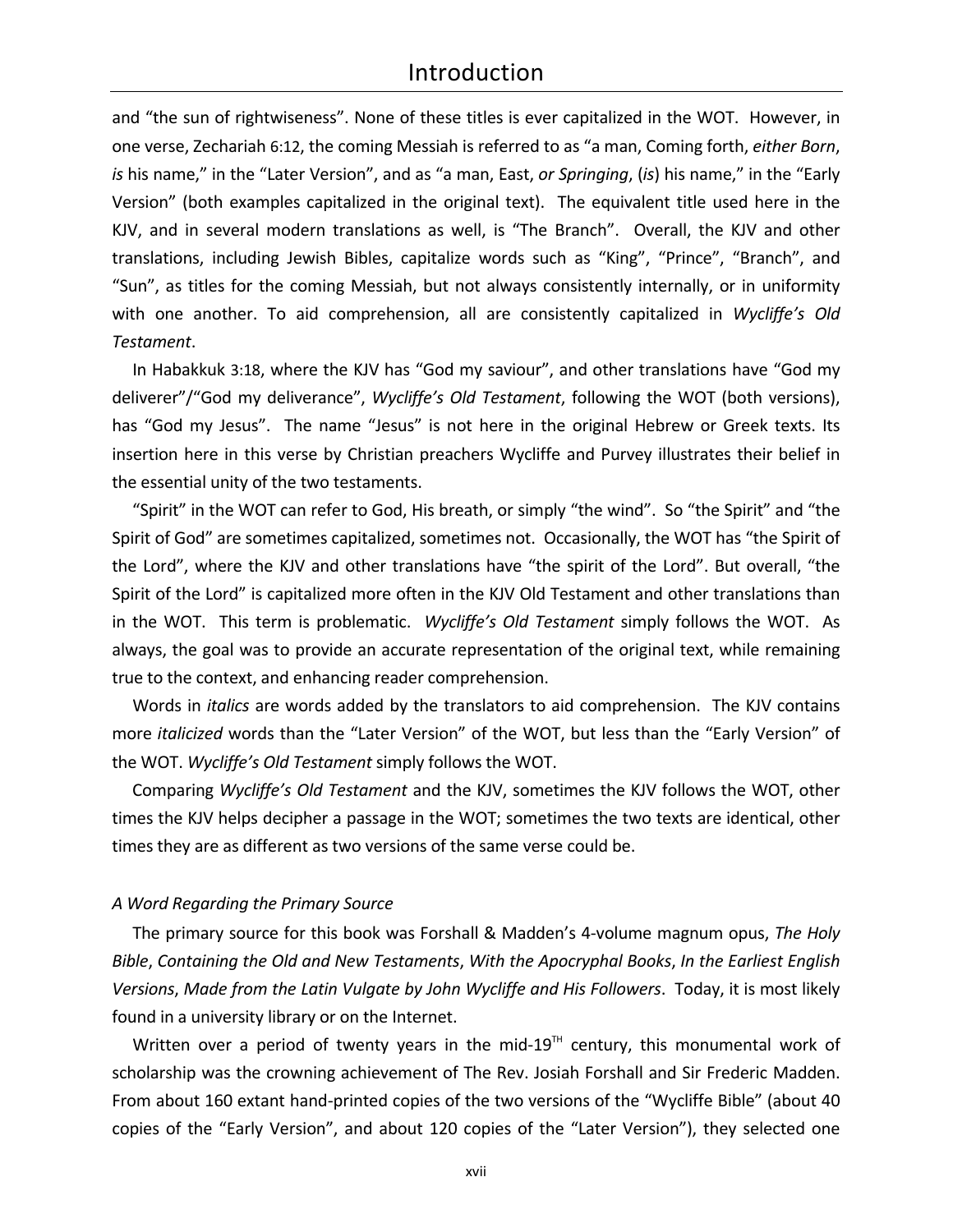copy from each version to serve as "master" texts, and then, by utilizing over 90,000 footnotes, correlated the other copies with the two "master" texts.

 Both versions of the "Wycliffe Bible" contain prologues (introductions to each book, or group of related books, mostly taken from Jerome), and marginal glosses (explanations of the text by the translators, and some alternate renderings of words and phrases). The prologues are not utilized in *Wycliffe's Old Testament*. The glosses are a different story.

 Some revisions of the "Later Version" of the WOT, particularly the copies Forshall & Madden labelled "C", "G", "K", "Q", and "X", and to a lesser extent, "B", "I", and "N", contain glosses which prove that Hebrew Bibles, commentaries, and scholars were consulted during the copying/revising process. Over 300 times throughout the WOT, gloss after gloss states: "in Hebrew, it is", "is not in Hebrew", "as Hebrews say", "as Hebrews understand", "this verse is not in Hebrew", "this title is not in Hebrew". As well, at least 7 times, a "Rabbi Solomon" is quoted as commenting on a particular verse: "as Rabbi Solomon saith". This "Rabbi Solomon" was most likely the scholar "Rashi", the leading commentator on the Jewish Bible and the Talmud in the  $11<sup>TH</sup>$  century, or possibly another commentator from history, or perhaps even a contemporary of the translators (although this is the least likely possibility). Another 5 times, reference is made to (Jerome's) "Book of Hebrew Questions", a book of the master translator's own corrections of the Greek and Latin texts, which he made by referencing the Hebrew Scriptures. Jerome believed that the Hebrew provided a truer text to translate from than either the earlier Latin versions or the Septuagint (a fact agreed to by all modern translators). So, where appropriate, the words and phrases from these glosses have been either incorporated into the main text of *Wycliffe's Old Testament* or are presented as alternate renderings. A few of the alternate renderings from the glosses are printed in this book, but all of them can be found in files on the *Wycliffe's Bible* CD and the online efiles. As well, gleanings from other glosses are placed in footnotes here.

 The footnotes in Forshall & Madden's four volumes are another source of invaluable information. As noted, there are over 90,000 footnotes, with about 65,000 pertaining to the Old Testament alone (both versions). These footnotes delineate textual divergence – changes, omissions, insertions, copyist errors – between the "master" texts and the other hand‐printed copies of both versions of the "Wycliffe Bible". (A footnote can refer to a single copy or to multiple copies.) Close reading of the footnotes indicates that many times when a copy of either version was written (though less frequently with the "Early Version"), original language texts were also consulted. For time and again, words were added, or changed, to produce a more accurate rendering of the original Hebrew of the Old Testament, and the original Greek of the New Testament. In creating *Wycliffe's Old Testament*, many of these footnotes were utilized to provide the most precise translation, as well as the best phrasing – the most satisfying, balanced, rhythmic read – that is found within all extant copies of the WOT.

In *Wycliffe's Old Testament*, a forward slash, "/", separates different renderings of the same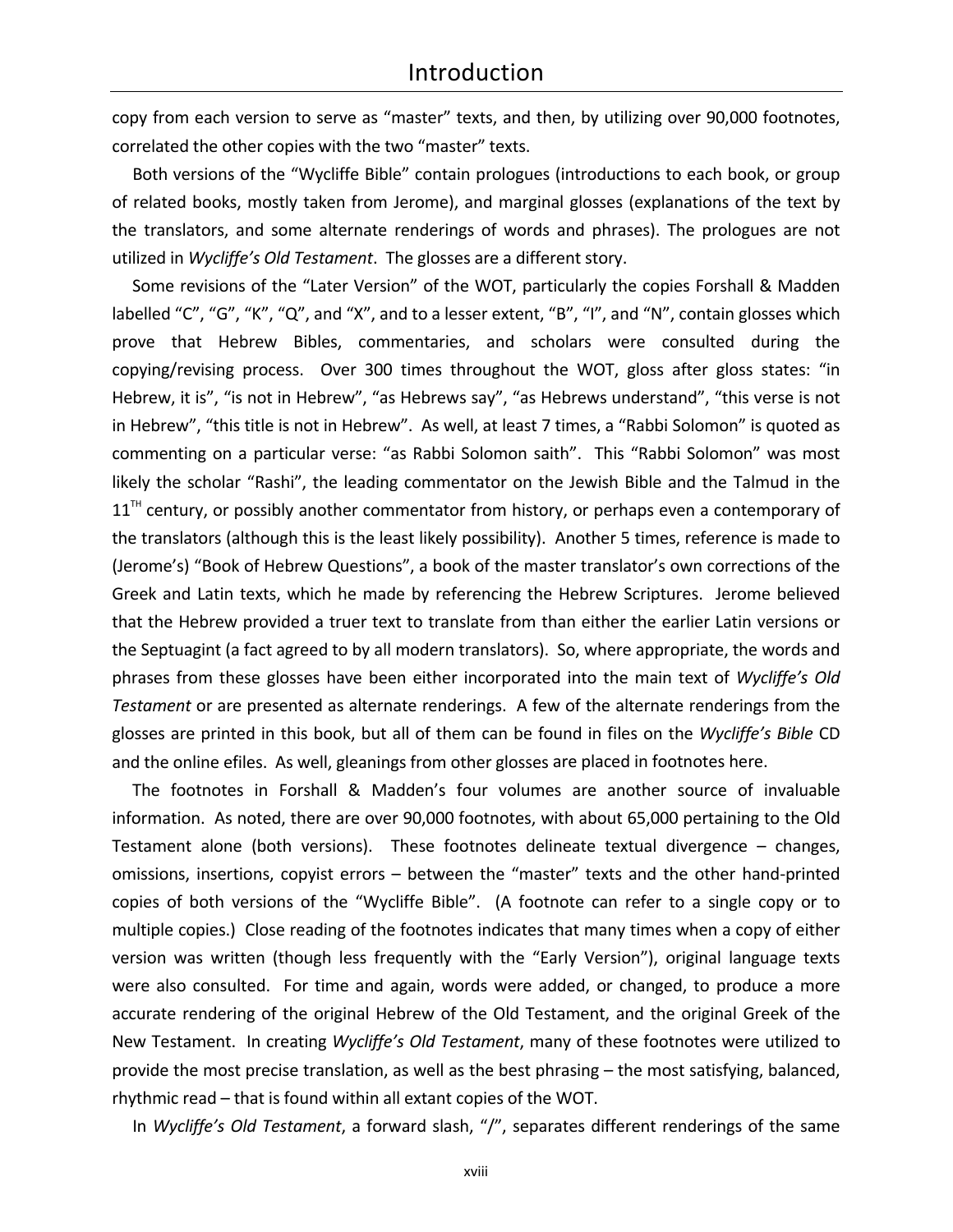phrase from two different hand-written copies, usually the "master" text and an alternate rendering found in a footnote. Most of these renderings from the footnotes came from the copies labelled "I", "N", and "S". It is interesting to note that numerous textual variations indicated in footnotes for only the "Early Version" also appear in the KJV. This suggests that several copies of the "Wycliffe Bible" were studied during the writing of the KJV. See the files on the *Wycliffe's Bible* CD or the online efiles for most of these alternate renderings taken from the footnotes.

 In creating *Wycliffe's Old Testament*, textual errors that were found in the WOT were not changed (they are also part of the original text); none are of major doctrinal significance. Corrections of names, numbers, and places, most often needed in chapters of repetitive lists, were placed in parentheses, immediately following the error, to enable better comparison with other translations.

 A handful of printing errors – reversed letters or misread vowels of pronouns, prepositions, and adverbs – were discovered in the "Later Version" of the WOT. These were confirmed by referring to the "Early Version", which in each case agreed with the Hebrew, and not with the "Later Version". These were corrected.

#### *Use of the "Early Version"*

 The "Later Version" of the WOT is the foundation upon which *Wycliffe's Old Testament* was built. Strictly speaking, *Wycliffe's Old Testament* is not a composite of the "Later" and "Early" versions. However, the "Early Version" of the WOT was utilized in a number of significant ways in the writing of *Wycliffe's Old Testament*.

 First, the "Early Version" was used to define unknown words found in the "Later Version". Irregular spelling can make even the simplest words difficult to decipher. The "Early Version" served as a second source for such words. Often it had a more recognizable spelling, and so helped to identify them. As well, modern equivalents of "dead" words (to be used as replacement or substitution words) were often found only in the "Early Version". Modern verb forms were also often found only in the "Early Version". Their existence helped achieve verb form consistency in *Wycliffe's Old Testament*.

 Second, the "Early Version" served as a source of "missing" words and phrases. About two dozen times, a textually significant word or partial phrase was not found in the "Later Version", but was present in the "Early Version" (following the Hebrew and also found in the KJV). Examples include: Genesis 35:5 and 50:22; Leviticus 4:21; Numbers 32:29 and 35:27; Deuteronomy 3:22; Joshua 16:8; 1<sup>ST</sup> Samuel 1:9; 2<sup>ND</sup> Samuel 17:28; 1<sup>ST</sup> Kings 8:2, 8:34, 21:7, and 21:19; 2<sup>ND</sup> Kings 1:4; Ezra 4:8; Proverbs 5:4 and 21:21; Isaiah 64:2; Jeremiah 52:22; Ezekiel 15:4; Hosea 2:12; and Zechariah 7:4. (An even greater number of significant phrase fragments are "missing" from the "Early Version".) As well, less consequential "missing" words, mostly "and" and "the", were often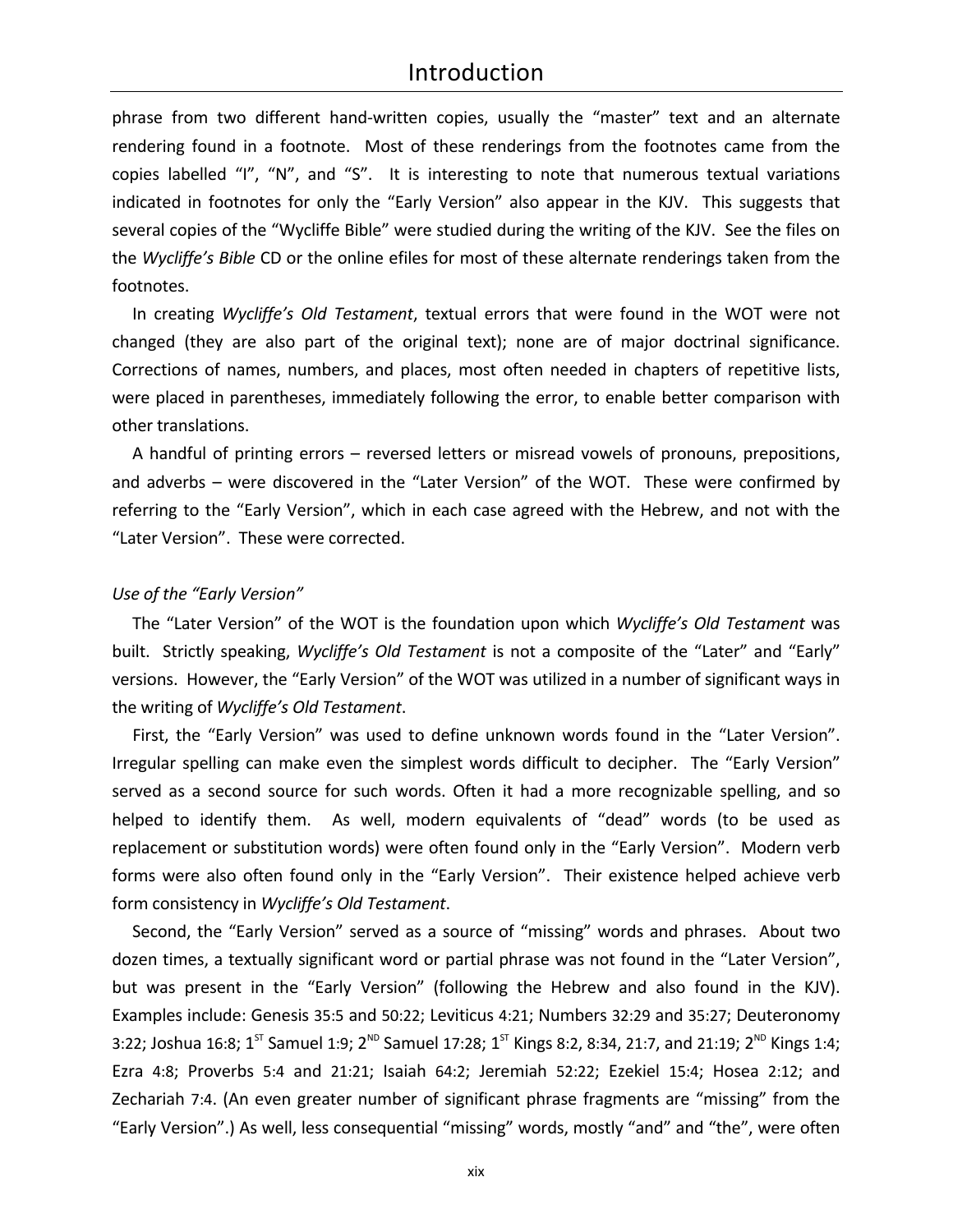found only in "Early Version" verses. These "missing" words, significant and insignificant alike, were inserted into *Wycliffe's Old Testament* to improve its accuracy, reader comprehension, and passage flow. All "missing" words are contained within square brackets, and are regular type size.

 Third, like the glosses and footnotes, the "Early Version" itself served as a source of "alternate" words and phrases. When the "Early Version", the "Later Version", and the KJV are compared side-by-side, one discovers numerous instances where the KJV follows the "Early Version" and not the "Later Version". Sometimes it is a single word, sometimes it is a phrase, and sometimes it is the order of several phrases within a verse. This usually occurs where the "Early Version" more closely follows the Hebrew than does the "Later Version". These textually significant "alternate" renderings from the "Early Version" are also contained within square brackets, but have reduced type size, to distinguish them from "missing" words.

 Fourth, the "Early Version" served as a source of "interesting" words and phrases, no more accurate than what is found in the "Later Version", and many not utilized by the KJV, but fascinating nevertheless. These renderings are also contained within square brackets, and also have reduced type size.

Fifth, in  $1^{ST}$  Chronicles 8:16-26 (one of the "list" chapters), the text of the "Early Version" was used, rather than that of the "Later Version", because of more accurate punctuation. There are no major differences in wording between the two versions; consistency in punctuation and aid to comprehension were the only reasons for using these "EV" verses. Each verse is marked with a superscript **<sup>E</sup>** to denote its origin.

 To sum up: All of the words in square brackets, "[ ]", in *Wycliffe's Old Testament* are from the "Early Version" of the WOT. Regular‐size words were added to aid textual accuracy, reader comprehension, and passage flow; reduced‐size words are either "alternate" words that are textually closer to the original Hebrew and/or what is found in the KJV, or simply "interesting" variations too fascinating to ignore. A limited number of these "EV" words are printed in *Wycliffe's Old Testament*, but all of them can be found in files on the *Wycliffe's Bible* CD and the online efiles.

 All of the foregoing understood, it needs to be stated that *Wycliffe's Old Testament* can be read, and comprehended, without reference to any of the words or phrases found in the square brackets. The "Later Version" of the WOT – as represented by *Wycliffe's Old Testament* – can stand on its own. These additional words simply provide an another dimension of this seminal work in the English translation of the Old Testament. (For more on the "Early Version", see *Endnote II: Regarding the "Early Version"*, on page 1283.)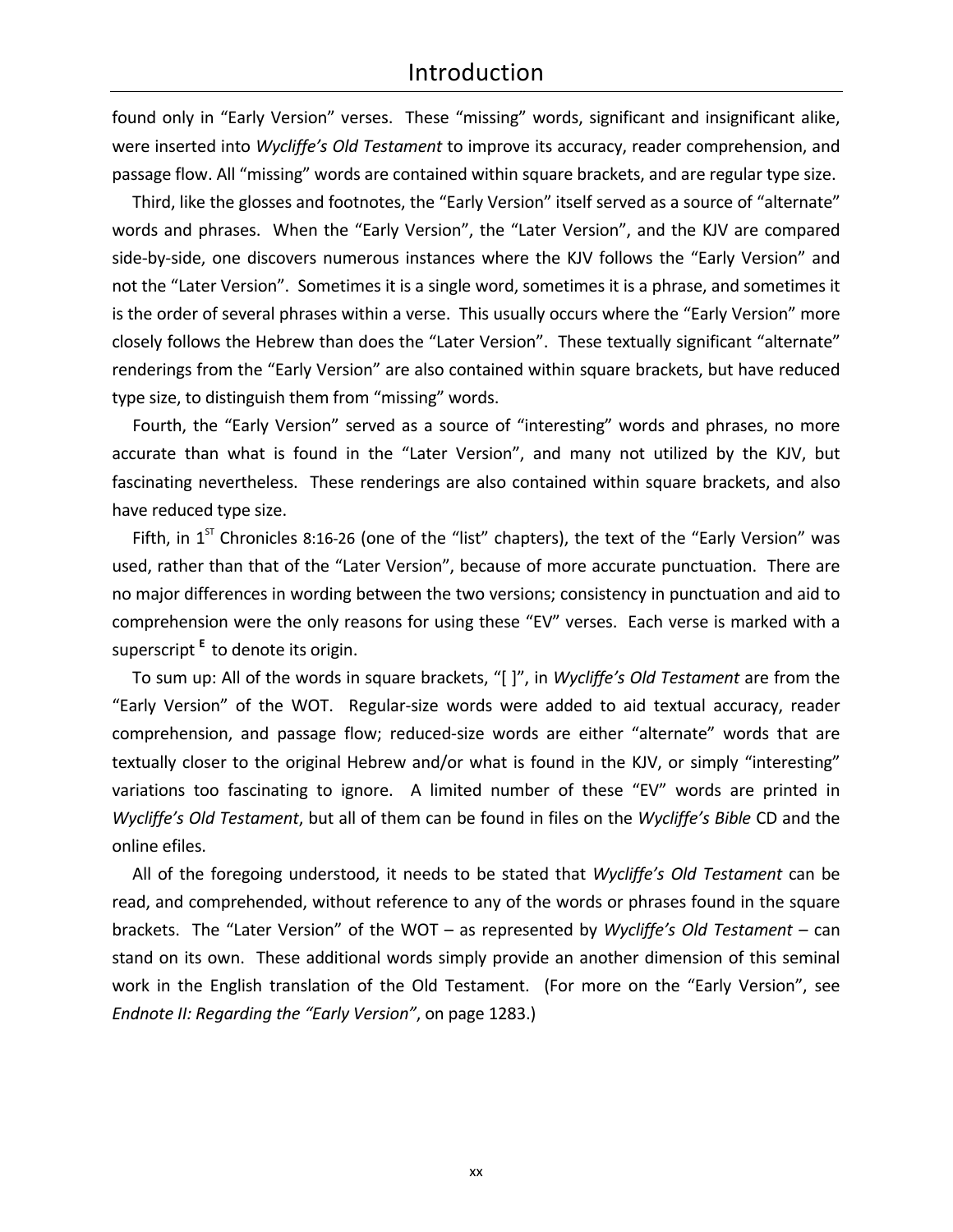#### *A Final Note*

With the spelling up-dated and the obsolete words replaced, the document you now hold in your hands is a fair and accurate representation of John Wycliffe's and John Purvey's  $14^{\text{th}}$  century translation of the very first English vernacular Old Testament. This is *their* Old Testament *with modern spelling* – not some  $21<sup>ST</sup>$  century variation on a medieval theme. The melodies and harmonies are Wycliffe's and Purvey's. Only now they are sung with words that we can all understand. Six centuries later, you can now read what those common folk were themselves at long last able to read (or, more likely, have read to them). Simple, direct words, with their own rhythm and charm, their own humble, cogent beauty. Sophisticated and graceful words, their originality and newness making the well‐known and fondly remembered fresh, alive, and interesting once again. All because Wycliffe, Purvey, and their compeers cared so deeply and sacrificed so dearly.

 Today there are many modern translations of the Old Testament in English, available at the library, in bookstores, and on the Internet. But once, there was just one. This one. Try to imagine the impact on hearing or reading these words for the very first time:

In the bigynniyng God made In the beginning God made and derknessis weren on the face of and darknesses were on the face of was borun on the watris<sup>3</sup>. the list was maad.  $\qquad \qquad$  the light was made. And God sei3 the li3t, **And God saw the light**, that it was good, and he  $\frac{1}{2}$  that it was good, and he and he clepide the li3t, dai, the same of the called the light, day, and the derknessis, ny3t. And and the darknesses, night. And

"Later Version", *Genesis*, *Chapter 1*, *Genesis 1:1‐5*,

 $\overline{a}$ 

of nou<sub>3</sub>t heuene and erthe.  $\qquad \qquad$  of nought heaven and earth. Forsothe the erthe was idel and voide, **Example 20 Forsooth the earth was idle and void**, depthe; and the Spiryt of the Lord (the) depth; and the Spirit of the Lord was borne on the waters. And God seide, Li3t be maad, and **Example 20 and Solution** And God said, Light be made, and departide the li3t fro derknessis;  $\qquad \qquad$  parted the light from (the) darknesses; the euentid and the morwetid the eventide and the morrowtide was maad, o daie. **Was madeled as a was made, one day (the first day).** Was made, one day (the first day).

*The Holy Bible*, 1395, unaltered. *Wycliffe's Old Testament*, 2009.

 $3$  The "Early Version" phrase here is: "and the Spiryt of God was born vpon the watrys" ("and the Spirit of God was borne upon the waters").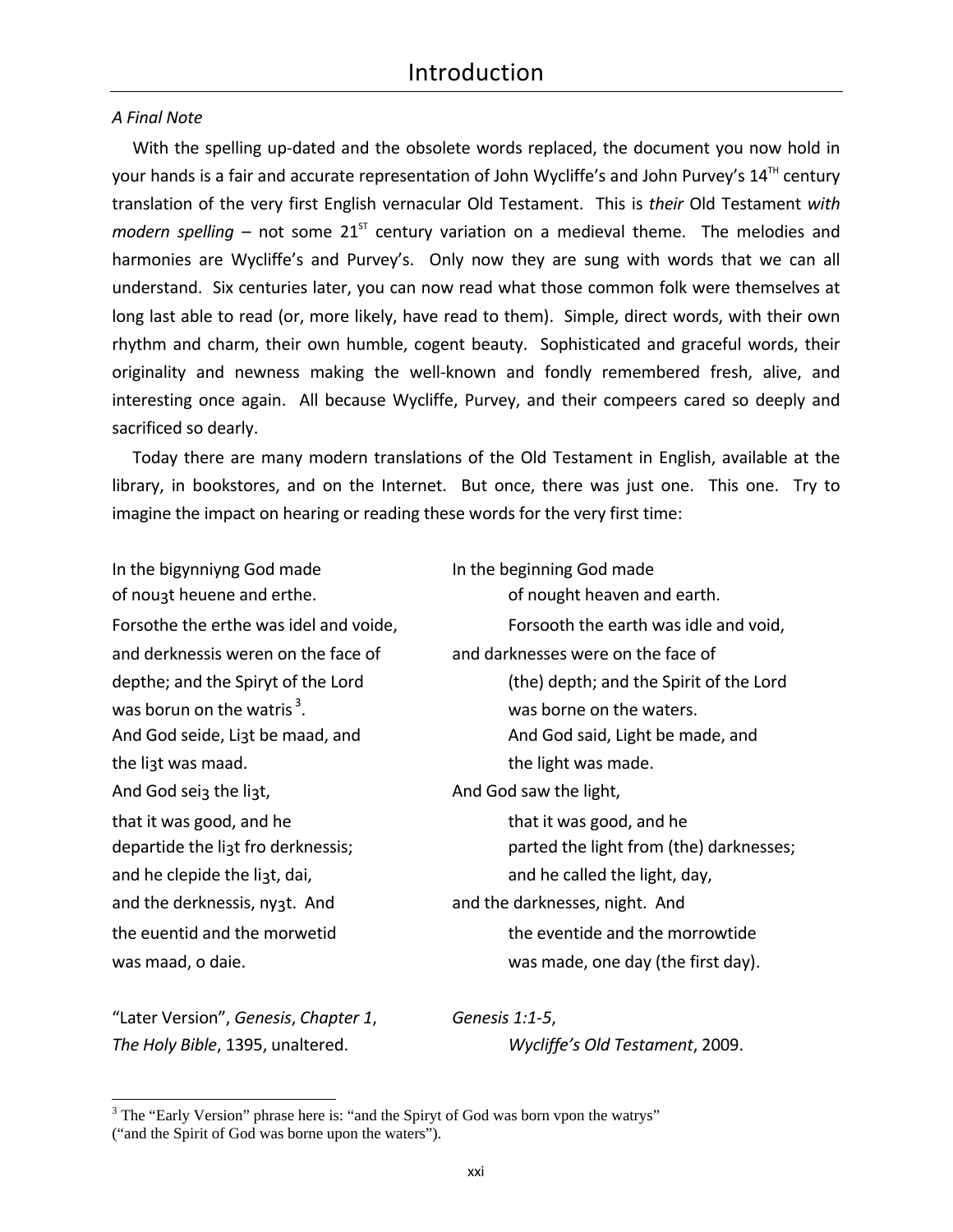# [Alternate Names of People and Places](#page-0-0)

<span id="page-18-0"></span> The Old Testament of the "Wycliffe Bible" (WOT) often has a Greek name where the King James Version (KJV) has the Hebrew, or a modern name where the KJV has an archaic one. There are also occasions in the text where the WOT has both the modern and the archaic names, or both the Hebrew and the Greek names. These doublets are presented below. As well, several times in Israelite history, both kings of the separate kingdoms of Judah and Israel had the same name at the same time! Fortunately, each king was known by two names. In *Wycliffe's Old Testament*, one name was chosen for each king (something the KJV does not do). Modern translations also do this, but they vary in which name they choose! The name usually found in the WOT comes first below, but to get the most out of this list, read each entry from both directions.

Abiah: Abia, Abijah, Abijam Adonis: Tammuz Adoram: Adoniram Africa: Phut/Put, Pul Ahiah: Ahijah Ai: Hai Alexandria: incorrectly replaces No Arabia: Sheba Ashhur: Ashur Ashtaroth: Astaroth Assur: Asshur, Assyria, the Assyrian Astarte: Ashtoreth Azal: Azel Azariah: Uzziah Azem: Ezem Baale (of Judah): Baalah, Kiriatharim, Kiriathbaal, and Kiriathjearim Babylon: Babel, Sheshach, first known as Ur Bashemath: Basemath, Basmath, Adah Bathsheba: Bathshua Beeshterah: Beth-ashterah, Ashtaroth Bezaleel: Bezalel (men of) Bichri: the Berites ( $2^{ND}$  Samuel 20:14) Bigthan: Bigthana Bubastis: Pibeseth Byblos: Gebal Cappadocia: Caphtor; incorrectly replaces Meshech Carthage: incorrectly replaces Tarshish Chaldees: Chaldeans, Babylonians Charashim: Ge-harashim Charchemish: Carchemish Cherethite(s): Kerethite(s) Chezib: Achzib, Kezib Chimham: Kimham Chinnereth: Chinneroth, Kinnereth, Galilee, and Gennesaret Chisleu: Chislev, Kislev Chislothtabor: Kisloth-tabor Chittim: Kittim, Cyprus, Greece (and 'Romans' in Daniel 11:30) Chiun: Kaiwan

Conaniah: Cononiah Dedan: Rhodes Diblath: Diblah, Riblah Ecbatana: Achmetha (modern Hamadan) Eder: Edar, Ader Edom(ites): Idumea(ns); Seir Elath: Eloth Enos: Enosh Ephratah: Ephrath, Ephrathah Ephron: Ephraim/Ephrain, Ophrah Ethiopia(ns): Cush(ans) Gaza: Azzah Geba: Gaba Gebalite(s): Giblite(s) Gershon: Gershom Girgashite(s): Girgasite(s) Gishpa: Gispa Grecia/Greece/Greek land: Javan Hadadezer: Hadarezer Hakkoz: Koz Ham: Egypt Hananeel: Hananel Haran: Charran, Harran Harapha: Raphah Hazazontamar: Hazezontamar Hegai: Hege Heliopolis: Aven, Bethshemesh, On Hemath: Hamath Hezekiah: Hizkiah/Hizkijah Hiram: Huram Hodevah: Hodvah, Hodaviah Horeb: (Mt.) Sinai Horhaggidgad: Horhagidgad India: incorrectly replaces Ashurites Ishmaelite(s): Ishmeelite(s) Ishod: Ishhod Italy: incorrectly replaces Chittim and Tubal Iyeabarim: Ijeabarim (also known as Iyim) Iyim: Iim Izhar(ites): Izehar(ites) Izri: Zeri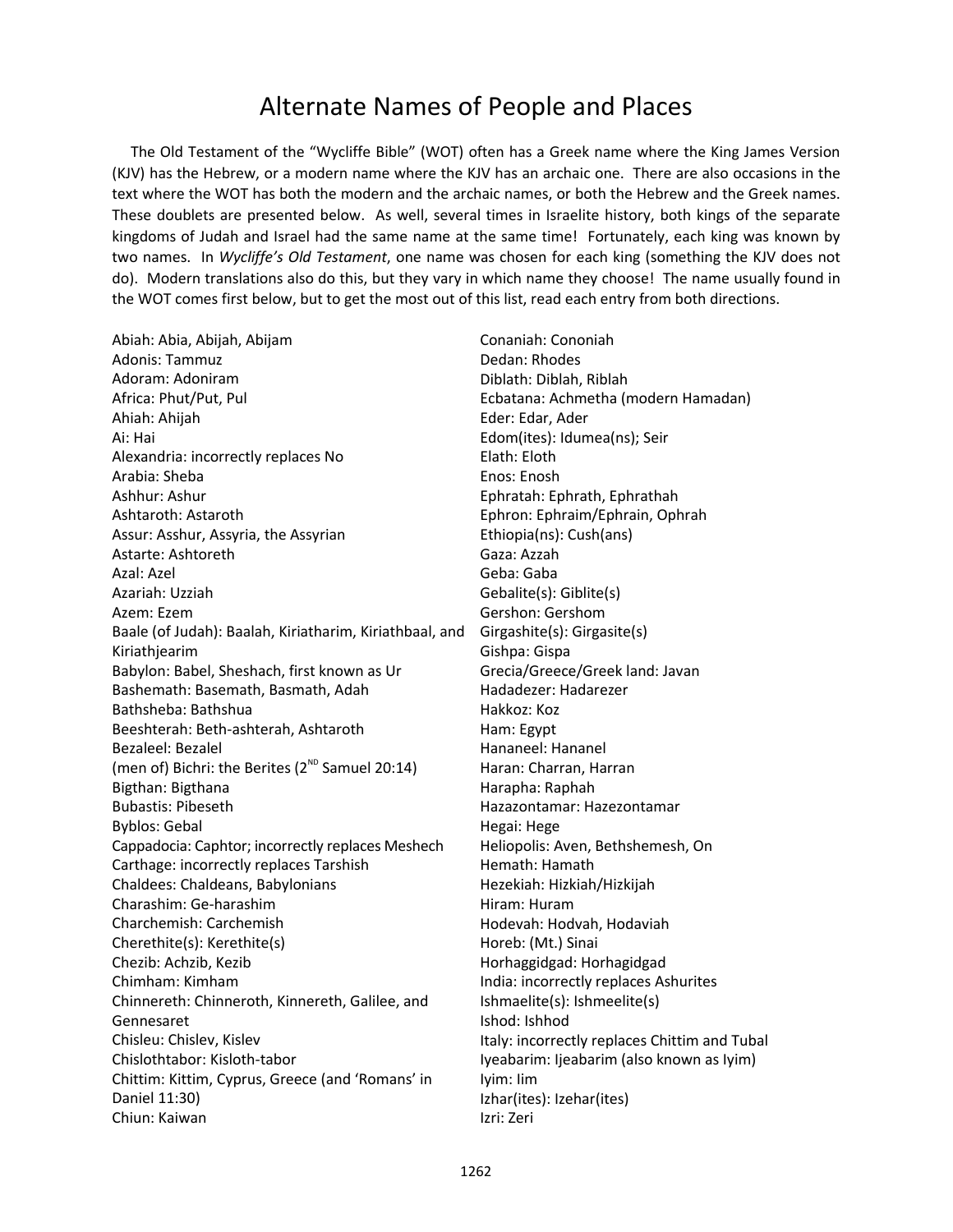# Alternate Names of People and Places

Jashar: Jasher Jashen: Hashem Jebusites: Jebusi Jeconiah: Coniah, Jehoiachin Jehoahaz: Joahaz Jehoash: Joash Jehoram: Joram Jeiel: Jehiel Jeremy: Jeremiah Jeshurun: Jesurun Jewry: Judea, Judah Jimna(h): Imna Jimnite(s): Imnite(s) Joppa: Japho Josedech: Jehozadak, Jozadak Joshua: Jeshua(h), Jehoshua(h) (see Osee) Jotbathah: Jotbath Kerioth: Kirioth Kirhareseth: Kirharaseth/Kirharesh Kiriatharba: Kirjatharba Kiriatharim: Kirjath(je)arim, Kiriathjearim Kiriathbaal: Kirjathbaal Kiriathhuzoth: Kirjathhuzoth Kiriathjearim: Kirjathjearim Kiriathsannah: Kirjathsannah Kiriathsepher: Kirjathsepher Kison: Kishon Korahite: Korhite Laish: Leshem (later called Dan) Libnath: Libnah Libya(ns): Phut/Put, Lubim(s) Lydia(ns): Lud(im) Mahalab: Mehalbeh Malcham/Moloch: Milcom/Molech Maralah: Mareal Maria/Marie/Mary: Miriam Mazzaloth: Mazzaroth Meggidon: Meggido Memphis: Noph Mesopotamia: Paddan-aram, Syria Nachor: Nahor Nebuchadnezzar: Nebuchadrezzar Nebushazban: Nebushasban Necho: Neco, Necoh, Nechoh Nile River: Shihor/Sihor No: Thebes Noe: Noah Nun: Non Oholah: Aholah Oholibah: Aholibah Oholibamah: Aholibamah, Judith Ophir: India (Josephus)/Egypt/N Africa (Gehman) Ornan: Araunah

Osee/Oshea: Hosea/Hoshea (see Joshua) Paddan-aram: Padan(-aram), Syria Palestina: Philistia, Philistines Palestine(s): Philistine(s) Palmyra: Tadmor Pelusium: Sin Penuel: Peniel Petra: Sela/Selah Pharez: Perez Phenice: Phoenicia Phicol: Phichol Pison: Pishon Ramoth: Ramah, Ramath  $(1<sup>ST</sup>$  Samuel 30:27) Rebecca: Rebekah Salathiel: Shealtiel Salmon: Zalmon Saul: Shaul Seba: Sheba (i.e., the Sabean people) Sepharad: Sardis Seth: Sheth Shalim: Shaalim Shamed: Shemed Shaphir: Saphir Shebah: Shibah Shebuel: Shubael Sheshach: Babylon Shibmah: Sibmah Shilonite: Shelonite, Shiloni Sichem: Shechem Sidon(ians): Zidon(ians) Sihor: Shihor (the Nile River) Siloah: Shelah Susa: Shushan Syria: Aram, Kir, Mesopotamia, Padan Taanach: Tanach Tahpanhes: Tahapanes/Tehaphnehes Tanis: Zoan Tarshish: Tharshish Tekoa: Tekoah, Takua Tigris: Hiddekel Tiphsah: Tappuah Tophet: Topheth Troglodytes: Sukkiims (the Libyans or Ethiopians) Tubal: Eastern Asia Minor Tyre: Tyrus Zachariah: Zechariah Zared: Zered Zeboiim: Zeboim/Zeboyim Zebulonite(s): Zebulunite(s) Zela: Zelah Zobah: Zoba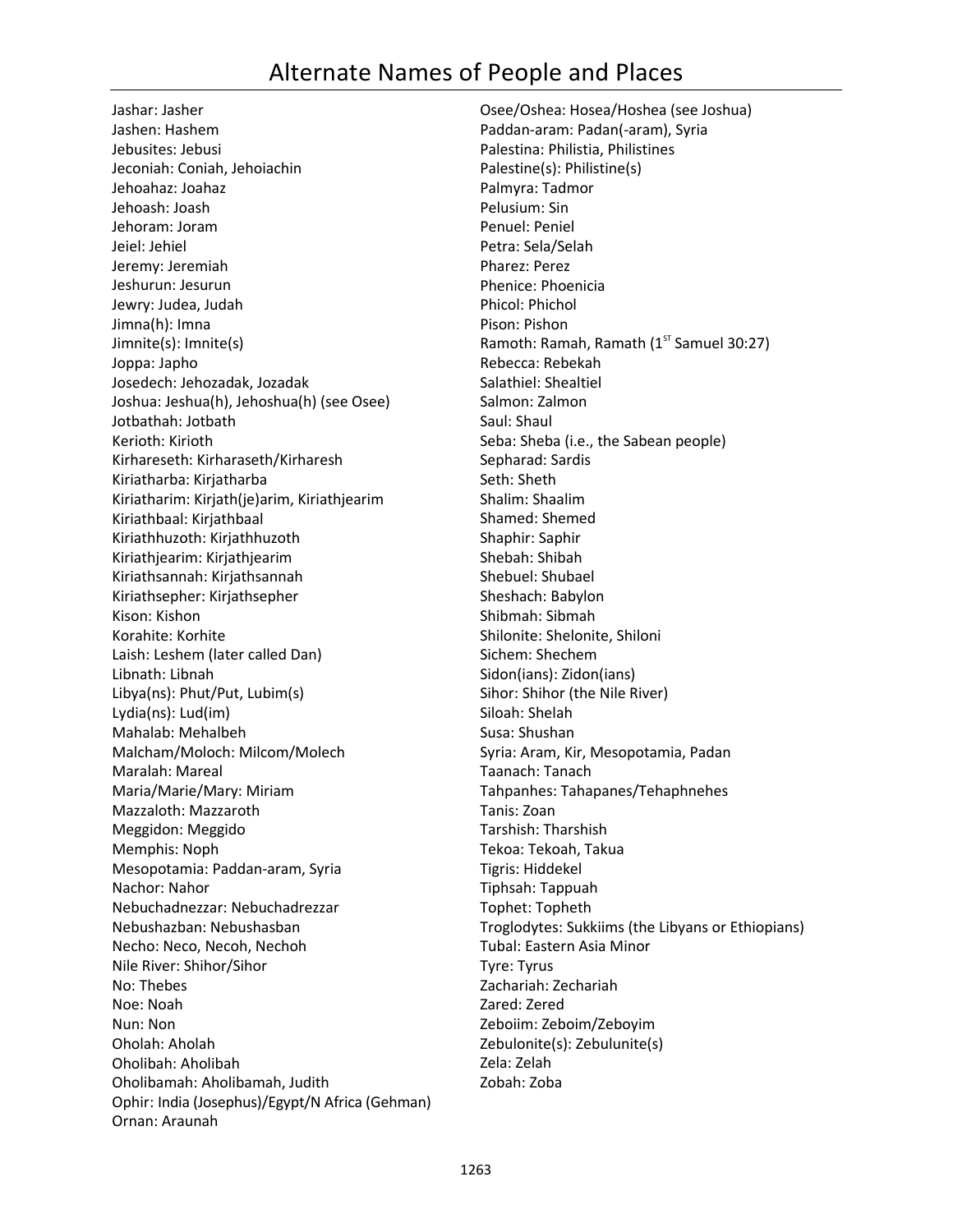# Glossary to *[Wycliffe's Old Testament](#page-0-0)*

<span id="page-20-0"></span> For many Middle English words given below, their most obvious, modern meaning is assumed; only a supplemental, perhaps unexpected, definition is given (e*.*g*.*, "and: *also*")*.* Commas separate variations of the same definition; semi-colons distinguish different definitions of the same word*.* Underlined words are my replacements for "dead" or obsolete words*.* All other words are found in a somewhat recognizable form in the original text of the Old Testament of the "Wycliffe Bible" (WOT)*.* Most nouns have both singular and plural forms; most verbs have the familiar tenses, as well as participle and archaic "est" and "eth" forms*.*

#### **A**

**A!:** *Ah!; O!* **aback:** *back, backward.* **abide:** (v) *to remain or live at; to wait for; to endure (also 'abode').* **abortive:** (n) *a stillborn child.* **above:** *upon or on top of; over.* **abridge:** *to shorten.* **acatus:** *a kind of locust with wings, such as a grasshopper (from Old Latin, perhaps meaning 'a sail' or 'a spine').* **accord:** *to agree, be in concord with.* **according:** (n) *an agreement.* **acknowledge:** (v) *to confess; to profess; to praise; to give thanks.* **(one's) acknowledged:** (n) *'one's known', that is, acquaintances or friends.* **acknowledging:** (n) *the act of confession or profession; an acknowledgement; thanksgiving.* **acount:** *to count; to reckon (survives in 'accounting').* **acreasing:** *increasing.* **acursed:** *cursed; accursed.* **Adam:** *man; a man; men.* **adamant:** (n) *an unbreakable stone;*  (adj.) *unbreakable, 'like a stone'.* **adder:** *a viper.* **address :** (v) *to direct (derived from 'dress').* **Adeodatus:** *from Latin, meaning 'God is gracious'.* **adjure:** *to entreat, to earnestly appeal to.* **admonish:** *to reprove; to warn; to exhort.* **Adonai:** *transliterated Hebrew, meaning 'my Lord' or 'Lord'. Out of respect and reverence, the Israelites substituted 'Adonai' for 'Y-H-W-H' ('Yahweh' or 'Jehovah'), one of the many names of God.* **adorn:** *to add lustre or beauty to; to provide with ornaments or adornments, to embellish.* **adown:** *down.* **advisement:** *a deliberation.* **adze:** *a tool for cutting wood, like an axe, but with an curved blade.* **afeared:** *afraid.* **affinity:** *in a relationship with, especially by marriage; one's kin.* **afixed:** *fixed or fastened to or on.* **after:** *according to.* **again-bought:** (v) *redeemed or bought back.* **again-build:** (v) *to rebuild.* **again-buy:** (v) *to redeem or to buy back; to ransom out. side. feet.*

**again-buyer:** *a redeemer.* **again-buying:** *redemption.* **again-call:** *to recall or bring back.* **again-draw:** (v) *to withdraw or to draw back.* **again-going:** *going again.* **again-rise:** (v) *to rise or get up.*  **again-rising:** *rising or getting up.* **again-seek:** *to inquire of or to seek out.* **again-seeker:** *one who seeks what is lost.* **against:** *before or in front of; facing; directly opposite; to meet; towards.* **against-came:** *met.* **against-come:** *to meet.* **against-coming:** *(a) meeting.* **against-going:** *(a) meeting(!).* **against-rode:** *rode against, and so, attacked, besieged.* **against-say:** (v) *to gainsay or to say against, and so, to oppose, resist, or contradict (also 'against-said' and 'against-saith').* **against-saying:** (n) *gainsaying or saying against, so, answering back, opposing, resisting, contradicting.* **against-stand:** (v) *to stand against, and so, to physically resist, withstand, or oppose (also 'against-stood').* **against-went:** *went against, and so, withstood, resisted, opposed.* **against-winced:** *'to wince' or to kick against, and so, figuratively, 'to rebel' (Deuteronomy 32:15).* **again-ward:** *on the contrary; to the other*  **aggrieved:** *hardened; made heavy, physically or emotionally.* **aigre:** *eager or sharp; to torment or to vex; sour (survives in 'vinaigrette').* **alarge:** *enlarge.* **alb:** *a priestly vestment that reaches to the*  **alder-best:** *the very best.* **alder-highest:** *elder-, oldest-, or seniorhighest, and so, 'the chief highest' or 'the most highest' (survives in 'alderman').* **alder men:** *elder men.* **alders:** *elders.* **alder-worst:** *the very worst.* **alien:** (n) *a stranger or a foreigner;*  (adj.) *foreign; strange; other.* **aliened:** (v) *estranged, alienated.* **aliet:** *an osprey.* **alight:** (v) *to make light or lighter; to release.* **alighten:** *to bring to light, and so, to enlighten.*

**all be it:** *albeit.* **all-break:** *to break all in pieces (*p.p. *'all-broken').* **alleve:** *to relieve or to alleviate.* **alley:** *a passageway (also replaces 'alure').* **all-foul:** *to crush or to destroy.* **allway/alway:** *always (all three words are in the WOT and the KJV).* **ally:** *a father in law or other close relative.* **almonder:** *an almond tree.* **alms-deeds:** *an act of almsgiving, a charitable deed.* **also:** *and.* **altogether:** *completely, entirely, totally.* **alure:** *a passageway or a walkway; an open space serving as a window (sometimes spelled 'aler'; from Old French; related to 'aller: to go').* **ambush :** (n, v) *treason, lying in wait*  **amend:** (v) *to mend, put right, or correct. (replaces 'aspies'; 'ambushment' is in the WOT).* **amending:** *the action of putting right or correcting.* **amice:** *a priestly linen vestment worn on the neck and shoulders.* **amorrow:** *tomorrow, the next day.* **amphora:** *a container with two handles (from ancient Greek and Roman times); a pot.* **and:** *also.* **announce :** *to proclaim without allowing*  **annoy:** *to harm; to vex. dissent, to command (replaces 'denounce').* **anon:** *immediately, at once ('at once' is in the WOT and the KJV); as soon (as).* **Apadno:** *transliterated Hebrew, meaning 'a palace' (Daniel 11:45).* **apertly:** *open (survives in 'aperture').* **apocalypse:** *a revealing or a revelation; a vision.* **apostate:** *one who rebels and leaves the faith and then actively opposes it.* **apothecary:** *a person who prepares and sells medicinal substances.* **apparelled:** *attired, dressed, furnished.* **appease :** *to satisfy or to mollify (derived*  **apples of Punic:** *pomegranates. from 'apaie').* **applied (to):** *joined (to).* **araised:** *raised or lifted up.* **araneid:** *a spider (both words are in the WOT).* **Arcturus:** *Orion.*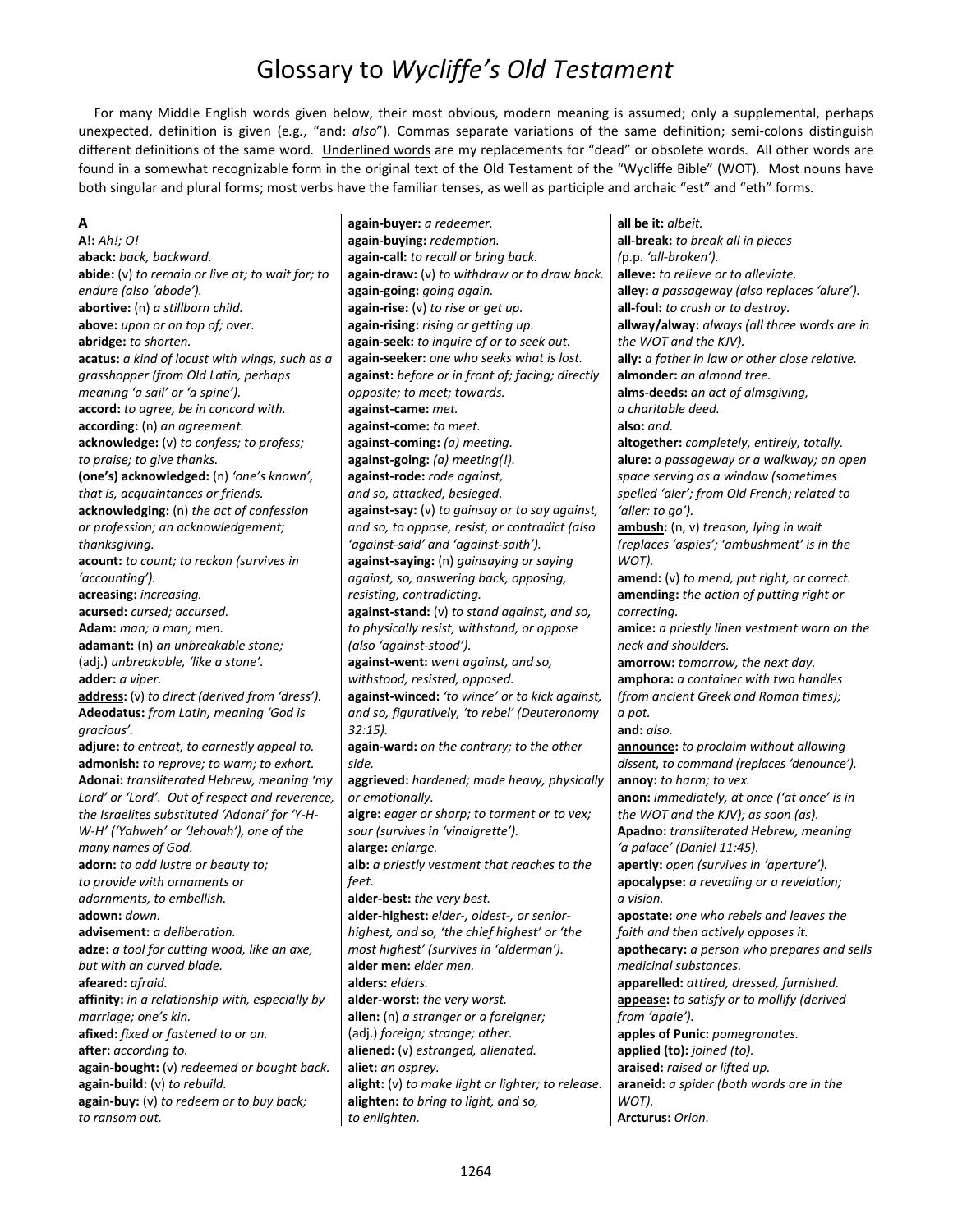**areach:** (v) *to give to.* **arear:** (v) *to rear or raise up.* **areckon:** (v) *to reckon or to take an accounting of (replaces 'arette'; 'reckon' is in the WOT).* **ariel:** *an altar.* **Ariel:** *the city of Jerusalem.* **ark:** *a ship; a coffer or a box.* **arm:** *figurative term for 'power'.* **armour/s:** *arms or weapons; protective covering for battle.* **arow:** *in a row.* **arse:** *one's posterior or 'ass'.* **arse-ropes:** *lower bowel, entrails.* **ascending:** (n) *stairs, the way up.* **aseal:** (v) *to seal.* **asides-half:** *in private; apart.* **asiege:** (v) *to besiege.* **assay:** (v) *to try, test, or to prove.* **assoiled:** *absolved; solved.* **assuage:** *to alleviate.* **as thou wouldest:** *as thou desirest.* **astonied:** *astonished (both words are in the WOT and the KJV).* **astrologer :** *one who divines destiny by*  **astronomer:** *see 'astrologer' (also 'astronomy'). means of the movement of heavenly bodies. The word in the "Later Version" is actually 'astronomer'. But, in the 17TH century, 'astrologer'/'astronomer' and 'astrology'/'astronomy' switched meanings and became defined as we know them today; so 'astrologer' is used in Wycliffe's Old Testament.* **asunder:** *(to break or cut) into pieces or parts; separated or divided.* **at:** *to.* **at once:** *replaces 'anon' (both words are in the WOT and the KJV).* **attention :** *replaces 'tente'('attent' is found*  **atwain:** *in two; apart. in the KJV).* **atwo:** *in two.* **aught:** *any, anything; something.* **author:** *originator or creator.* **avaunteth:** *to raise up or to boast, to advance or to 'vaunt' (oneself).* **avoirdupois:** *merchandise sold by weight.* **avow:** (n) *a vow or an avowal, that is, a solemn promise, pledge, or declaration;* (v) *to make a vow.*  **await:** (v) *to lay wait.* **awl:** *a small pointed tool used to pierce holes.* **B bade:** *invited; ordered.* **bailiff:** *an elder or provost; an overseer, a steward (from 'bailee').* **baken:** *baked (both words are in the WOT and the KJV).*

**ballard:** *'like a ball', and so, bald ('bald' is* 

*found in the WOT).* **ballocks:** *the testicles (survives in the vulgarism 'balls').* **band :** *a ring or hoop of cloth, metal, leather,*  **barnacle:** *the bit of a horse's bridle (both words are in the WOT). etc. (replaces 'bie').* **barrenty:** *barrenness (both words are in the WOT).* **basinet:** *helmet (both words are in the WOT).* **basket:** *found in the WOT, and also replaces 'leep'.* **battle array :** *replaces 'sheltrum' ('battle' and*  **be:** *are (plural form of 'to be'; 'are' is found in the WOT). 'array' are in the WOT).* **beadle:** *'one who announces', like a town crier.* **be busy:** *to care about or be concerned about.* **beck:** (v) *to beckon, gesture, or to signal (to approach), to summon (survives in 'beck and call').* **bedding:** *a bed.* **bedstraw:** *straw used for bedding.* **be expert:** *to experience.* **befall:** *to happen or to occur.* **before-casting:** *forecasting.* **before-goer:** *one who goes or went before; a forerunner or ancestor; one's superior.* **before-going:** *going before.* **before-knew:** *known before or to have known for a long time.* **before-knowing:** *fore-knowing or knowing beforehand.* **before-ordained:** *foreordained.* **before-said:** *said before, aforesaid, or aforementioned (also 'before-say').* **before-think:** *to think before or to have forethought.* **before to:** *sovereign over.* **before-told:** *foretold.* **before-walling:** *a bulwark or fortification.* **before-witting:** *foreknowing, to know beforehand.* **before-written:** *written (long) before, foreordained.* **begat:** *engendered.* **beget:** *to engender or cause to be.* **begotten:** *engendered.* **beguiled:** *deceived.* **beguiler:** *a deceiver.* **behest:** (n) *a command (from 'heste'; 'behest' in its obsolete meaning of 'a promise' is often found in the WOT).* **behests:** *commandments; statutes.* **beholden:** *beheld.* **beholder:** *an espyer, a watchman.* **behoove:** *ought, must, incumbent upon.* **Belial:** *wickedness, ungodliness.* **belief:** (n) *faith.*

**B'el T'em:** *transliterated Hebrew, meaning 'chancellor' (Ezra, chap. 4).* **bemock/ed :** *replaces 'bimowe'/ 'bimowide'.* **bemourned:** *mourned over.* **bend:** *to direct, turn, level, aim, or bring to bear (also 'bent').* **beneficence :** *favours, good services, gifts*  **benefit:** *a kind deed, gift, or favour. (replaces 'benefice', which survives as 'a church office endowed with funds or property').* **benign:** *kind; good; gentle; mild.* **benignity:** *kindness; goodness.* **benison:** *a blessing.* **benumb :** *to make numb (replaces*  **berain:** *to rain on. 'aclumside').* **beseech:** *to earnestly implore.* **beseechings:** (n) *earnest requests, supplications, entreaties.* **beseem:** *befitting, appropriate to.* **beseemeth to me:** *seems to me.* **beset:** *to harass, encircle, or attack on all sides.* **beshed:** *to besprinkle, moisten, or to water.* **beshrewed:** (n) *depraved.* **besides:** *sometimes replaces 'out-takun: to take out'.* **besom:** *a broom or a bundle of twigs used for sweeping.* **besought:** *beseeched.* **betake:** *to deliver or give over to; to commit to (also 'betaken' and 'betook').* **bethink:** *to think on or about; to remember (also 'bethought').* **betwixt:** *between.* **bewail:** *to wail over.* **beweep:** *to weep over.* **bezant:** *a precious Byzantine coin of substantial value, made of gold or silver, analogous to the British pound of the 14th century.*  **biblet:** *library (both words are in the WOT).* **biddest:** *commandest.* **bilibre:** *a weight of 2 pounds.* **bill:** *a written statement; a bird's beak; a pipe.* **bird:** *a young person, bird, or animal (survives in British usage as a term for a 'young woman').* **birle:** *to pour out drink.* **bis:** *fine crisp linen (see also 'bisso').* **bishopric:** *the office or diocese of a bishop.*  **bisso:** *a kind of fine linen made of stiff round yarns which give a crisp texture (now used for altar cloths).* **bittern:** *a heron.* **blain:** *an inflamed swelling or sore.* **blame:** (n) *a reproof;* (v) *to accuse, reproach, or to reprove.* **blamer:** *one who admonishes or gives reproof.*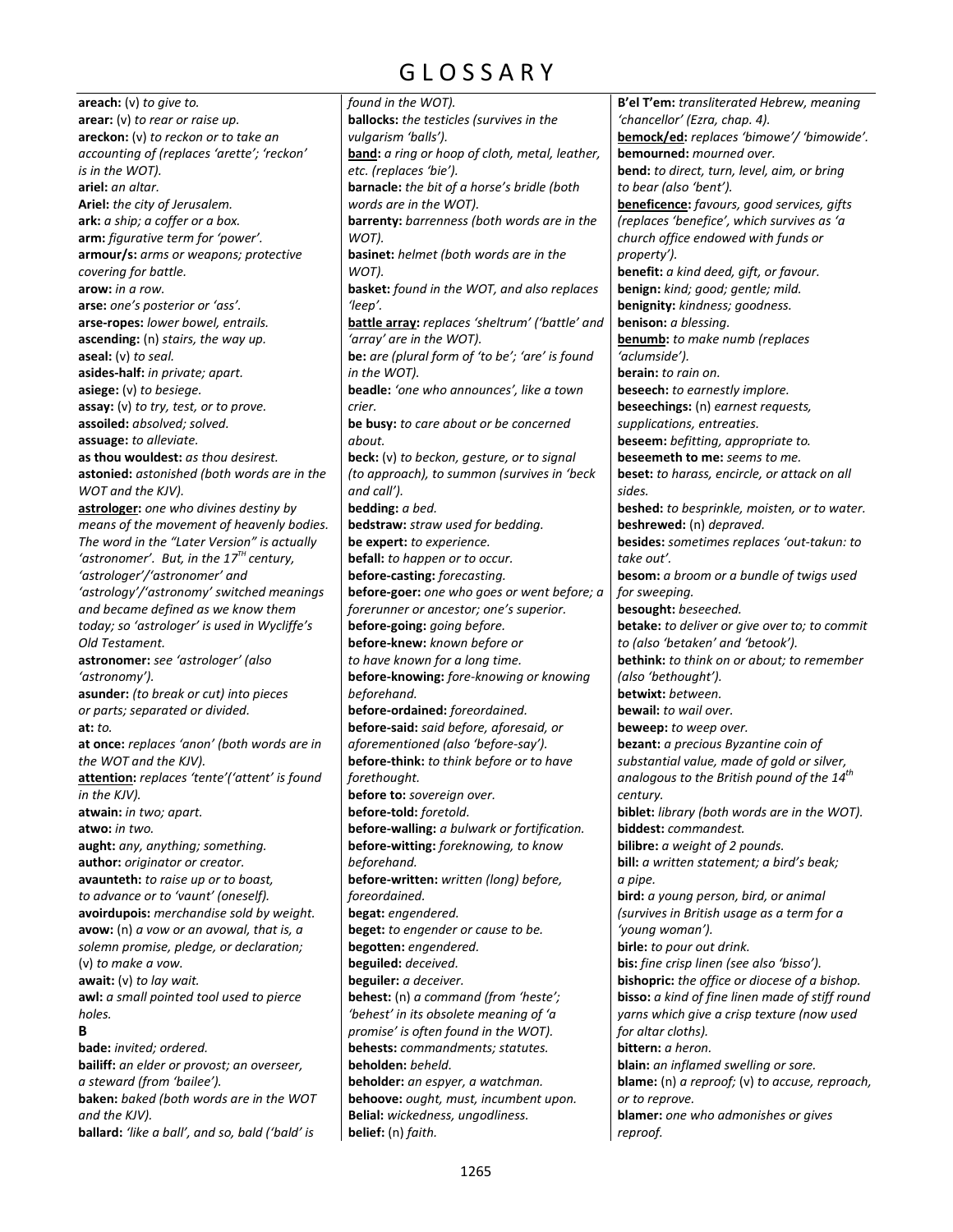**blaming:** (n) *a reproof.* **blast:** *the breath; the wind.* **bleared:** *blurred.* **bleary-eyed:** *blurry-eyed.* **blessful:** *full of blessing, blessed.* **blown:** *puffed up, inflated.* **board:** (n) *a table; dinner; food.* **board-fellow:** *literally, 'a dinner companion', and so, a friend or an acquaintance.* **body-like:** *bodily.* **boistous:** *rough, rude (survives in 'boisterous').* **bondman:** *a servant or a slave (survives as 'bondsman').* **bond of peace:** *the covenant between God and Israel.* **bonds:** *bondage, captivity; bands.* **bordel (house):** *a brothel (survives in 'bordello').* **bordellery:** *a brothel (see 'bordel').* **boreth:** *soap.* **borough:** *a town or large village; a fortification.* **borrow:** (n) *a pledge, promise, or surety.* **bosom:** *bottom (the surface of).* **botch:** *a boil, swelling, or a lump.* **bottler:** *one who maintains and serves the bottles (became 'butler').* **bouget:** *a water pouch made of leather (became 'budget: a leather pouch or wallet; a bottle made of leather or other skins').* **bound:** (n) *prisoner(s).* **bow:** *to make crooked or bent.* **bow down:** *to lie down, 'to turn aside', that is, to rest for the night.* **bowels:** *entrails.* **bow low:** *to show obeisance (also replaces 'loute').* **box (tree):** *a small evergreen tree (sometimes replaces 'birch'); a fir tree.* **boy :** *sometimes replaces 'child' ('boy' is not*  **brad:** (n) *a prod or a goad. found in the WOT, but it is found in texts from the early 1300s).* **braggeth:** *brayeth.* **braineth:** *to dash out the brains of.* **branchy:** *with branches.* **brand:** (n) *a torch; an ember (also known as 'firebrand').* **brass:** *bronze.* **brazen:** *made of brass or bronze.* **breastbund:** *a breast-girdle or band (survives in 'cummerbund').* **breeches:** *a garment covering the loins and thighs.* **brethren:** *brothers; kinsmen; friends (see also 'brother').*  **briar hook:** *a pruning hook.* **bridal:** (n) *a wedding.* **bridle:** *the bit and harness of a horse (all three words are in the WOT).* **brink:** *the edge or the shoreline of a body of water. strike.* **C Carmel:** *a range of fertile hills; figuratively,* 

**broiderer:** *an embroiderer.* **broidery:** *embroidery.* **broom:** *a yellow-flowered leguminous shrub.* **brother:** *one's kinsman, not necessarily born of one's mother and/or one's father.* **bruchus:** *a weevil-like beetle that destroys crops (pl. 'bruchuses').* **bruise:** (v) *to break; to crush or to pound into powder.* **buckler:** *a small round shield.* **buffet:** (n) *a hit or a strike;* (v) *to hit or to*  **bugle:** *a buffalo, that is an ox (survives in 'bugle-horn'; 'buffalo' is mistakenly applied in popular use to American bison).* **bulge :** *a swelling (replaces 'bouge').* **bundle:** *a handful, sheaf, or 'fardel'.* **busily:** *diligently; continually.* **busyness:** *diligence; cares, concerns.* **butler:** *modern spelling of 'bottler'.* **by:** *according to, after; for; in; with.* **by cause:** *'because', by reason of.* **by compass:** *all around or round about.* **by row:** *in order.* **cab:** *see 'kab'.* **calends:** *first day of the new month; the Jewish festival for the new moon (from Latin; survives in 'calendar').* **calidris:** *a shore bird, like a sandpiper or a curlew.* **call :** *replaces 'clepen' ('called', as we spell it,*  **came against:** *met. is found in Genesis 4:17, 5:2, 5:3, & 12:7 of the "Early Version" of the WOT).* **camelopard:** *a giraffe.* **Canaan:** *'the merchant'.* **Canaanites:** *a term applied to any group of merchants or traders.* **canel:** *cinnamon (survives in 'canella: the cinnamon-like bark of a West Indian tree').* **canst:** *to know (how).* **capers:** *the edible seed pods of a kind of trailing shrub.* **capon:** *a castrated rooster used for eating; a gelding.* **capret:** *a roe or a gazelle (from Old Italian 'capretto'; survives in 'capra: a goat'; 'capriola: a roe or a deer'; 'capricorn: an ibex'; as well as 'to caper: a dance step of a leap, like animals in the wild').* **captive:** (n) *a prisoner.* **captivity:** *the time the Israelites were in exile; 'captives' collectively.* **car:** *a cart; a chariot.* **care:** (v) *to have concern for, or an interest in, someone or something.* **care-full:** *full of care or worry.* **cares:** (n) *concerns or worries.*

*'plenty', 'plentiful', 'fruitful'.* **carriage:** (v) *to carry something.*  **carrions:** *dead, putrefying flesh.* **cart:** *a chariot; a wagon.* **cast:** (v) *to throw.* **castane tree:** *a chestnut tree (survives in 'castaneous').* **casting (out):** (n) *that which is discarded, thrown off or out.* **casting (up):** (n) *vomit; vomiting.* **castle:** *a tent; a camp; a town or a village; a fortress.* **catch:** *to take hold.* **catchpole:** *an officer of the king sent to execute his bidding (from 'cachepollis: a sheriff's officer or a constable; an enforcer of the law'; perhaps distantly related to 'police').* **catling:** *a young cat, a kitten.* **cattle:** *all kinds of livestock.* **caught:** *took hold of.* **caul:** *the omentum, an enveloping net-like membrane that connects the stomach with the spleen, liver, etc.* **cause:** *a reason for something; a case (of or for something); an accusation.* **cause of stumbling/cause to stumble : cautelous:** *crafty, deceitful, wily; cautious, wary. replaces 'sclaundre' ('stumble' is found in the WOT).* **caution:** *a pledge or an obligation (to reimburse), a bill to pay.* **chafe:** *to burn; to make hot (survives in 'chafing dish').* **chaff:** *husks of corn separated by winnowing; cut hay and straw used to feed cattle.* **chaffer:** (v) *to trade or bargain, to buy and sell (also 'chaffering').* **Chaldea:** *Babylonia.* **chalice:** *a large cup or goblet.* **chamber:** *a room (sometimes replaces 'treasury').* **changing clothes:** *'change of clothes'.* **chanter:** *a singer (survives in 'cantor').* **chaplet:** *a cap (from Isaiah 3:20; related to French 'chapeau'; survives as 'a wreath or garland of flowers for the head').* **chapping:** *chaffering (survives in 'chapman: a merchant').* **charge:** (n) *a burden or load; cares, concerns; a command; a duty; ship's cargo;*  (v) *to burden or concern; to command; to load (on).* **chargeous:** *burdensome (see also 'in charge to').* **charity:** *love.*  **charming (spirit):** *a 'charmed' or enchanted spirit.* **chasuble:** *a sleeveless vestment worn by a* 

*priest.*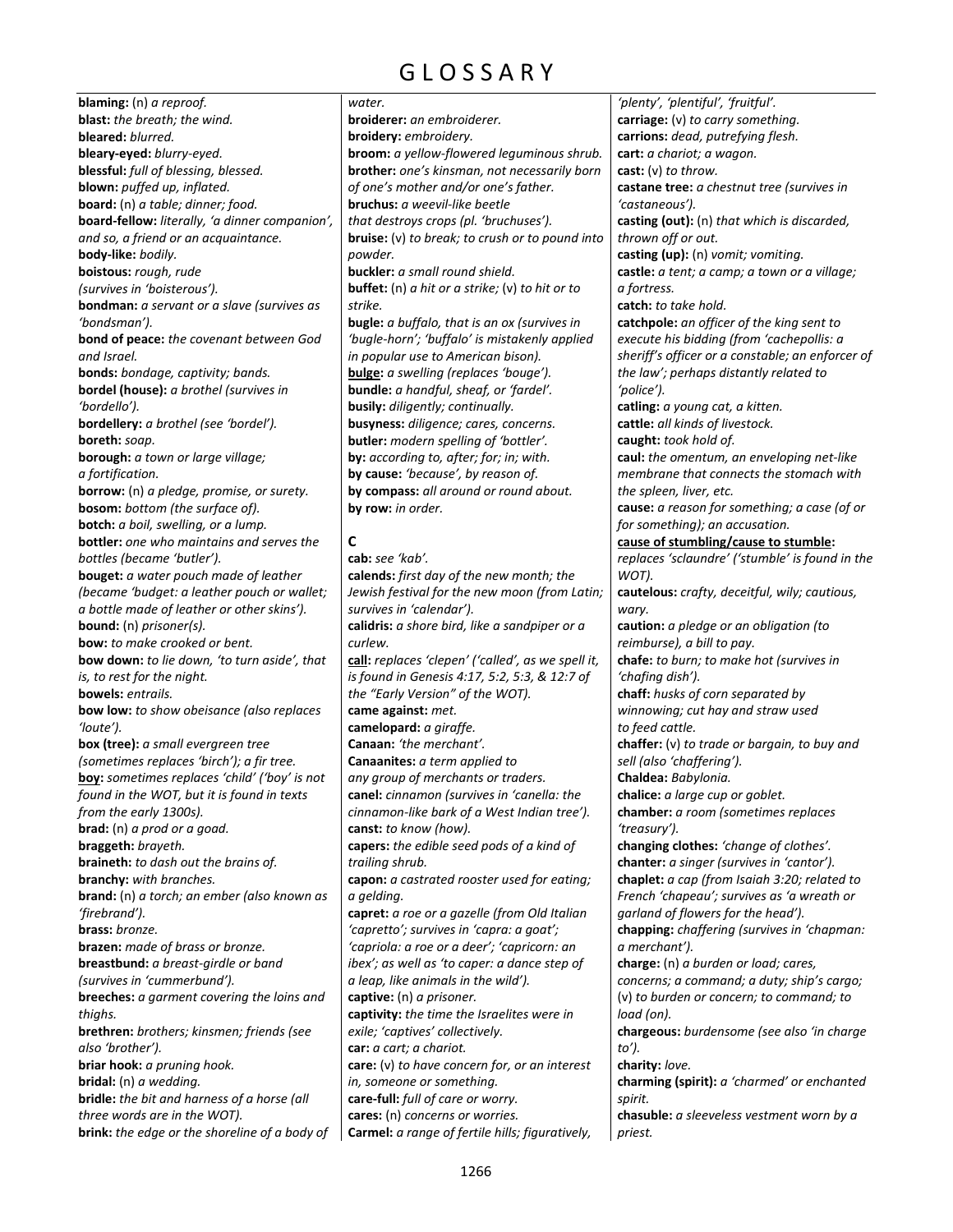**chattel:** *personal property or possessions, 'substance'; livestock, such as herds and flocks, or cattle.* **cheeklap:** *the cheekbone or jaw.* **cheek teeth:** *molars (see also 'wang teeth').* **cheer:** (n) *the face (from Old French; both words are in the WOT).* **chesten tree:** *a chestnut tree.* **chicks:** *chickpeas.* **chide:** (v) *to scold, rebuke, reproach.* **chidings:** (n) *scoldings, rebukes, reproaches.* **chief:** (n) *the first or the head of something (sometimes replaces 'corner').* **child:** (n) *a servant (pl. 'children: servants'); a youth; a young man (pl. 'children: young men');* (v) *to give birth to.* **child-woman:** *a young woman, a damsel, or a maiden (also 'children-women: young women or maidens').* **chimney:** *a furnace or a stove.* **chittering:** *twittering, chattering, chirping.* **chivalry:** *soldiers equipped for battle; an army or 'host' (akin to 'cavalry').* **choir:** *a group of singers; a company of dancers (sometimes replaces 'quire').* **christ:** *from Greek for 'the anointed (one)'; the word 'christ' is found in the Septuagint (also 'christs').* **Christ:** *the Anointed One, the Messiah, Jesus.* **church:** *an assembly, a synagogue, or a congregation (all four words are in the WOT).* **churlish work:** *labour of low rank.* **ciconia:** *a stork.* **cinnabar:** *scarlet or vermilion.* **circle:** *a band or a ring.* **cirogrille:** *a coney or a hare.* **cistern:** *an artificial reservoir or a tank for water.* **citole:** *a medieval instrument akin to a lute, a precursor of the gittern.* **clarion:** *a trumpet.* **clave:** *p.t. of 'cleave'.* **claw:** *a hoof.* **cleansings:** (n) *refuse, that which is cleansed or removed, purgings.* **clear:** *pure; clean; transparent; pleasant.* **cleave:** *to split into parts; to adhere to.* **cleaveth:** *to join to or to adhere to.* **cloak :** *a loose-fitting outer garment*  **close:** *to enclose or shut in ('enclose' is found in the WOT); to imprison. (replaces 'cloth', which is found as the singular of 'clothes' in the WOT; survives in 'man of the cloth').* **closet:** *a small private room, often used for sleeping, and so, 'a bedroom'.* **clot:** *a clod or a lump.* **clote:** *a clot-bur or prickly burdock.* **cloth:** *see 'cloak'.* **'clothes:** *idiomatic abbreviation for 'swaddling clothes'.* **coast:** *a border, term, or end; a side.* **coccineous:** *scarlet or vermilion.* **coffer:** *a box, chest, or ark, in which valuables are kept.* **coffin:** *a basket, case, or box.* **cognation:** *kindred, relations, affinities.* **coif:** *a close-fitting cap.* **collect:** (n) *the gathering of money from those attending Temple services (survives in 'collection: the weekly giving of money for church expenses').* **come against:** (v) *to meet.* **comeling:** *a newcomer, visitor, or guest; a stranger or an alien.*  **comfort:** *to make strong or to strengthen; to exhort; to give help, hope, or support, to encourage.* **commander:** *a leader; a master.* **commons:** *ordinary people.* **commonty:** *the common people (survives in 'commonality' and 'community').* **common ward:** *a prison.* **company:** *a crowd or a multitude of people; a division (of Levites, etc.).* **comparison:** (v) *to compare (also 'comparisoned' and 'comparisoning').* **compass:** (v) *to go round; to surround.* **compeer:** *a companion or an associate; a person of equal rank.* **compunct:** (v) *to feel regret, guilt, and/or pity, for doing wrong.*  **compunction:** *a feeling of remorse, guilt, and/or pity, for doing wrong.* **concision:** *a division or a faction.* **coney:** *a rabbit or a hare; a hedgehog or a porcupine.* **confirm:** *to affirm or to establish; to make firm or strong, to strengthen.* **confound:** *to confuse; to amaze or astonish; to put to shame or to be ashamed (also 'confounded').* **confuse:** *to shame.* **confusion:** *shame, disgrace, embarrassment.* **conjuration:** *a conspiracy or 'a swearing together'.* **conjure:** *to adjure or to solemnly appeal to; to conspire.* **consistory:** *a council chamber.* **conspiration:** *a conspiracy.* **constrain:** *to coerce; to restrain.* **contrition:** *remorse; guilt; shame.* **conventicle:** *a meeting or assembly.* **conversion:** *turning (about); returning to; changing.* **convert:** (v) *literally, 'to turn around', and so, to physically turn around or turn back; to return (to); to change one's thinking or beliefs.* **convocation:** *an assembly.* **coot:** *a swimming or diving bird that is a member of the rail family.* **cor:** *an Old Hebrew unit of dry measure* 

*(8 bushels = 1 cor).* **cord:** *a rope.* **corn:** *a seed or kernel of a cereal grain (wheat, barley, oats, etc.).* **corner:** *the chief or leader of a people or tribe (partly survives in 'cornerstone: something of primary importance').* **costrel:** *a wine bottle or keg with at least one ear.* **costuous:** *costly and sumptuous.* **couch:** *a bed or enclosed sleeping space, a bedchamber; a den or a cave.*  **coulter:** *a knife (survives in 'cutlery').* **council:** *a company, gathering, or group of people; 'a calling together' or assembly, to discuss and decide matters (survives in 'church council').* **counsel:** (n) *a consultation; advice, direction; plans, plots; prudence, wisdom, consideration;* (v) *to advise.* **counsellor:** *a companion, associate, or colleague; an adviser.* **countenance:** *the face.* **country:** *countryside, field, region.* **couple:** (n) *a coupling.* **courier:** *one who delivers a message verbally or in writing.* **cousin:** *one's kinsman, ally, fellow, son's son, etc.* **cousinages:** *relatives, kindred.* **cousin-german:** *a first cousin.* **covenability:** *opportunity (both words are in the WOT).*  **covenable:** *suitable, opportune, fitting, seasonable, in agreement with (partly survives in 'covenant:* (n) *an agreement;*  (v) *to agree to').* **covenableness:** *suitability, timeliness.* **covenant time:** *an agreed-on time (of meeting, completion, etc.).* **covent:** *an assembly or gathering (survives in 'Covent Gardens'; later became 'convent').* **cover:** (v) *to hide; to guard or protect.* **covering:** (adj.) *hiding; guarding or protecting.* **covert :** *a covering, a place of shade, a canopy or tent (replaces 'hilet').* **covetings:** (n) *lusts, desires; greed.* **covetousness:** (n) *lust, desire; greed (replaces 'covetise: the over-hard keeping of goods', as defined in an "Early Version" gloss).* **crabone:** *a hornet.* **cracklings :** *the leavings of frying (replaces*  **craftily:** *craftsmanlike, cleverly, with expertise. 'criton', which is related to 'crouton: fried or baked bread').* **craftsman:** *an artisan.* **cramcakes:** *pancakes, fried cakes.* **cratch:** *a crib or a rack for fodder; a trough* 

*or an open box used to hold feed for* 

1267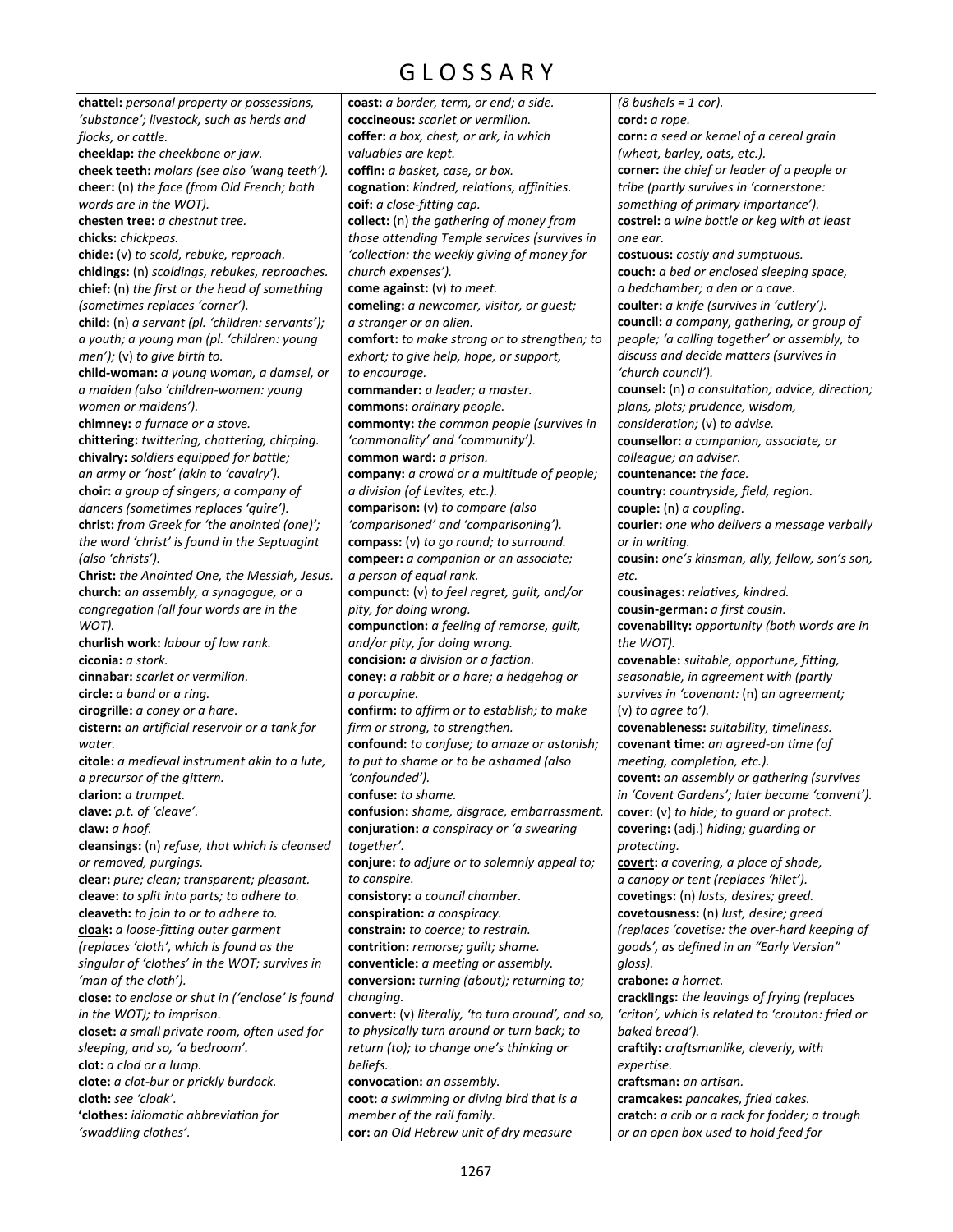*livestock; a stall.* **craw:** *the stomach of a man or an animal; the throat of a bird.* **crazings:** *cracks or clefts.* **creaketh :** *replaces 'charketh'.* **creancer:** *one to whom money is owed, and so, a creditor.* **creature:** *man; God's creation(s); man's creation(s).* **creditor :** *replaces 'creancer'.* **crime:** *wrong-doing; a violation of God's Law.* **crious:** (adj.) *crying.* **crocker:** *a potter.* **crockery:** *pottery.* **crooked:** *bent, bowed, or twisted.* **crop:** *the throat.* **crudded:** *made into curds, and so, curded or curdled.* **cruet:** *a small glass bottle.* **crumpet:** *a thin griddle cake.* **crystal:** *ice.* **culver:** *a dove; a pigeon.* **culver birds:** *young doves or pigeons (see also 'bird' and 'culver').* **cure:** *to make well; to take care of, or to have concern for; to repair.* **curious:** *able, proficient (also 'curiously').* **curse:** (n) *damnation; an oath or a pledge; an epithet or swearing.* **cutting:** *rending.*

#### **D**

**dam:** *mother (also 'dame').* **dark:** *hidden.* **darked:** *darkened.* **darkful:** *'full of darkness'.* **daunt:** *to tame; to cow; to dandle.* **daut:** *to fondle, dandle, or daunt.* **deacon:** *a Levite.* **deadly:** *mortal.* **deal:** (v) *to give or apportion out.* **dearworthy:** *beloved ('dearworth' is also found in the WOT).* **debonair:** (adj.) *meek (both words are in the WOT).* **debonairness:** *meekness (both words are in the WOT).* **deceivable:** *'able to deceive', and so, deceitful.* **deem:** *to judge; to condemn; to damn.* **deemer:** *one who deems or discerns, and so, a judge (both words are in the WOT).* **deepness:** (n) *a bottomless pit; hell.* **deface:** *to disfigure one's face.* **defame:** *to slander or libel; to accuse.* **defensible:** *defensive.* **definition:** *a final determination.* **defoul:** (v) *to defile; to trample or tread on.* **defouling:** *lechery.* **degrees:** *steps or stairs.* **delayed:** *deferred.*

**delicate:** *weak.* **delights:** *great pleasures or luxuries (also replaces 'delices').* **deliver:** *to take, surrender, or to give over to; to release, to let go.* **delve:** (n) *a dig or a quarry;* (v) *to dig.* **den:** *a cave; a dwelling for animals.* **denounce:** *to openly attack or condemn; to accuse.* **depart:** *to leave.* **depraved:** (v) *corrupted or perverted (also replaces 'shrewide').*  **depravity :** *replaces 'shrewideness'.* **describe:** *to make a detailed word-picture; to take a census; to register or draw boundaries for land.* **describing:** (n) *a census.* **desert:** (n) *waste, desolation;* (v) *deserted;*  (adj.) *deserving (see also 'without desert').* **desertness:** *desolation, wilderness (all three words are in the WOT).* **desired:** *beloved.* **desolate:** *deserted, forlorn, destitute of life, joy, or comfort.* **despairable:** *despaired.* **despisable:** *despised, despicable.* **despise:** *to loathe, regard with contempt; to disdain or to scorn.* **despisings:** (n) *insults, mocking.* **despite:** (n) *contempt; dishonour; insult, reproach; malice.* **despoiled:** *stripped; robbed.* **despoiling:** *putting off (of the body, clothes, etc.).* **determined:** *resolutely or firmly decided on.* **diadem:** *a crown.* **dight:** *to dress or to prepare (meat or dough, etc.).* **diligent:** *careful; industrious (also 'diligently').* **dim :** (v) *to obscure, to grow dark (replaces*  **dime:** *a tithe. 'daze').* **din:** *a loud disturbing noise.* **dipper:** *a type of songbird which dives and then walks under water seeking food (also known as a didapper, a divedapper, and a grebe).* **directed :** *replaces 'dressed' (also 'directing'*  **discharge:** (v) *to unburden. and 'directions').* **discipline:** (n) *teaching, learning, the state of being informed;* (v) *to chastise.* **discomfort:** (v) *to weaken; to discourage, to distress.* **discording:** *contention, strife, conflict, the opposite of being in accordance or in concord with.*  **discover:** *to uncover.* **discretion:** *discernment, judgement.* **disdain:** (n) *that which is unworthy of one's attention;* (v) *to scorn or feel superior to.*

**dis-ease:** *'not ease', and so, distress, difficulty, trouble, tribulation.* **dishonested:** *dishonoured, shamed.* **dispensation:** *distribution; exemption from an obligation.* **dispenser:** *an administrator or a steward.* **dispenses:** *expenses; distributions.* **dispose:** (v) *to put into proper arrangement, position, or order; to transfer to another, as by a gift; to assign or to ordain.* **disposition:** *the action of ordering, arranging, or directing.* **disputation:** *argument, debate, controversy.* **dissemble:** *to feign; to conceal; to pretend not to notice.* **dis-served:** *badly or poorly served (Numbers 22:29).* **dissolute:** *unruly, unbridled; disunited; profligate.* **dissolved:** *to have departed this life.* **disturb:** (v) *to trouble (both words are in the WOT).* **ditty:** *a song.* **divedapper:** *a small diving bird, also known as a dipper, a didapper, and a grebe.* **diverse:** *dappled, freckled, speckled; different or distinct from.* **doctor:** *a teacher.* **dod:** *'to bob' or to cut the hair.* **doe:** *a female deer, a roe.* **dole:** (v) *to sorrow, mourn, lament.* **domination:** *that which is ruled over, and so, 'a dominion'.* **doom:** (n) *Divine or human judgement(s), sentence(s), or punishment; decrees or laws; condemnation; righteousness; justice.*  **doomsman:** *a judge (see 'deemer').* **doughty:** *fearless, resolute.* **dower:** *a dowry.* **drachma:** *ancient Greek silver coin.* **draw:** *to pull; to disembowel or kill.* **drawn to pieces:** *pulled to pieces; disembowelled, killed, destroyed.* **dread:** (n) *fear;* (v) *to fear.*  **dread-full:** *'full of dread' or fearful, terrible; amazing, awesome; 'fear of the Lord' or devout.* **dready:** *dreading, full of dread.* **dreary:** *sad.* **dress:** (v) *to make straight, put into proper alignment; to prepare for use; to direct (survives in 'street address').* **dressed:** *thrashed; directed.* **drit:** *dung, waste; dirt.* **drivel:** (n) *spittle, dribbles.* **dross:** *'slag', that is, refuse or impurity from melted metal.* **drove:** (n) *a herd or a flock, often moving as one.* **drowned :** *replaces 'drenched'.***duke:** *a nobleman or a prince; a title of the coming Messiah.*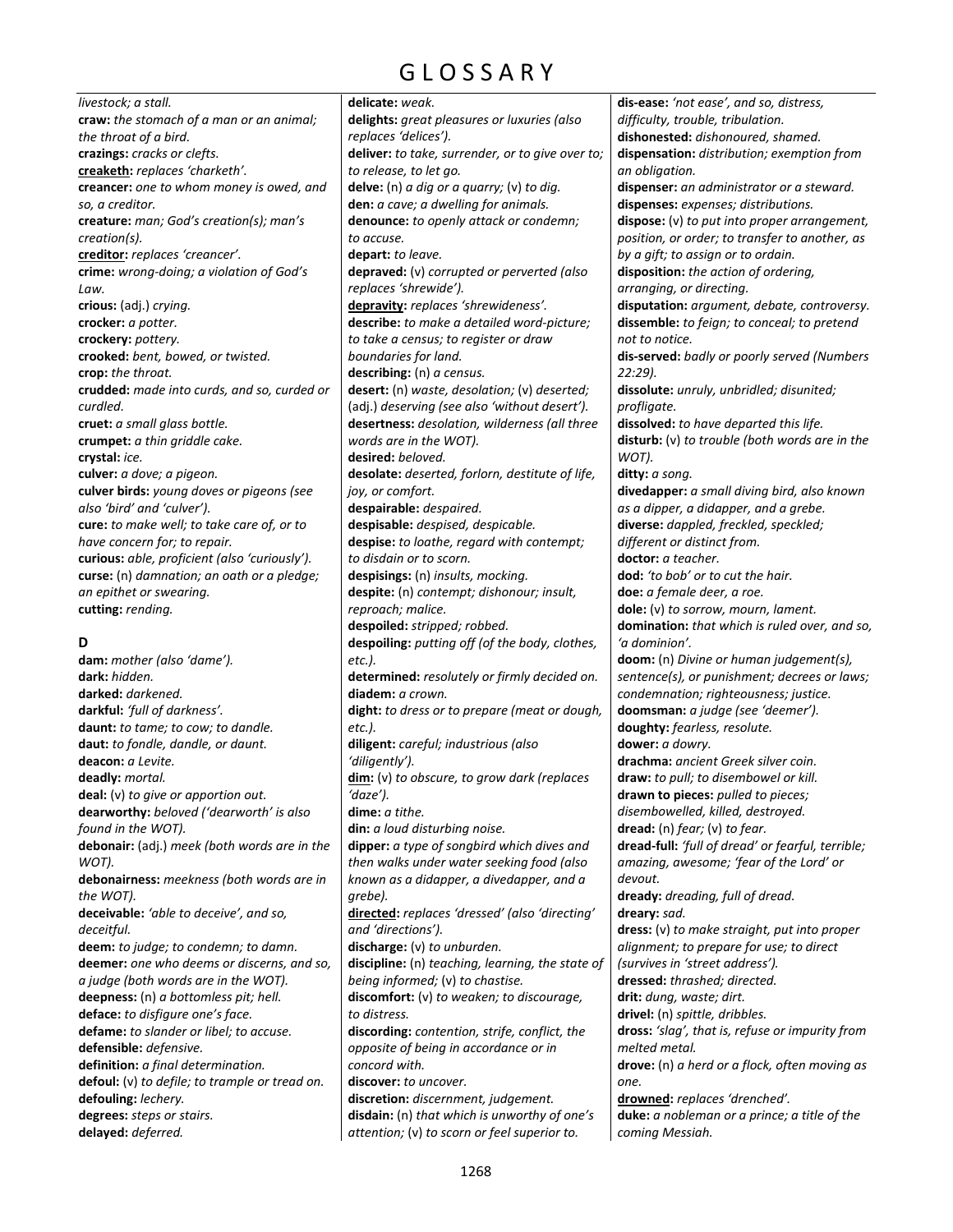**dumb:** *silent; mute.* **dun:** *dull greyish-brown colour.* **durst:** *archaic p.t. of dare.* **dwindle (away):** *to shrink, to waste or pine away.*

#### **E**

**eager:** *sharp; fierce; intense desire.* **ear:** (v) *to plow (also 'eared' and 'earing'; these three forms of 'ear' are also in the KJV).* **earer:** (n) *one who plows.* **earth:** *the ground; the land; a field; dust; dirt.* **earthen:** *made of earth or clay.* **earth-tiller:** *a worker of the soil, and so, a farmer.* **earth-tilling:** *working the soil to produce crops, and so, farming.* **easiness:** *a state of ease, without any difficulty.* **Eben:** *transliterated Hebrew, mean-ing 'stone' or 'rock' (Joshua 18:17).* **ecstasy:** *'the losing of mind and reason, and hindering of the tongue' (from an "Early Version" gloss).* **edify:** *to build (up), to construct.* **egging:** *'edging' or 'setting on edge'.* **egg on:** *to urge, incite, provoke.* **eggs :** *replaces 'eiren'.* **(the) eighth:** *a musical term, meaning 'an octave lower' or 'on the lower octave'; an 8 day period of observances starting with a festival.* **eisel:** *vinegar (both words are in the WOT).* **Eitan:** *transliterated Hebrew, meaning 'mighty' (Psalms 74:15).* **either:** *or.* **eke:** (v) *to add to, to increase.* **ekings:** (n) *increasings.* **eld:** *old (both words are in the WOT).* **electrum:** *amber; an alloy of gold and silver.* **embrace :** *replaces 'biclippe'.* **enclosed:** *contained (within); sometimes replaces 'closed' (both words are in the WOT).* **encloser:** *a goldsmith or worker of other kinds of metal.* **encompass:** *to surround.* **end:** *to become perfect; a border.* **endeavour :** (v) *to attempt, to make an effort*  **ended:** *made perfect. (replaces 'enforce').* **ending:** *perfection.* **endured:** *made hard, hardened ('enduring' is also found in the WOT).* **enfatted:** *made fat.* **engender:** (v) *to bring about, to create or to produce.* **engine:** *a large offensive weapon.* **enhance:** *to heighten or increase, as with beauty or quality, to exalt.*

**enhaunt:** *to frequently practise or exercise.* **enlighten:** *to give light to, to make brighter; to impart new knowledge to ('enlighten' is found only in the "Early Version" of the WOT; it is also found in the KJV).* **enmity:** *a deep-seated hostility.* **ensample:** *example ('example' is found only in the "Early Version" of the WOT; both words are also in the KJV).* **ensampler:** *exemplar ('ensampler' and 'sampler' are both in the WOT).* **ensearch:** *to search into; to inquire (of) or consult; to seek out.* **entering:** (n) *an entry or entrance.* **entering in:** (n) *a visit;* (v) *to visit; to make entry (into).* **entrails:** *an idiom for one's children or offspring; that which one feels close to or deeply about (the KJV uses 'bowels' in a similar fashion).* **entries:** *gates or entrances.* **entry:** (n) *a visit; a way to enter in, an entrance;* (v) *to visit.* **environ:** (v) *to encircle or surround.* **enwrapped:** *wrapped (in).* **ephah:** *an Old Hebrew unit of dry measure equal to 'a bath' (a unit of wet measure) or about 9 gallons.* **ephod:** *a sleeveless garment worn by priests, somewhat like an apron.* **epinicion:** (n) *a song of victory or triumph (survives in 'epinician').* **epistle:** *a letter.* **equity:** *fairness, impartiality, justice; righteousness, uprightness.* **ere:** *before.* **err:** (v) *to stray, to wander, or to roam; to go astray, make a mistake.* **errand:** *a message to be repeated to a third party.* **erst:** *earliest, first in order of time; initially; before, previously, formerly.* **eruca:** *a caterpillar or a larva.* **eschew:** *to avoid or shun.* **Eshcol:** *transliterated Hebrew, meaning 'a cluster (of grapes, etc.)'; found in various books of the WOT.* **espouse:** *to marry, take as a spouse.* **espy:** *to watch for, to catch sight of; to discover; to spy out.* **espyer:** *a watchman or 'a waiter' (all three words are in the WOT).* **esteem :** (v) *to estimate, guess, or reckon*  **evangelist:** *one who brings 'good news' or 'glad tidings'(not limited to New Testament teachings). (replaces 'eyme'; 'estimation' is found in the WOT).* **evangelize:** *to bring 'good news'.* **even:** *equal or one's equal; evening.* **even against:** *opposite, facing; far off; near, beside, close to; before (see also 'over* 

**even-elds:** *'equally old', and so, the same age.* **evenness:** *equality.* **evetide/eventide:** *evening.* **ever-each:** *each and every one.* **evil-at-ease:** *sick; distressed.* **evil fame:** *bad news; gossip; shame.* **exaction:** *the act of exacting or extorting a confession, money, information, service, etc.* **exactor:** *an officer who extorted confessions and imposed sentences, and so, an extortioner or an oppressor (also called 'false challenger', 'unjust asker', 'wrong challenger', 'wrongful asker').* **excellent:** *exceedingly.* **except :** *with the exclusion of, aside from, to take out'). without (sometimes replaces 'out-takun:*  **excite:** *to encourage.* **excusation:** (n) *an excuse.*  **execrable:** *detestable, very bad.* **exemplar :** *a model, pattern or example*  **exequies:** *funeral rites; a funeral ode. (replaces 'exsaumpler', 'ensaumpler', and '(en)saumpler').* **experiment:** (n) *an assay or test; an attempt;* (v) *to make a test or trial.* **expound:** *to state or to declare in detail; to explain or to interpret.*

#### **F**

*against').*

**facility:** *ease, easiness.* **faculties:** *gifts or possessions.* **fair:** (n) *a feast or festival;* (adj.) *beautiful;* (adv.) *seemly.* **fairness:** (n) *beauty;* (adj.) *beautiful.* **faithful:** *'full of faith', believing in.* **falling:** (n) *a stumblingblock or cause of stumbling; a time of stumbling.* **false challenge:** *slander; oppression.* **false challenger:** *an extortioner or an oppressor (see 'exactor').* **fame:** *tidings, news.* **famed:** (v) *proclaimed, celebrated.* **family :** *replaces 'meyne'.* **fane:** *a temple.* **fardel:** *a bundle.* **farthing:** *a British bronze coin; 4 farthings = 1 penny.* **fasten:** *to make steadfast.* **fathers:** *forefathers, ancestors.* **fearful/fearedful:** *to be feared; terrible; amazing, awesome.* **fear you:** *to make you fear, or to be afraid.* **feeble:** *crippled, maimed; weak (sometimes replaces 'sick', as per British usage).* **feebleness:** *infirmity.* **feel:** *to perceive; to think or judge (also 'feeled' and 'feeling').* **feet:** *foundation(s) or base(s).*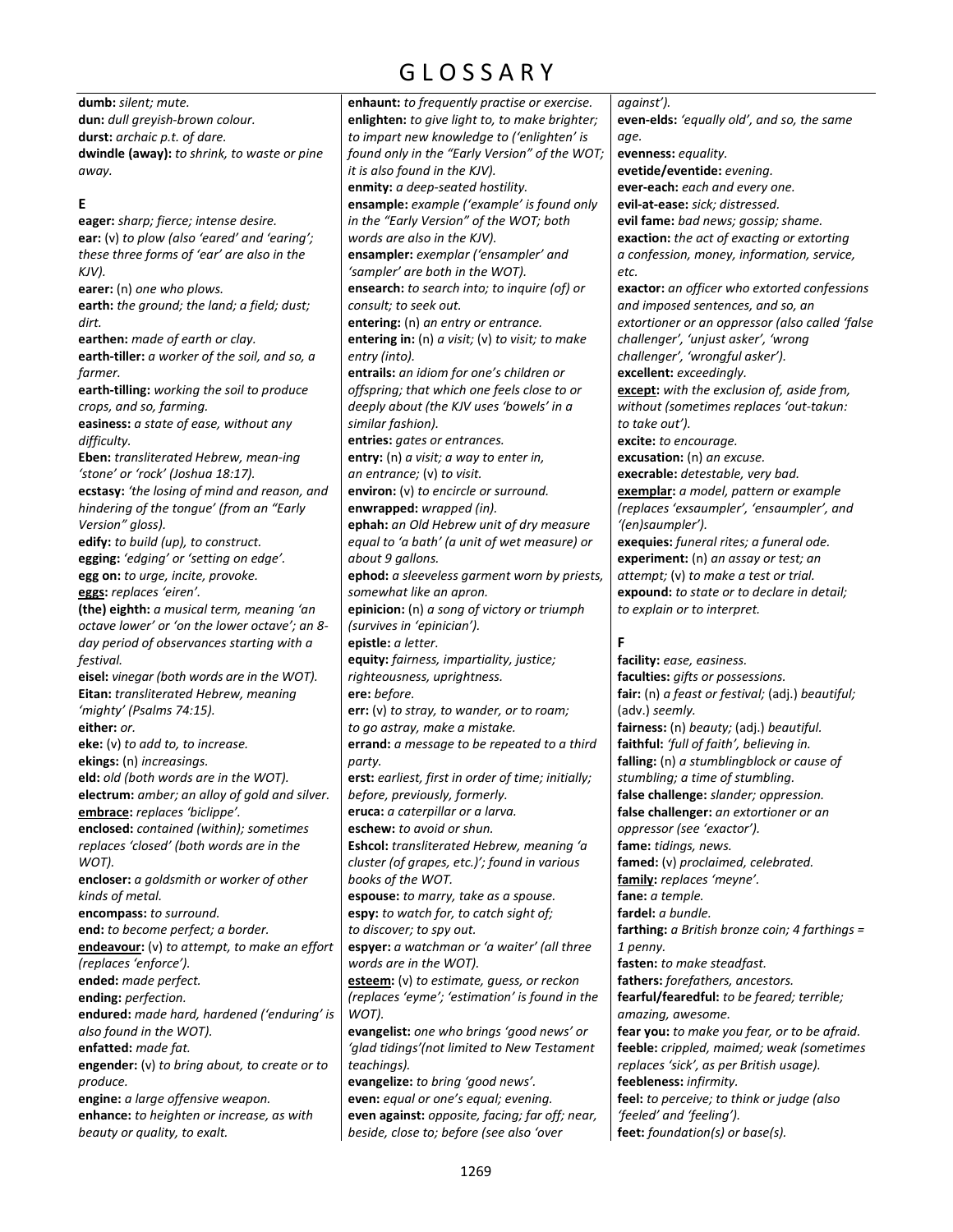**feign:** *to make a false show or a sham (of).* **fell:** (adj.) *wicked, deceitful; prudent, clever.* **feller:** *craftier, wilier.* **fell-like:** *craftily.* **fells:** (n) *skins or pilches.* **felly:** *slyly.* **fen:** *a marsh or a bog.* **fetters:** *shackles.* **field place:** *a plain.* **fiend:** *a devil.* **figure:** (n) *a form, pattern, or example; a design; one's body.* **fill:** *to supply with as much as can be contained, to fill up.* **filled:** *completed, fulfilled; full.*  **fillet:** *a ribbon or a band.* **filthhood:** *nakedness; shamefulness.* **findings:** *deeds, doings; thoughts (see also 'studies').* **firm:** *solid, secure (replaces 'sad'; also 'firmness ' replaces 'sadnesse').*  **fitches:** *vetches, food for fodder.* **flaggy place:** *a place full of 'flags', that is, reeds, bulrushes, etc.* **flags:** *plants such as reeds and bulrushes that grow in water.* **fleshly:** *carnal.* **flew:** *fled (p.t. of 'flee').* **flint:** *a hard stone.* **flock:** (n) *a group of people or the same type of animal, and so, a herd.* **flood:** *a great body of flowing water; a stream or a river; waves.* **florin:** *a British silver coin, equal to two shillings.* **flourish:** (v) *to blossom, flower, or to thrive; to revive.* **flower:** (v) *see 'flourish'.* **flutterings:** *fluctuations.* **flux:** (n) *a flow or discharge.* **foal:** *a colt.* **folk:** *the nations, that is, the Gentiles or the heathen (also 'folk(s) of kind').* **follily:** *foolishly.* **followingly:** *consequently.* **folly:** *foolishness; acting foolish.* **fond:** *foolish (also 'fondness').* **fool:** (adj.) *foolish.* **foot:** *a base or a foundation.* **footstake:** *the base of a pillar.* **for-bought:** *'again-bought', that is, bought back or redeemed.* **for-buyer:** *'again-buyer', that is, a redeemer.* **forcelet:** *a stronghold.* **ford:** (n) *a shallow place for crossing a stream or river (also called 'a forth').* **for-drew:** *drew along.* **foreknowing:** *prescience.* **forel:** *a scabbard or sheath for a sword or a dagger.* **foretop:** *the top of; a lock of hair growing over or above the forehead.*

**forewall:** *a bulwark.* **foreyard:** *an enclosed front yard or outer court ('court' is found in the WOT).*  **for-fighter:** *a fighter for someone or something.* **forgat:** *forgot.* **forged:** *made; beaten out.* **former:** *first; before.* **fornicary:** *a whore.* **fornication:** *idolatry; sexual relations outside of marriage.* **forsake:** *to renounce, abandon, or relinquish; to leave (also 'forsook').* **forsooth:** *'for truth', certainly (the sense in the "Early Version"); but (the sense in the "Later Version").* **forswear:** *to swear falsely; to commit perjury; to break an oath (also 'forsworn').* **forth:** *see 'ford'.*  **for-thy:** *because.* **forto:** *until.* **for why:** *because; for this reason.* **found:** *to lay the foundation of; to provide with food and lodging.* **foundament:** *a foundation or a base (survives in 'fundament' and 'fundamental').* **fowler:** *a hunter of birds.* **frail:** (n) *a basket;* (adj.) *physically or morally weak.*  **frauded:** *defrauded (both words are in the WOT).* **front:** (n) *a post (both words are in the WOT).* **frothing:** *foaming.* **froward:** *disobedient, intractable.* **fructuous:** *bearing much fruit; fertile.* **fulfill:** *to accomplish; to satisfy.* **fuller:** *one that 'fulls' or makes cloth thicker and more compact through moistening and beating.* **full-fill:** *to completely fill.* **full-filled:** *'filled up full'.* **full hieingly:** *speedily.* **full sorry:** *extremely regretful.* **full waxen/fully waxen:** *fully grown, mature, become an adult.* **furbish:** *to burnish or polish.* **furze:** *rough, prickly, heath-like shrubs (also known as 'gorse').* **G gall:** *a bitter (or poisonous) drink; bile, figuratively or literally.* **gallon:** *a vessel or a container (from which the unit of measure is derived).* **garden:** *from Old French ('3erd' meaning 'a yard or garden' is also found in the WOT).* **Garden of Delights/Garden of Liking/ Garden of Lust/Garden of Volupty:** *the Garden of Eden or Paradise.* **gat:** *to begat; got or acquired.*

*(corrupted into 'Gehenna').* **gelding:** *a eunuch.* **gemels:** *twins.* **gemmary:** *a person skilled in working with gems; a jeweller.* **gender:** (v) *to engender or cause to be, to beget (all three words are in both the WOT and the KJV).* **generation:** *offspring; the creation of offspring; a group of individuals born at or about the same time.* **gentian:** *a blue-flowered plant growing on mountains.* **german:** *closely related by blood or attitude; a partner or a comrade.* **get:** *to beget; to obtain or acquire.* **gibbet:** *a gallows, that is, a post and beam for hanging someone.* **gift:** *a bribe.* **gin:** *a snare or a trap (all three words are in the WOT).* **gird:** *to clothe oneself; to make ready (also 'girded' and 'girt').* **girdle:** *a sash.* **gith:** *a fennel-like plant.* **gittern:** *a precursor of the guitar.* **Gizbar:** *transliterated Hebrew, meaning 'the treasurer' or 'the minister of finance' (Ezra 1:8).*  **gladded:** *rejoiced, 'full out joyed'.* **glob:** *a mass or lump; a group.* **glory:** (v) *to take pride in; to boast or to brag about.* **gloss/glossing:** (n) *flattery (survives in 'gloss: a superficial or deceptive appearance'; 'flattered' is found in the WOT).* **go against:** *go to meet(!).* **gobbet:** *a piece or a fragment.* **gods:** *priests or judges (the Hebrew 'elohim' is translated into these three words; all three words are in the WOT and the KJV).* **goggle-eyed:** *bulging eyes, caused by injury or a birth defect.* **going/s:** *steps; a way or path.* **going up:** (n) *a stairway, a way of ascending.* **good-like:** *goodly.* **goods:** *good; good things; goodness.* **gorse:** *see 'furze'.* **gospeller:** *one who brings 'good news' or 'glad tidings' (not limited to New Testament teachings).* **governance:** *authority or control over someone or something.* **governor:** *a ruler or a leader; a steersman; a shipmaster.* **grace:** *a gift or a favour from God; any gift.* **graces:** *thanks(giving) to God.* **grave:** (v) *to engrave (both words are in the WOT); to carve.* **graving:** *engraving (both words are in the WOT); carving.*

**great hunger:** *famine.*

**Ge Hinnom:** *'the valley of Hinnom'*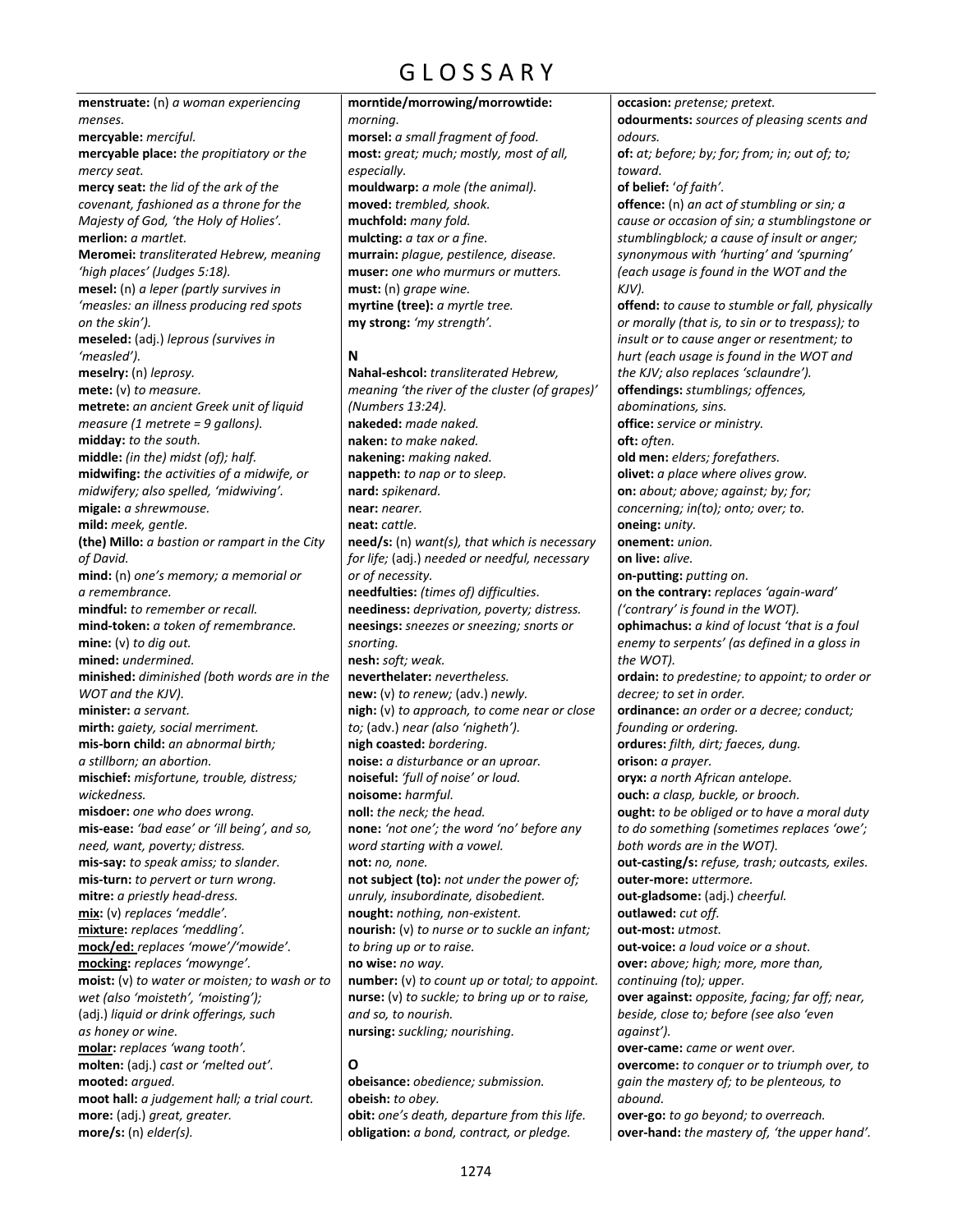# **Glossary to Wycliffe's Old Testament**

For many Middle English words given below, their most obvious, modern meaning is assumed; only a supplemental, perhaps unexpected, definition is given (e.g., "and: also"). Commas separate variations of the same definition; semi-colons distinguish different definitions of the same word. Underlined words are my replacements for "dead" or obsolete words. All other words are found in a somewhat recognizable form in the original text of the Old Testament of the "Wycliffe Bible" (WOT). Most nouns have both singular and plural forms; most verbs have the familiar tenses, as well as participle and archaic "est" and "eth" forms.

#### Α

 $AI: Ah!: O!$ aback: back, backward. *abide:* (v) to remain or live at; to wait for; to endure (also 'abode'). abortive: (n) a stillborn child. *above:* upon or on top of; over. abridge: to shorten. *acatus:* a kind of locust with wings, such as a grasshopper (from Old Latin, perhaps meaning 'a sail' or 'a spine'). accord: to agree, be in concord with. according: (n) an agreement. acknowledge: (v) to confess; to profess; to praise; to give thanks. (one's) acknowledged: (n) 'one's known', that is, acquaintances or friends. acknowledging: (n) the act of confession or profession; an acknowledgement; thanksgiving. *acount:* to count; to reckon (survives in 'accounting'). acreasing: increasing. acursed: cursed; accursed. Adam: man; a man; men. *adamant:* (n) an unbreaka ble stone: (adj.) unbreakable, 'like a stone'. *adder:* a viper. *address:* (v) to direct (derived from 'dress'). Adeodatus: from Latin, meaning 'God is gracious'. *adjure:* to entreat, to earnestly appeal to. admonish: to reprove; to warn; to exhort. side. Adonai: transliterated Hebrew, meaning 'my Lord' or 'Lord'. Out of respect and reverence the Israelites substituted 'Adonai' for 'YH-W-H' ('Yahweh' or 'Jehovah') ane of the many names of God. adorn: to add lustre or beauty to; to provide with ornaments or feet. adornments, to embellish. adown: down. advisement: a deliberation. adze: a tool for cutting wood, like an axe, but with an curved blade. afeared: afraid. affinity: in a relationship with, especially by marriage; one's kin. afixed: fixed or fastened to or on. after: according to. again-bought: (v) redeemed or bought back. again-build: (v) to rebuild. *again-buy:* (v) to redeem or to buy back; to ransom out.

again-buyer: a redeemer. again-buying: redemption. again-call: to recall or bring back. again-draw: (v) to withdraw or to draw back. again-going: going again. *again-rise:* (v) to rise or get up. *again-rising:* rising or getting up. *again-seek:* to inquire of or to seek out. again-seeker: one who seeks what is lost. against: before or in front of; facing; directly opposite; to meet; towards. against-came: met. against-come: to meet. against-coming: (a) meeting.  $against\text{-}going: (a) meeting (!).$ against-rode: rode against, and so. attacked, besieged. *against-say:* (v) to gainsay or to say against, and so, to oppose, r esist, or contradict (also 'against-said' and 'against-saith'). against-saying: (n) gainsaying or saying against, so, answering back, opposing, resisting, contradicting. *against-stand:* (v) to stand against, and so, to physically resist, withstand, or oppose (also 'against-stood'). against-went: went against, and so, withstood, resisted, opposed. *against-winced:* 'to wince' or to kick against, and so, figuratively, 'to rebel' (Deuteronomy  $32:15$ ). *again-ward:* on the contrary; to the other aggrieved: hardened; made heavy, physically or emotionally. aigre: eager or sharp; to torment or to vex; sour (survives in 'vinaigrette'). alarge: enlarge. alb: a priestly vestment that reaches to the alder-best: the very best. alder-highest: elder-, oldest-, or seniorhighest, and so, 'the chief highest' or 'the most highest' (survives in 'alderman'). alder men: elder men. alders: elders. alder-worst: the very worst. alien: (n) a stranger or a foreigner; (adj.) foreign; strange; other. aliened: (v) estranged, alienated. *aliet:* an osprey. *dight:* (v) to make light or lighter; to release. alighten: to bring to light, and so, to enlighten.

all be it: albeit. all-break: to break all in pieces (p.p. 'all-broken'). alleve: to relieve or to alleviate. alley: a passageway (also replaces 'alure'). all-foul: to crush or to destroy. allway/alway: always (all three words are in the WOT and the KJV). ally: a father in law or other close relative. almonder: an almond tree. alms-deeds: an act of almsgiving, a charitable deed. also: and. altogether: completely, entirely, totally. *dlure:* a passageway or a walkway; an open space serving as a window (sometimes spelled 'aler'; from Old French; related to 'aller: to go'). ambush: (n, v) treason, lying in wait (replaces 'aspies'; 'ambushment' is in the WOT). amend: (v) to mend, put right, or correct. *amending:* the action of putting right or correcting. *amice:* a priestly linen vestment worn on the neck and shoulders. amorrow: tomorrow, the next day. amphora: a container with two handles (from ancient Greek and Roman times); a pot. and: also. *announce*: to proclaim without allowing dissent, to command (replaces 'denounce'). annoy: to harm; to vex. *anon:* immediately, at once ('at once' is in the WOT and the KJV); as soon (as). Apadno: trans literated Hebrew, meaning 'a palace' (Daniel 11:45). *apertly:* open (survives in 'aperture'). *apocalypse:* a revealing or a revelation; a vision. apostate: one who rebels and leaves the faith and then actively opposes it. apothecary: a person who prepares and sells medicinal substances. apparelled: attired, dressed, furnished. appease: to satisfy or to mollify (derived from 'apaie'). apples of Punic: pomegranates. applied (to): joined (to). araised: raised or lifted up. *araneid:* a spider (both words are in the WOT). Arcturus: Orion.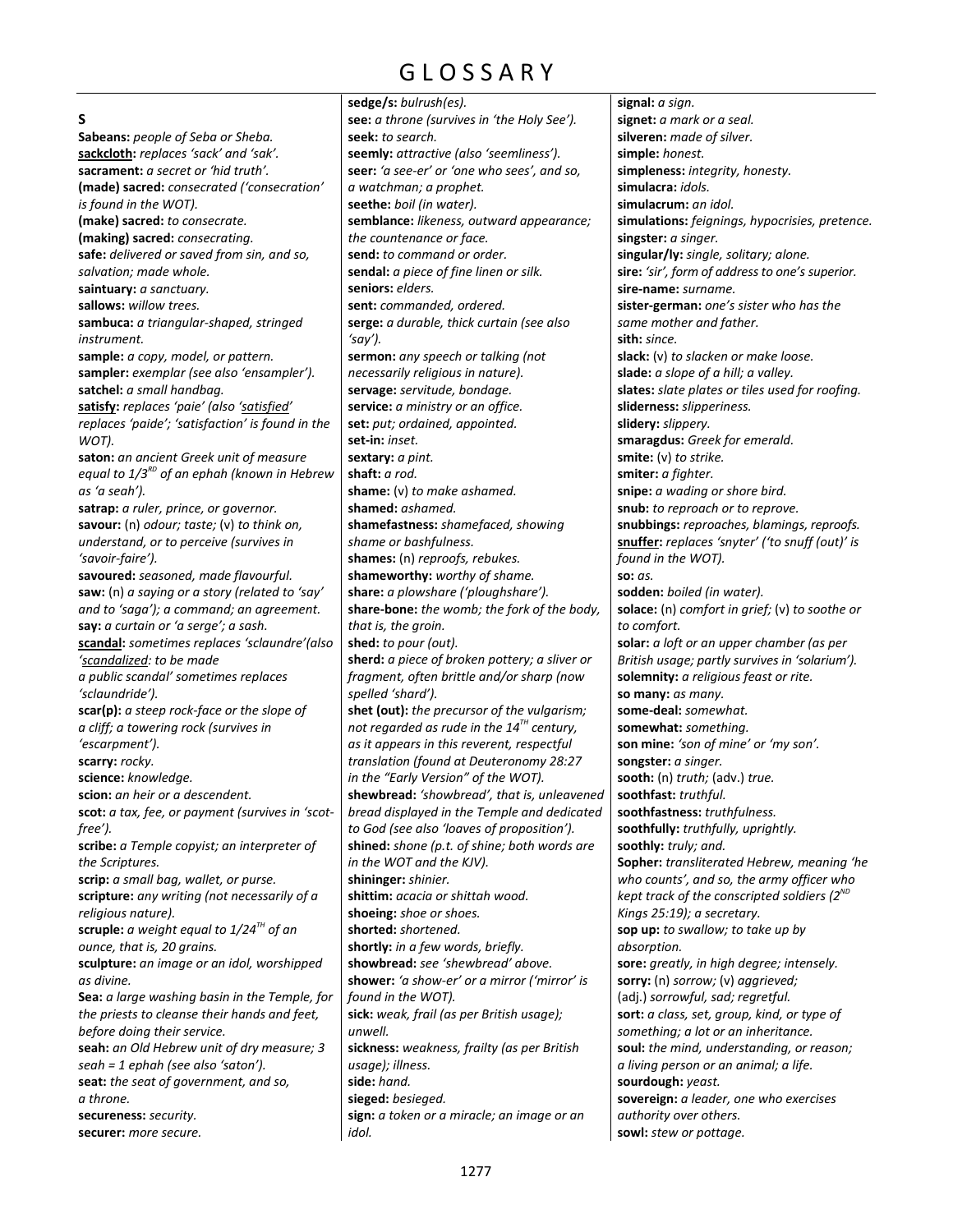# **Alternate Names of People and Places**

The Old Testament of the "Wycliffe Bible" (WOT) often has a Greek name where the King James Version (KJV) has the Hebrew, or a modern name where the KJV has an archaic one. There are also occasions in the text where the WOT has both the modern and the archaic names, or both the Hebrew and the Greek names. These doublets are presented below. As well, several times in Israelite history, both kings of the separate kingdoms of Judah and Israel had the same name at t he same time! Fortunately, each king was known by two names. In Wycliffe's Old Testament, one name was chosen for each king (something the KJV does not do). Modern translations also do this, but they vary in which name they choose! The name usually found in the WOT comes first below, but to get the most out of this list, read each entry from both directions.

Abiah: Abia, Abijah, Abijam Conaniah: Cononiah Adonis: Tammuz Dedan: Rhodes Diblath: Diblah, Riblah Adoram: Adoniram Africa: Phut/Put. Pul Ecbatana: Achmetha (modern Hamadan) Ahiah: Ahijah Eder: Edar, Ader Ai: Hai Edom(ites): Idumea(ns); Seir Alexandria: incorrectly replaces No Elath: Eloth Arabia: Sheba Enos: Enosh Ashhur: Ashur Ephratah: Ephrath, Ephrathah Ashtaroth: Astaroth Ephron: Ephraim/Ephrain, Ophrah Ethiopia( $ns$ ): Cush( $ans$ ) Assur: Asshur, Assyria, the Assyrian Astarte: Ashtoreth Gaza: Azzah Azal: Azel Geba: Gaba Azariah: Uzziah  $Gebalite(s)$ :  $Giblite(s)$ Azem: Ezem Gershon: Gershom Baale (of Judah): Baalah, Kiriatharim, Kiriathbaal, and Girgashite(s): Girgasite(s) Kiriathjearim Gishpa: Gispa Babylon: Babel, Sheshach, first known as Ur Grecia/Greece/Greek land: Javan Bashemath: Basemath, Basmath, Adah Hadadezer: Hadarezer Bathsheba: Bathshua Hakkoz: Koz Beeshterah: Beth -ashterah, Ashtaroth Ham: Egypt **Bezaleel: Bezalel** Hananeel: Hananel (men of) Bichri: the Berites ( $2^{10}$  Samuel 20:14) Haran: Charran, Harran Bigthan: Bigthana Harapha: Raphah **Bubastis: Pibeseth** Hazazontamar: Hazezontamar **Byblos: Gebal** Hegai: Hege Cappadocia: Caphtor; incorrectly replaces Meshech Heliopolis: Aven, Bethshemesh, On Carthage: incorrectly replaces Tarshish Hemath: Hamath Chaldees: Chaldeans, Babylonians Hezekiah: Hizkiah/Hizkijah Charashim: Ge-harashim Hiram: Huram Charchemish: Carchemish Hodevah: Hodvah. Hodaviah  $Cherethite(s)$ : Kerethite $(s)$ Horeb: (Mt.) Sinai Chezib: Achzib, Kezib Horhaggidgad: Horhagidgad Chimham: Kimham India: incorrectly replaces Ashurites Chinnereth: Chinneroth, Kinnereth, Galilee, and  $Ishmaelite(s)$ :  $Ishmeelite(s)$ Gennesaret Ishod: Ishhod Italy: incorrectly replaces Chittim and Tubal Chisleu: Chilev. Kislev Chislothtabor: Kisloth-tabor Iyeabarim: Ijeabarim (also known as Iyim) Chittim: Kittim, Cyprus, Greece (and 'Romans' in Iyim: Iim Daniel 11:30) Izhar(ites): Izehar(ites) Chiun: Kaiwan Izri: Zeri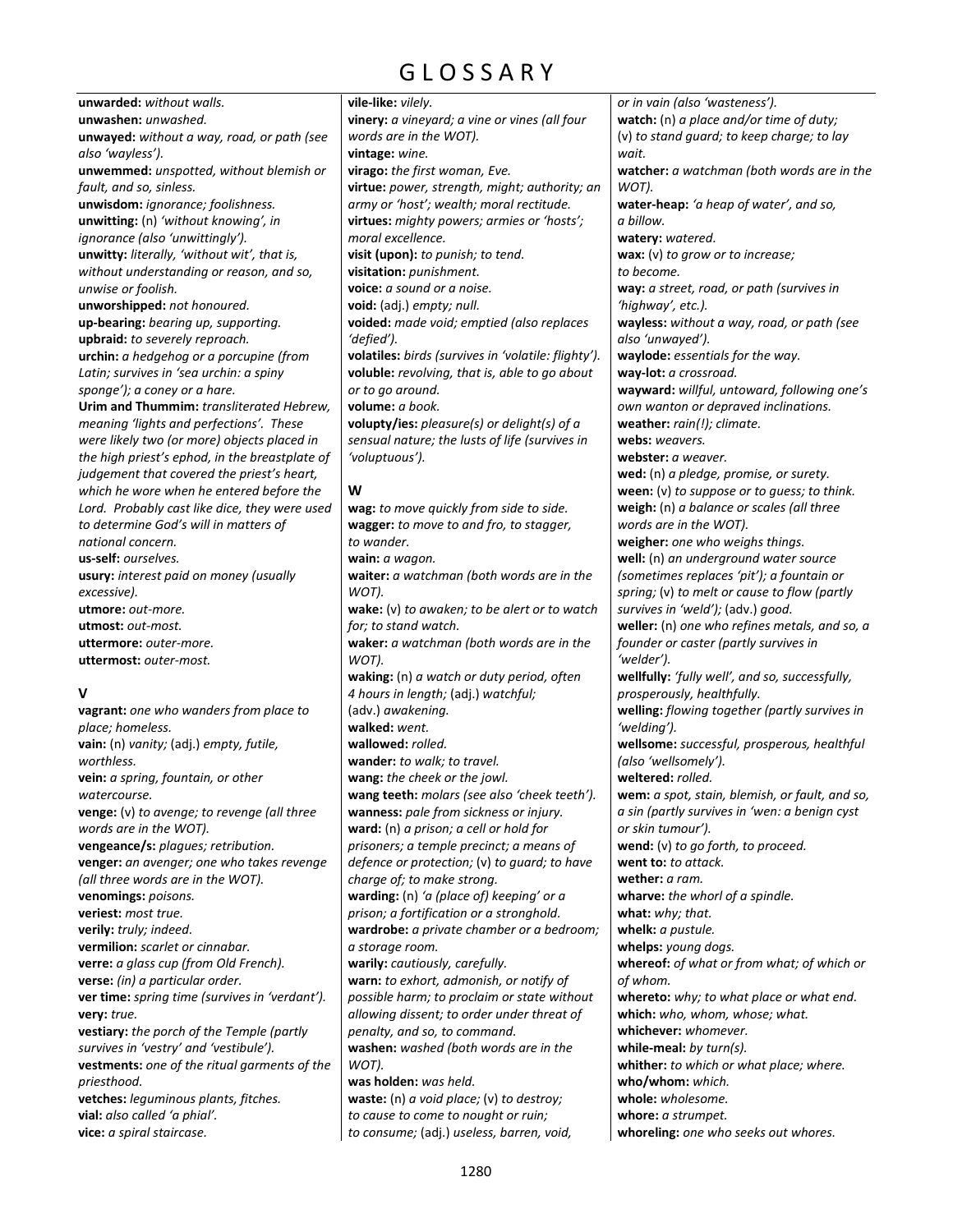### and I shall give to thee tables of stone, and the law, and commandments which I have written, that thou teach them.

From the state of a burning bush, from the midst of the Holy of Holies in the Temple in Jerusalem or above the summit of Mount Sinai in the desert, to prophets, priests, and patriarchs alike, YAHWEHthe Great "IAM", "the God of revelation and grace", spoke to His people in words they could all understand.

Mosame down from Mt. Sinai with the ten commandments written in stone by the finger of God in a language the entire nation of Israel could read.

Daxim posed his poems of praise and petition, promises and pleadings, to the Lord God of hosts, in the everyday language of his people.

Solonger and his proverbs of wise fatherly counsel, and his songs of passionate love, in Hebrew, the language of many of his sons, and at least some of his lovers.

**B300** years later, in England, the Word of God was written almost exclusively in Latin<sup>1</sup>, an unknown language to 99% of that society. Indeed Latin was only understood by some of the clergy, some of the well off, and the few who were university educated. This id not disquiet the Church princes, who long before had transformed the "DivineCommission" – to preach the Word and save souls – into the more temporal undertaking of an all consuming drive to wield authority over every aspect of life, and in doing so, to accumulate ever greater wealth.

Jollard Diversity professor and theologian, was one of those few who had read the Latin Bible. And although a scholar living a life of privilege, he felt a special empathy for the poor, the uneducated, those multitudes in feudal servitude whose lives were "nasty, brutish, and short". Huballenged the princes of the Church to face their hypocrisy and widespread corruption  $-$  and repent. Hailed that, because of them, the Church was no longer worthy to be The Keeper of the Word of God. And proposed a truly revolutionary idea:

"State property of the property of the people, and one which no party Christnd his apostle s converted much people by should be allowed to wrest from them. uncovering of scripture, and this in the tongue which was most known to them. Whthen may not the modern disciples of Christ gather up the fragments of the same bread? The faith of Christought therefore to be recounted to the people in both languages, Latin and English."

<sup>&</sup>lt;sup>1</sup> Following Kng Edward *b* expulsion edict of 1290, decreeing the banishment of all ews from England, the Lewish people were absent from its soil until the mid-17<sup>™</sup> century. Unwever, Unclet Old Testaments, commentaries, and other scholarly writings concerning the ebrew Scriptures, were studied when the Old Testament of the "Wycliffe Bible" was written and revised (as were Greeksources when its Aw Testament was written and revised). For more on this, see A Word Regarding the Primary Source' below.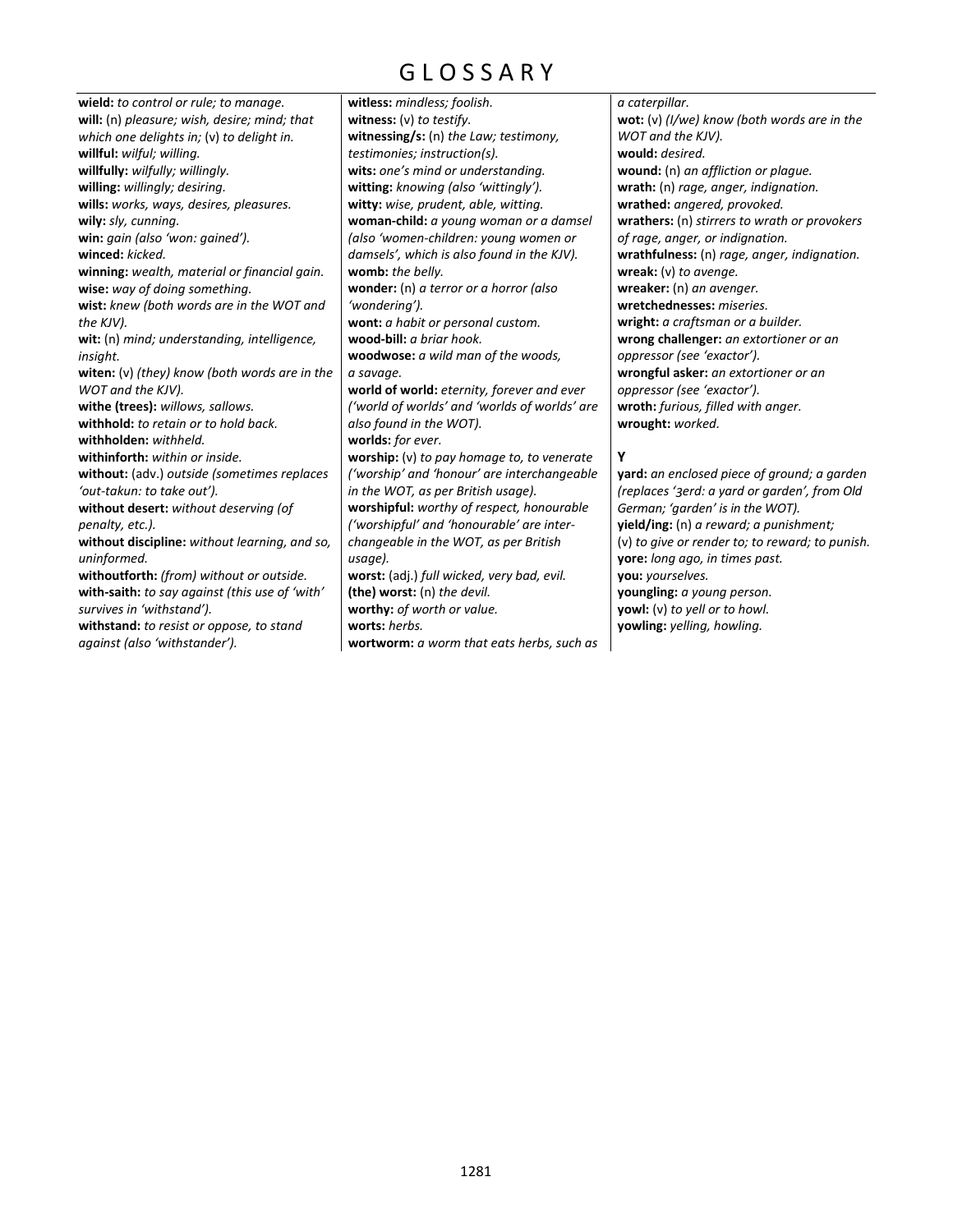# [Endnotes and Conclusion](#page-0-0)

### <span id="page-38-0"></span>Endnote I: Comparing The Old and The New

 When comparing the Old Testament of the "Wycliffe Bible" (WOT) with the New Testament of the "Wycliffe Bible" (WNT), the Old having been translated and revised **after** the New, three general observations can be made:

 1. The WOT has fewer obsolete and archaic words than the WNT. "Stream", "river", "mountain", "called", "pasture", and other "modern" words are found only in the WOT. Also, more conjunctions and prepositions are found in the WOT, providing more "passage flow" (though inconsistently, appearing in one verse, but not in another). In short, the WOT, particularly its "Later Version", often reads and sounds more modern than the WNT.

 2. The WOT has a much richer vocabulary than the WNT. It was a true delight to regularly encounter new words, familiar and recognizable, many of them destined to become an early or even the initial example of an entry in the *Oxford English Dictionary*. Such words as: abate, acre, all be it ("albeit"), ancestry, annealed, anvil, apes, apothecary, armory, ascribed, assigned, at once, bald, bark, basket, beadle, bequest, blithe, blue, bordellery, bridal, bridle, buckle, button, buttresses, called (only "clepide" is found in the WNT), carols, carriages, cement, chamberlain, chandelier, chieftain, chronicles, church, circumstance, clap, cluster, comb, compel, complain, composition, conditions, congregation, conquest, consecration, consistory, conspiracy, constitution, contradiction, conversant, convocation, copy, correction, cradle, craftsman, crocodile, cruet, cushions, default, depose, devoutly, displease, dissolute, doctrine, doe, dower ("dowry"), dragon, dromedaries, elephants, eloquent, enjoin, ere, err, errand, eschew, estimation, examine, exiting, faucet, fawn, felony, flatter, fords, forths, fostered, fret, furbish, genitals, glob, gnats, goblin, gripe, grovel, hailstones, hatchet, hoarse, hooves, housewife, hovering, hue, hymn, hyperbole, illusions, inkhorn, irrevocable, jolly, judicial, kettles, lattice, leviathan, libation, librarians, literature, litters, manacles, margin, matrimony, mattocks, mediator, medicine, memory, menial, merit, mesh, mirth, mischief, mooted, mountain (only "hill" and "mount" are found in the WNT), muck, muttering, mystic, navy, neckerchief, nesh, nieces, noisome, oak, obstinate, odours, ordures, ostrich, ouch, palace, palate, papyrus, pasture (only "lesewe" is found in the WNT), peacocks, pebble, peer, pelican, perpetual, perverted, pillars, pillows, pinnacles, pint, pippin, piss, plow, presume, presumptuously, punched, quemeful, quick, rampant, ransom, ravenous, raze, reckless/ly, remorse, reparations, reptiles, restore, ribbon, riddles, rider, rifled, river (only "flood", "flume", and "strand" are found in the WNT), rochet, sanguine, satrap, scored, scot, scoured, scruples, seasonable, secretary, sect, "shet" (now a vulgarism, but then deemed suitable for the Bible), shrubs, skulls, sleight, smart, smock, snare, soap, soil, spacious, spider, spigot, spurn, square, squire, stallion, stein, stream, studiously, sundry, supplant, suspicion, tankard, timber, top, trap, trifler, trowel, turds, turrets, twinkle, uncle, unculpable, unicorn, unknit, unwittingly, urine, ushers, vanquished, venison, wardrobe, wattle, wedding, wedlock, whale, whorehouse, wicket, and wright.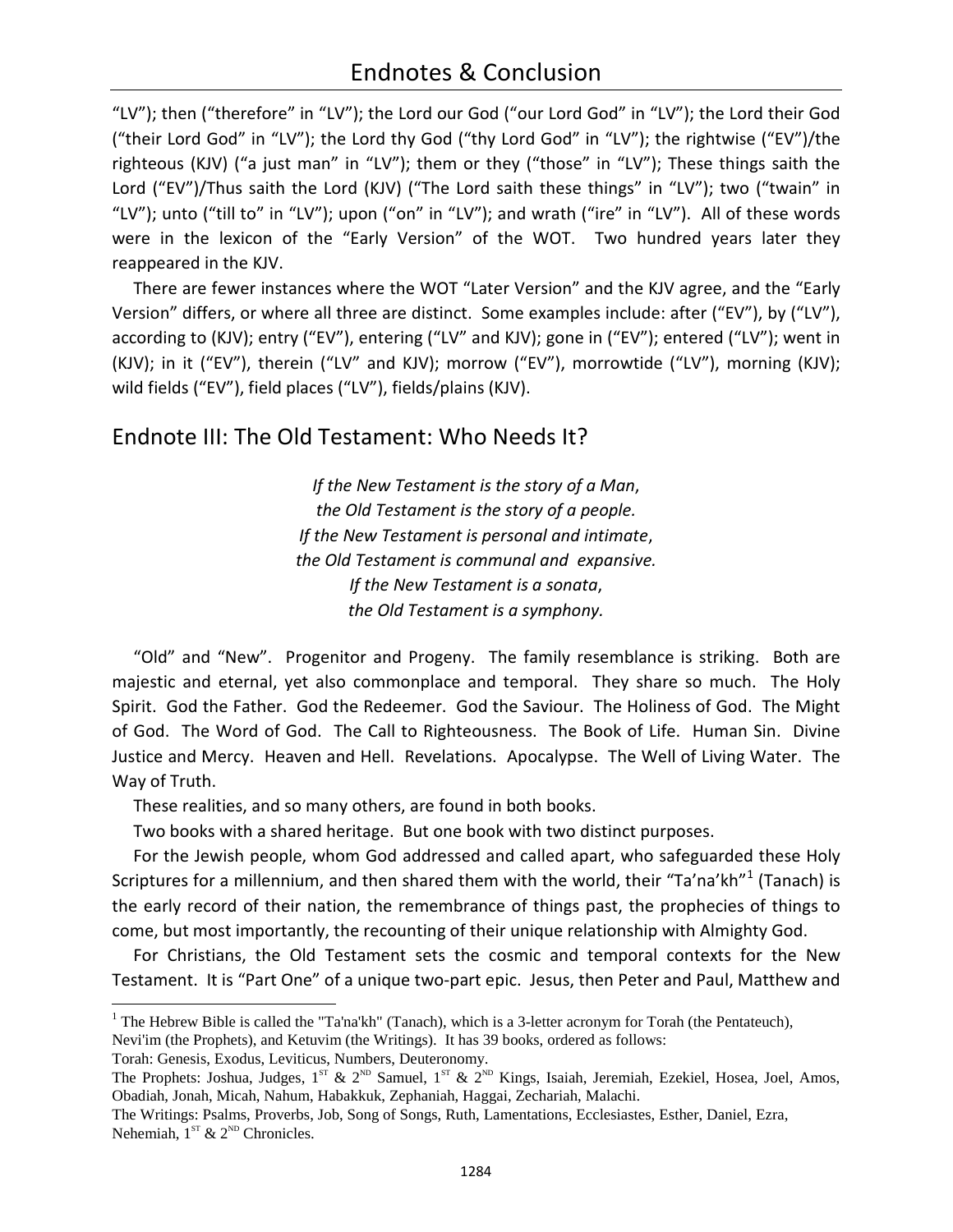# **Old Testament**

Introduction

Alternate Names of People and Places

Glossary to Wycliffe's Old Testament

**Endnotes and Conclusion** 

**New Testament**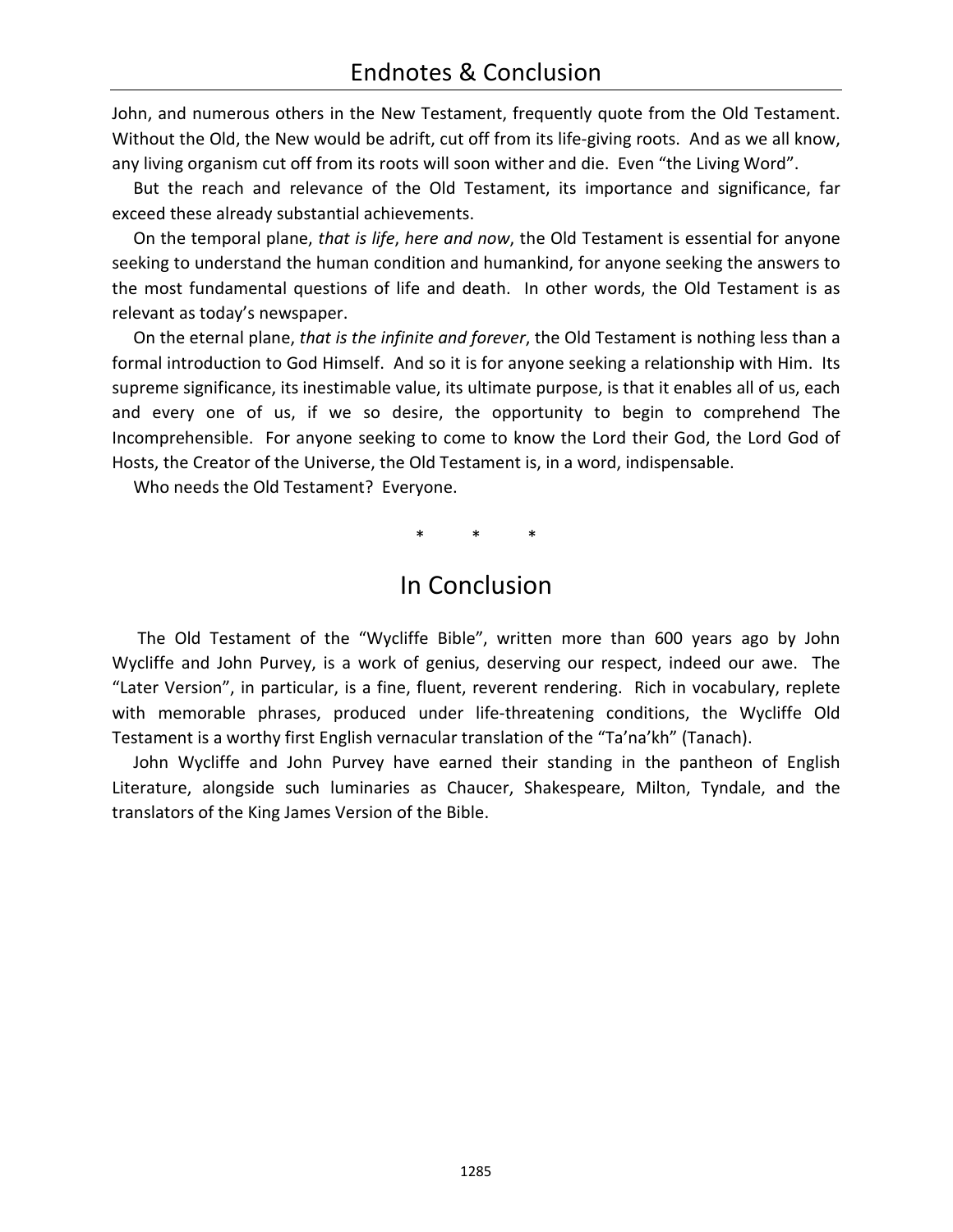# <span id="page-42-0"></span>**New Testament**

[Introduction](#page-43-0)

Endnote[: Regarding the "Early Version"](#page-56-0)

[Glossary](#page-58-0)

In [Conclusion](#page-0-0)

Old Testament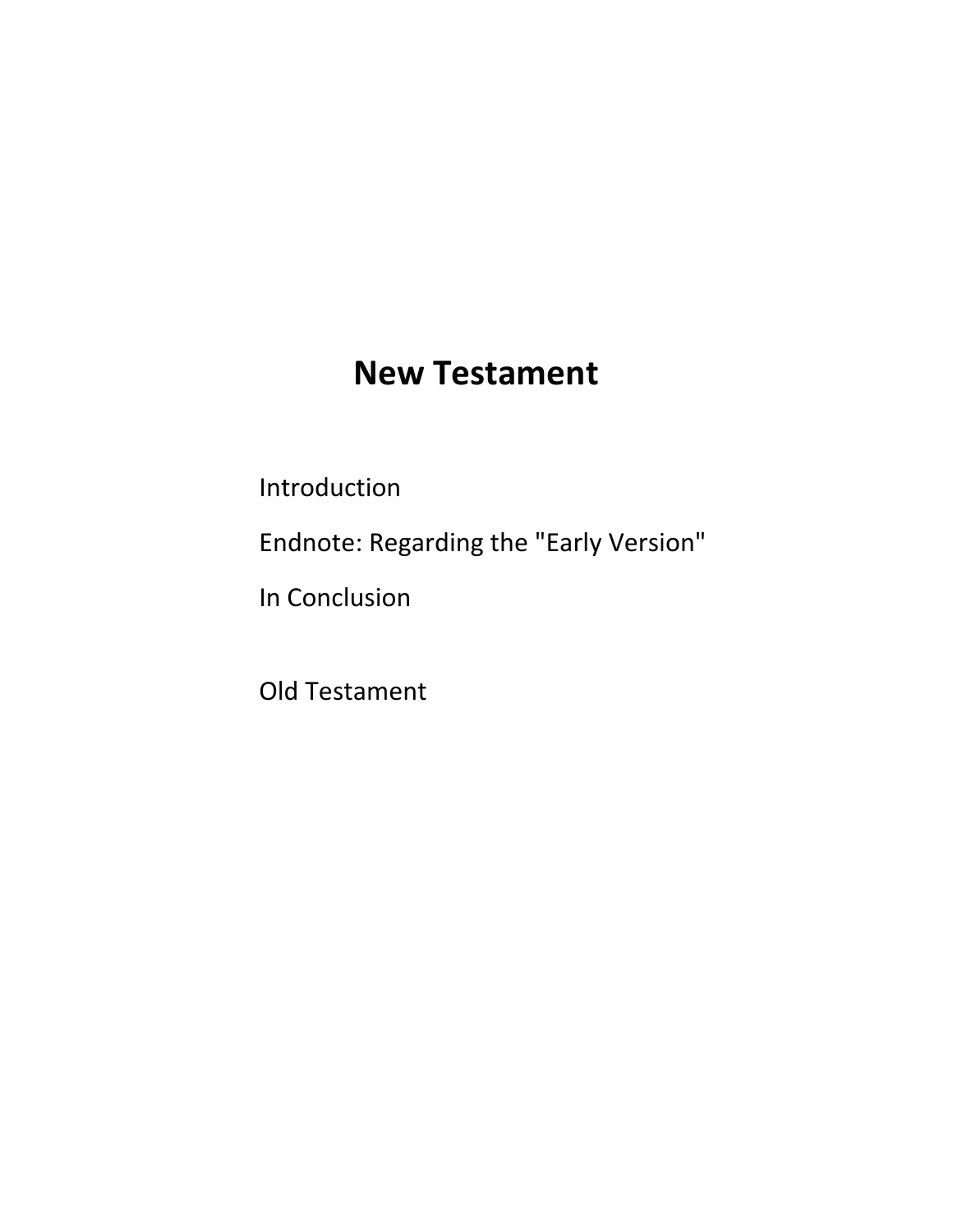### <span id="page-43-0"></span>*Then Jesus spake to the people…*

 By the sea or on a hilltop, in the temple or at the well, to individuals and to multitudes alike, when Jesus walked the earth, he spoke to people in words they could understand.

 Paul's actual letters were written in Greek, the everyday language of those to whom they were sent. Thirty years later, the same would be true of the original Gospels.

 1300 years later, in England, the Word of Truth was written only in Latin, a foreign language to 99% of that society. Indeed, Latin was only understood by some of the clergy and the well-off, and the relatively few who were university-educated. As well, the Church's "Divine Commission" – to preach the Word and save souls – had been transformed into a more temporal undertaking: the all-consuming drive to wield authority over every aspect of life and, in the process, to accumulate ever-greater wealth.

 John Wycliffe, an Oxford professor and theologian, was one of those few who had read the Latin Bible. Though a scholar living a life of privilege, he nevertheless felt a special empathy for the poor and the uneducated, those multitudes in feudal servitude whose lives were "short, nasty, and brutish". He challenged the princes of the Church to face their hypocrisy and widespread corruption – and to repent. He railed that the Church was no longer worthy to be The Keeper of the Word of Truth. And he proposed a truly revolutionary idea:

 "The Scriptures," Wycliffe stated, "are the properly of the people and one which no party should be allowed to wrest from them…Christ and his apostles converted much people by uncovering of scripture, and this in the tongue which was most known to them. Why then may not the modern disciples of Christ gather up the fragments of the same bread? The faith of Christ ought therefore to be recounted to the people in both languages, Latin and English."

 Wycliffe believed that with the Word of Truth literally in hand, each individual could work out his or her own salvation, with no need for any human or institutional intermediary.

 And so John Wycliffe and his followers, most notably John Purvey, his secretary and close friend, translated Jerome's Vulgate, the "Latin Bible", into the first English Bible. Their literal and respectful translation was handprinted around 1382. Historians refer to this as the "Early Version" of the "Wycliffe Bible".

 The Church princes, long before having anointed themselves sole (soul?) arbitrator between God and man, condemned this monumental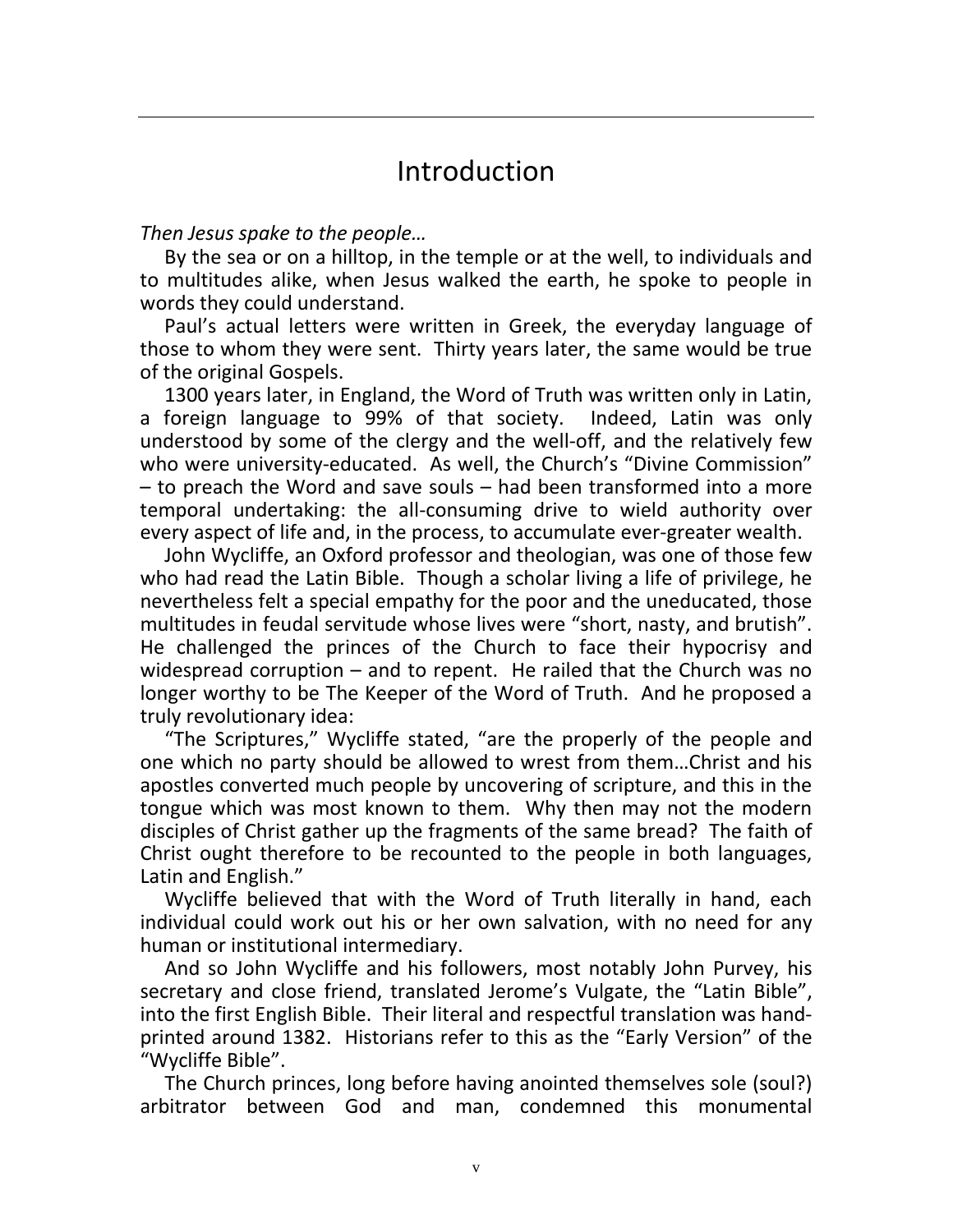achievement as heretical – and worse: "This pestilent and wretched John Wycliffe, that son of the old serpent…endeavoured by every means to attack the very faith and sacred doctrine of Holy Church, translated from Latin into English the Gospel that Christ gave to the clergy and doctors of the Church. So that by his means it has become vulgar and more open to laymen and women who can read than it usually is to quite learned clergy of good intelligence. And so the pearl of the Gospel is scattered abroad and trodden underfoot by swine."

(*Church Chronicle,* 1395)

 The Church princes decreed that Wycliffe be removed from his professorship at Oxford University, and it was done. Two years later, his health broken, he died.

 In the decade following John Wycliffe's death, his friend John Purvey revised their Bible. The complete text, including Purvey's "Great Prologue", appeared by 1395. But portions of that revision, in particular the Gospels and other books of the New Testament, were likely circulated as early as 1388.

 Historians refer to this as the "Later Version" of the "Wycliffe Bible". This vernacular version retained most, though not all, of the theological insight and poetry of language found in the earlier, more literal effort. But it was easier to read and understand, and quickly gained a grateful and loyal following. Each copy had to be hand-written (Gutenberg's printing press would not be invented for more than half a century), but this did not deter widespread distribution. The book you now hold in your hands is that Bible's New Testament (*with modern spelling*).

 For his efforts, the Church princes ordered John Purvey arrested and delivered to the dungeon. He would not see freedom until he recanted of his "sin" – writing the English Bible. His spirit ultimately broken, he eventually did recant. Upon release, he was watched, hounded at every step, the Church princes determined that he would tow the party line. His life made a living hell, eventually the co-author of the first English Bible disappeared into obscurity and died unknown.

 But the fury of the Church princes was unrelenting. Edicts flew. John Wycliffe's bones were dug up  $-$  and burned. Wycliffe's writings were gathered up – and burned. All unauthorized Bibles – that is, those in the English language – were banned. All confiscated copies were burned. Those who copied out these Bibles were imprisoned. Those who distributed these Bibles were imprisoned. Those who owned an English Bible, or, as has been documented, "traded a cart-load of hay" for part of one, were imprisoned. And those faithful souls, who refused to "repent" the "evil" that they had committed, were burned at the stake, the "noxious" books they had penned hung about their necks to be consumed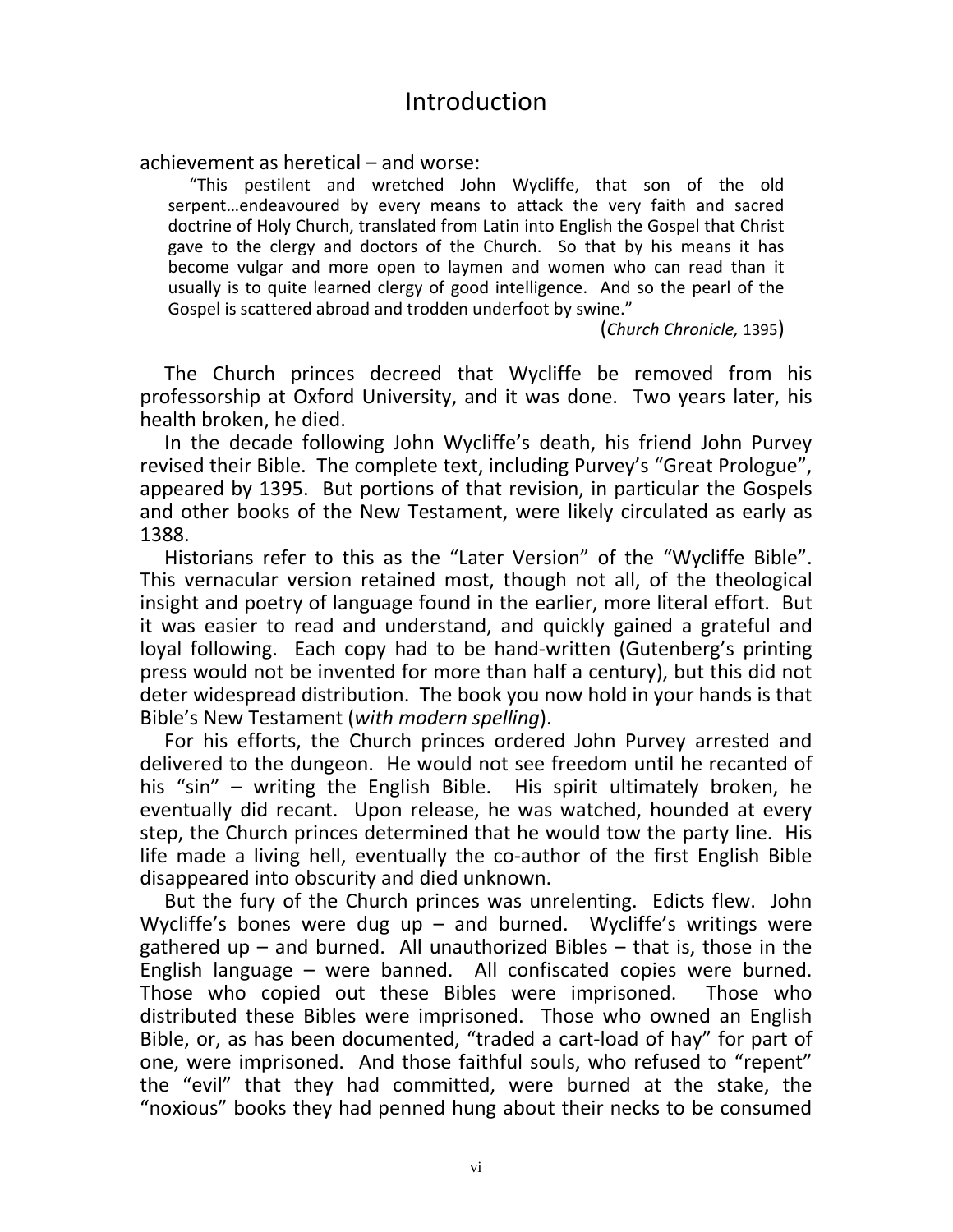by the same flames. In all, thousands were imprisoned and many hundreds executed. Merry olde England was engulfed in a reign of terror. All because of an English Bible. This Bible.

 But the spark that John Wycliffe, John Purvey, and their followers had ignited would not, could not, be extinguished. The Word of Truth was copied, again, and again, and again. The Word of Truth was shared, from hand, to hand, to hand. The Word of Truth was spoken, and read, and heard by the common people in their own language for the first time in over 1300 years. At long last, the Word of Truth had been returned to simple folk who were willing to lose everything to gain all.

 *And so the pearl of the Gospel was spread abroad and planted in their hearts by the servants of God…*

 216 years after Purvey's revision appeared, somewhat less than a century after Martin Luther proclaimed his theses (sparking the Protestant Reformation) and Henry VIII proclaimed his divorce (thereby creating the Church of England), what would become the most famous, enduring, beloved and revered translation of the Bible, the "Authorized" or "King James Version" (KJV), was published in 1611.

In their preface, "The Translators to the Reader", in the  $1<sup>st</sup>$  edition of the KJV, the 54 translators detail many sources utilized and arduous efforts undertaken to achieve their supreme accomplishment. Interestingly enough, they make scant mention of even the existence of earlier, unnamed English versions. And they make no specific reference to the work of John Wycliffe and John Purvey. It is not my desire or intention here to speculate on the politico-ecclesiastical reasons for this omission, simply to state its fact.

 From 1611 until today, historians of the English Bible have uniformly followed the lead of the KJV translators, and have either ignored, dismissed or denigrated John Wycliffe and John Purvey's contributions to, and influences upon, that ultimate translation, the KJV. To wit:

"The Bible which permeated the minds of later generations shows no direct descent from the Wycliffite versions; at most a few phrases from the later version seem to have found their way into the Tudor translations…Tyndale's return to the original languages meant that translations based on the intermediate Latin of the Vulgate would soon be out of date."

(*Cambridge History of the Bible,* Vol. 2, p. 414.)

 When you finish reading this present volume, you may reach a different conclusion.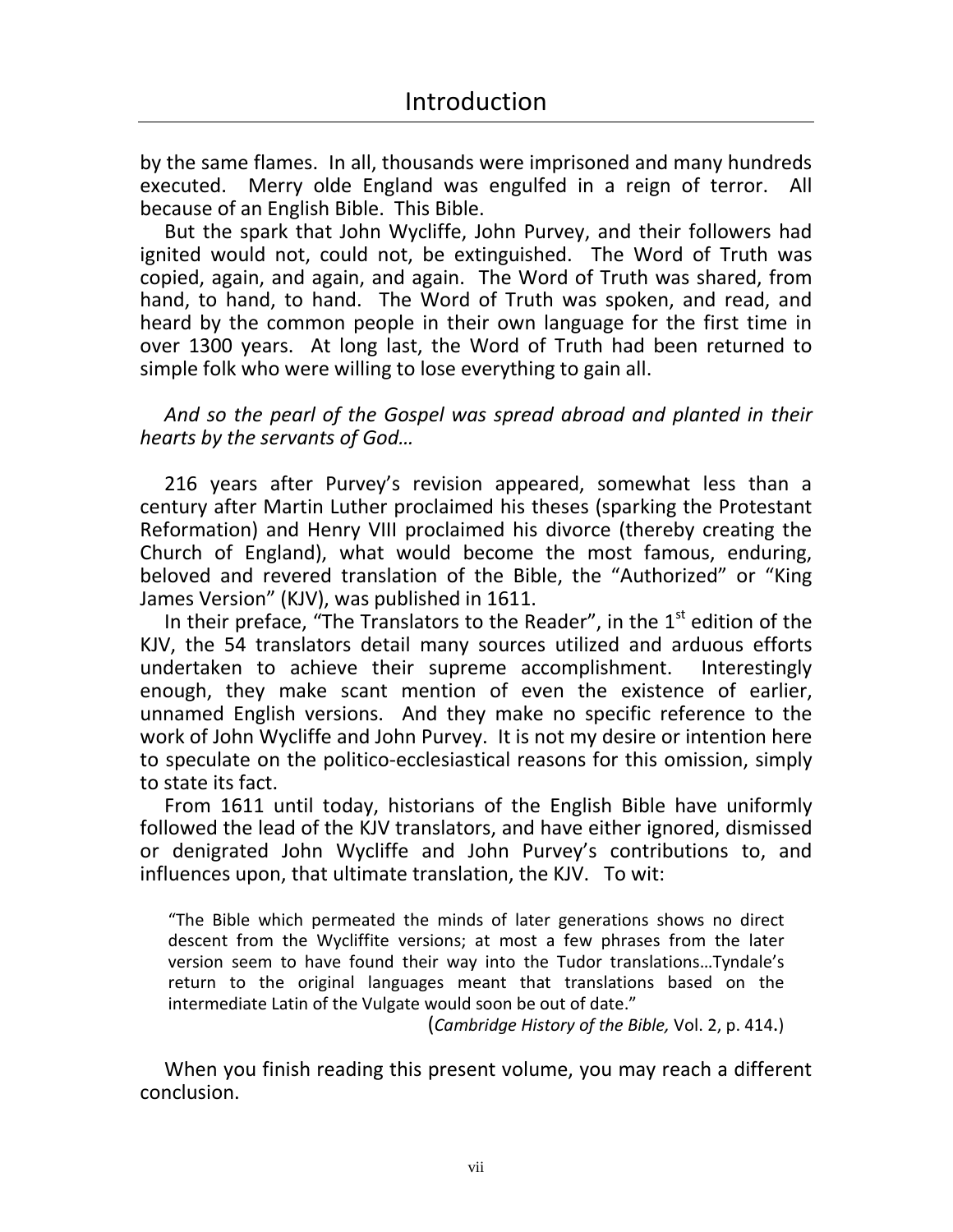### **Regarding** *Wycliffe's New Testament*

 *Wycliffe's New Testament* comprises the New Testament found in extant copies of the "Later Version" of the "Wycliffe Bible", with modernized spelling, placed alongside the King James Version, for handy reference and easy comparison. For more than 99% of *Wycliffe's New Testament*, word order, verb forms, words in *italics*, and punctuation are as they appear in the "Later Version". In addition, words and phrases found only in the "Early Version" are presented within square brackets, "[ ]", to provide more examples of Wycliffe's and Purvey's groundbreaking scholarship, as well as to often aid reader comprehension and improve passage flow (more on this below).

 Authorship of both versions of the "Wycliffe Bible" is still debated in some circles. In *Wycliffe's New Testament,* the up-dated "Later Version" is respectfully titled "Wycliffe-Purvey" to acknowledge the essential contributions of John Wycliffe and John Purvey in the effort to bring the English Bible to the English people. The late date of "1395" was chosen to indicate that the text is drawn from many variant copies produced over the extended period of revision.

### *Middle English*

 The "Wycliffe Bible" was written in Middle English in the last two decades of the  $14<sup>th</sup>$  century. "Middle English" is the designation of language spoken and written in England between 1150 and 1450. The year 1300 is used to divide the period into "Early Middle English" and "Late Middle English". During the time of Late Middle English, there were 5 regional dialects in England (with London itself eventually developing a sixth distinct dialect). Elements of at least three dialects can be found in the "Later Version" of the "Wycliffe Bible".

 What does one encounter reading the "Later Version"? An alphabet with a widely used  $27<sup>th</sup>$  letter, " $3''$ . A myriad of words which today are obsolete ("disparple": "to scatter"), archaic ("culver": "dove"), or at best, strangely spelled ("vpsedoun": "upside-down"). Spelling and verb forms that are not standardized because they are phonetic to different dialects. (The word "saw" is spelled a dozen ways, and differently for singular and plural nouns; similarly the word "say". "Have take" and "have taken" are found in the same sentence, as are "had know" and "had known".) Prepositions and pronouns that often seem misplaced and incorrectly used. ("In", "of", "to", "what", "which", and "who" again and again seem wrongly situated. "Themself" and "themselves", and "youself" and "yourselves", regularly appear in the same sentence.) Capitalization, punctuation, and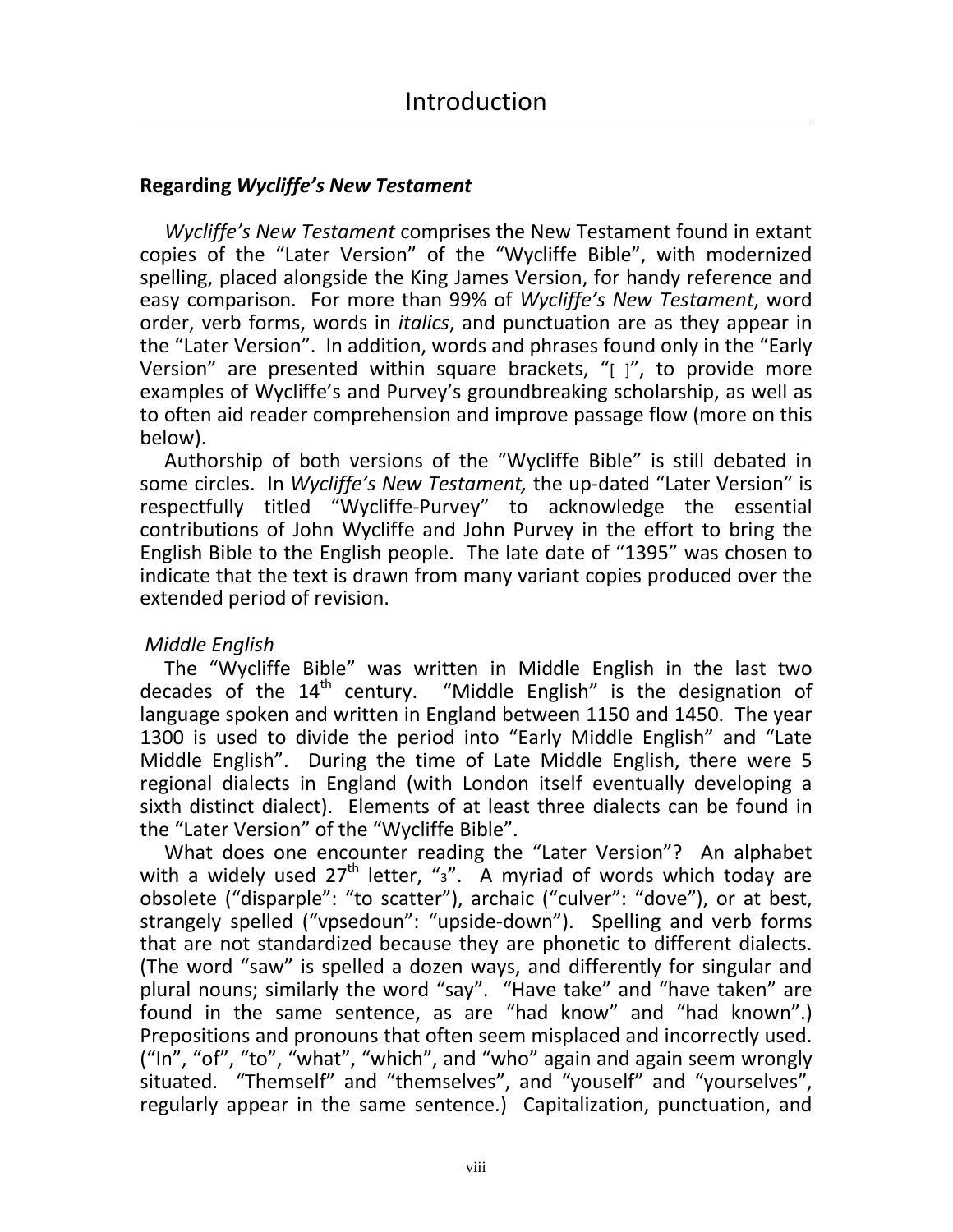other grammatical conventions that are rudimentary by today's standards and vary greatly from sentence to sentence. (For example, *past tenses* are made by adding nothing to the present tense, or an "e", "en", "id", "ede", and still other suffixes.) One encounters, in short, a seemingly incomprehensible challenge within (what will become) a single verse of scripture.

 And so the reason for "Wycliffe-Purvey". "Wycliffe-Purvey" is the "Later Version" of the "Wycliffe Bible" with irregular spelling deciphered, verb forms comprehended and made consistent, and numerous grammatical variations standardized. "Wycliffe-Purvey" is the key that unlocks the amazing secrets found within the "Wycliffe Bible".

### *Three types of words: obsolete, archaic and precursors*

 As indicated above, when the spelling is modernized, three types of words are discovered in the "Later Version": **obsolete** ("dead", unknown and unused for centuries), **archaic** (old-fashioned, now chiefly used poetically), and, the vast majority, "**precursors**", that is, strangely spelled forerunners of words that we use today. To comprehend the text, each group of words must be dealt with in a particular way.

### *Obsolete Words*

 Approximately 5% of the words in the "Later Version" are "dead" words that are neither presently used, nor found in current dictionaries. To fully understand the text, these obsolete words must be replaced. (In a handful of instances, the KJV follows the "Later Version" in the use of an obsolete or archaic word – words such as "holden":"held"; "washen":"washed"; "wot":"know"; "wist":"knew"; "anon":"at once"; and "let":"to hinder" and "Wycliffe-Purvey" follows suit. In most other instances, the obsolete words have been replaced.)

 Fortunately for our purposes, the "Wycliffe Bible" was created at an exciting time of transition, just as the nascent language was beginning to blossom into the English that we know today. So, frequently, a modern equivalent of an obsolete word is present in the "Later Version", already in use alongside its soon to be discarded doublet. These "in-house" replacement words include "know", "follow", "praise", "with", "scatter", "harm", "commandment", "reckon", "ignorance", "ignorant", "offence" and many others (including even "that" and "those", derived from either "the"+"ilk" or "thilke"). More than half of the obsolete words in the "Later Version" were replaced with these "in-house" substitutions. Somewhat surprisingly, a number of the modern replacement words were found only in the "Early Version" of the "Wycliffe Bible". In these instances, which are not infrequent, it is the "Later Version" that utilizes only the older, soon-to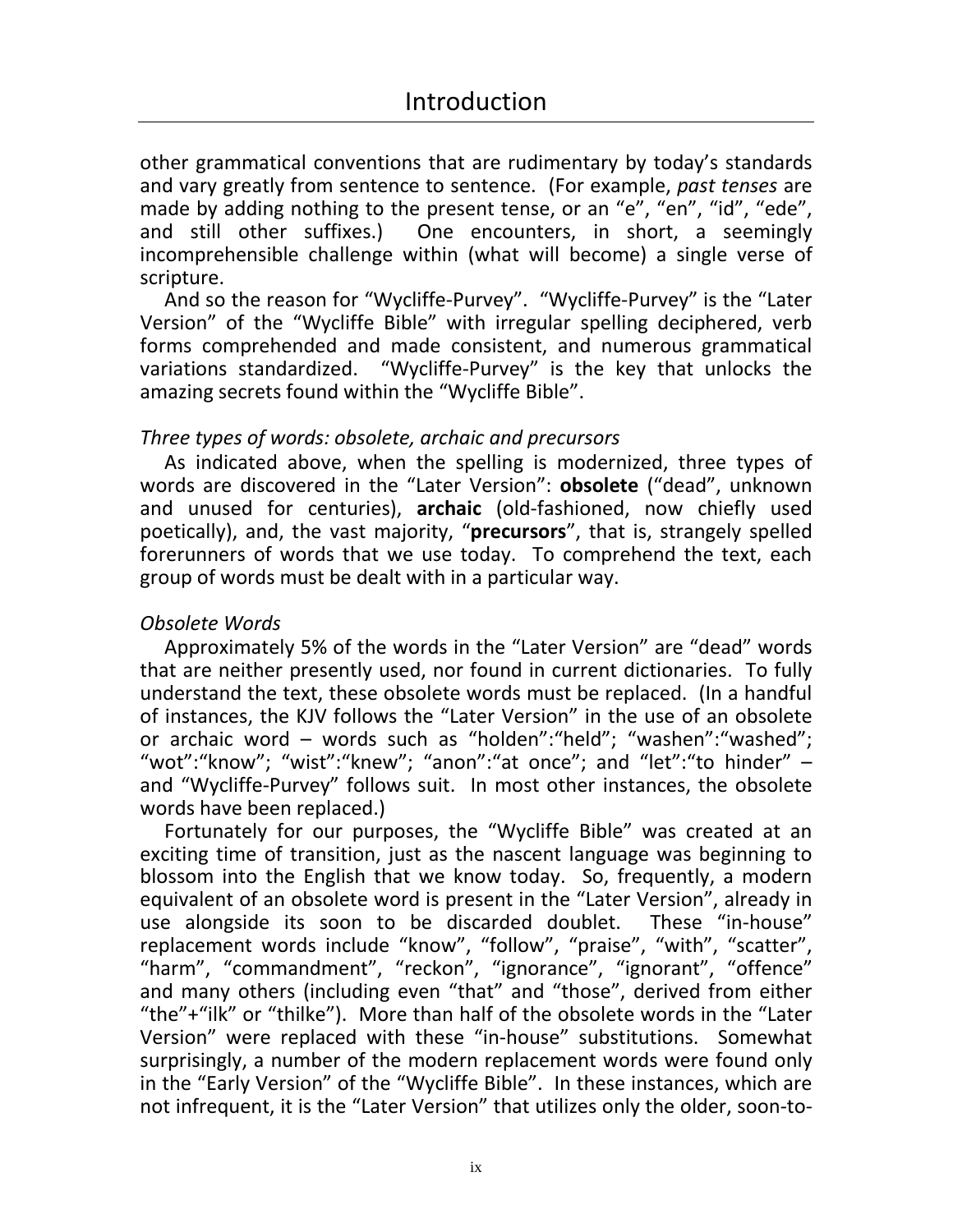be defunct, term.

 For the remaining obsolete words, reference works were consulted and the appropriate word chosen and utilized. Older words, in use as close in time to the "Later Version" as possible, were favored over more modern words. And, as often as possible, when selecting a replacement word not already found in the text, one different from that used in the KJV was chosen, so as not to artificially produce similar phraseology. Sometimes, however, the only appropriate replacement word was that which the KJV also used.

 When an obsolete word was replaced, the effort was made to use the same replacement word as often as possible to reflect word usage in the "Later Version". However, words often have more than one meaning and readability itself sometimes required multiple renderings. So, a word usually rendered "suitable", also became "opportune"; one rendered "grumble", also became "grudge"; one rendered "except", also become "without"; one rendered "of kind" or "by kind", occasionally became "naturally"; one rendered "part" (i.e., "to divide"), also became "separate"; one rendered "cause to stumble", also became "offend"; one rendered "rush", also became "force"; one rendered "household", also became "family" and "members"; and so on.

 In all, approximately 240 replacement words (and their various forms) were utilized. Some replacement words ("parched", "wrenched", "physician", etc.) were used infrequently; other replacement words ("call", "ascend", "promise", etc.) were used repeatedly.

### *Archaic Words*

 More than 10% of the words used in the "Later Version" are today considered "archaic", that is, not presently or widely used, but still found in good, current dictionaries. Words in this category include "youngling" (young person), "ween" (suppose), "trow" (trust/believe), "cloth" (cloak; also singular of clothes, and so, a garment), "swevens" (dreams), "strand" (stream), "querne" (hand-mill), "repromission" (promise), "principat" (principality), "comeling" (stranger/new-comer), "livelode"/"lifelode" (livelihood), "knitches" (bundles), "anon" (at once), "culver" (dove), "soothly" (truly), and "forsooth" (for truth). Once understood, these words are valid, vital, and provide a sense of the times and atmosphere in which the "Later Version" was written. Most archaic words have been retained. For definitions, refer across the page to the KJV, or to the Glossary at the back of the book, or to your own dictionary.

 In numerous instances within the "Later Version", archaic words also have their own more modern equivalents. So within "Wycliffe-Purvey", following the "Later Version", you will find both "again-rising" and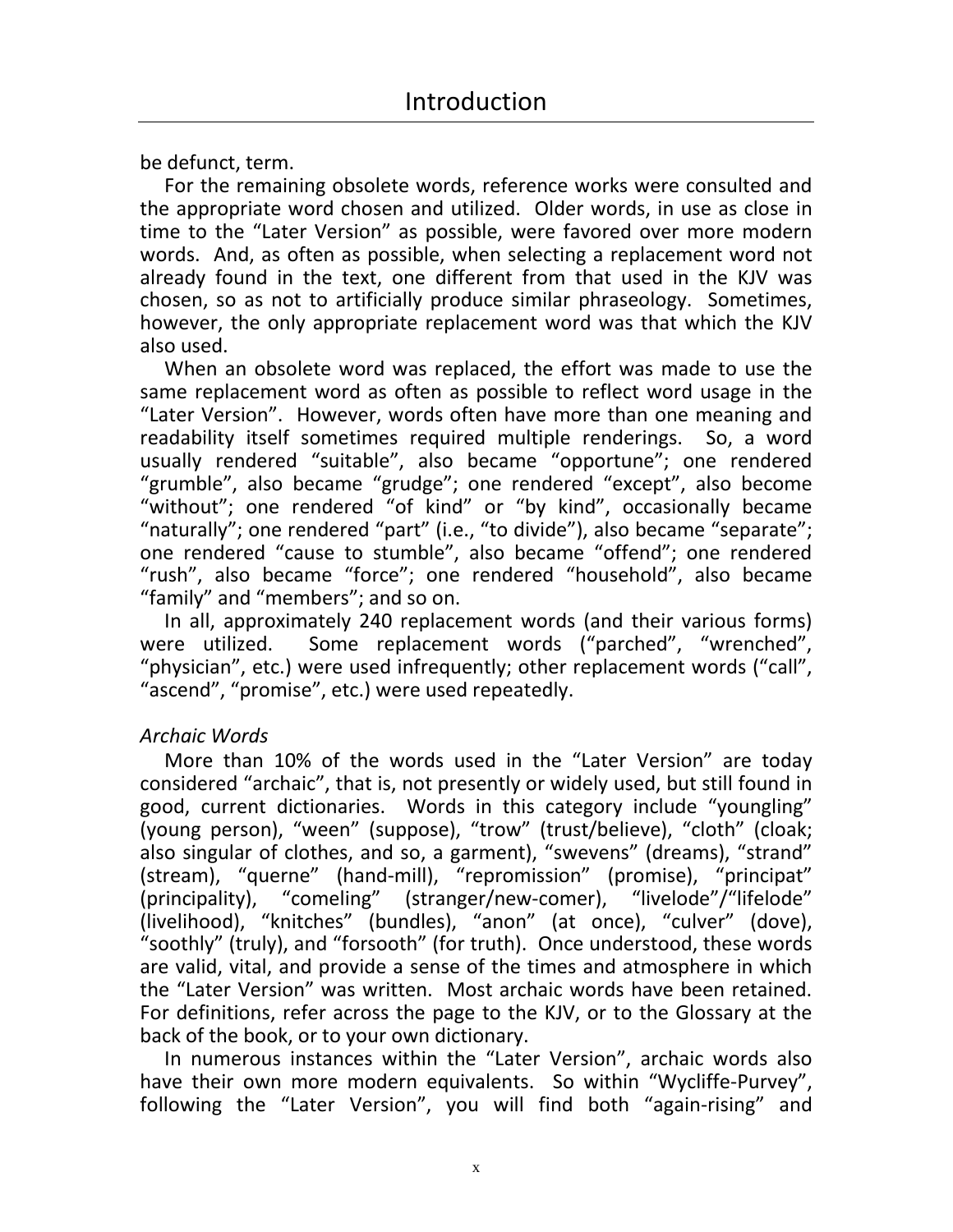"resurrection"; "again-buying" and "redemption"; "gobbets" and "pieces"; "meed" and "reward"; "volatiles" and "birds"; "wem" and "spot"; "virtue" and "power"; "leaveful" and "lawful"; "maumet" and "idol"; "simulacra" and "idols"; "comprehend" and "apprehend" (i.e., to physically catch, lay hold of, or to grasp); and numerous other doublets of archaic and "modern" words.

### *Precursors*

 But the vast majority of words in the "Later Version", 85% or more, though often spelled quite differently, are nevertheless the direct precursors of words that we use today. Their spelling modernized, they are comprehensible – with a few caveats.

 Within "Wycliffe-Purvey", you will encounter familiar words in unfamiliar settings: "health" in place of "salvation"; "enhance" in place of "exalt"; "clarity" and "clearness" in place of "glory"; "deem" in place of "judge"; "doom" in place of "judgment"; "defoul" in place of "defile"; "virtue" in place of "power"; "dread" in place of "fear"; "either" in place of "or"; "charity" in place of "love"; "take" in place of "receive"; "and" in place of "also"; and so forth. Consult a dictionary. Even as defined in the year 2001, these words remain relevant in their particular context. Their use in favorite and well known passages breathes new life into these verses and can bring fresh insight and illumination.

 In some instances, however, words that we recognize have significantly changed definition in the intervening six centuries. Confusion would result if these words were retained in "Wycliffe-Purvey". So they were replaced. Words in this category include "wood" (meaning "mad"); "behest" (meaning "promise"): "let" (meaning "hinder"); "cheer" (meaning "face"); "anon" (meaning "at once" or "immediately", not the more modern "by and by"); "sick" (meaning "weak" or "frail"); "sad" (meaning "firm"); "cloth" (meaning cloak"); "lose" (meaning "to destroy", active sense); "lost" (meaning "destroyed", active sense); "leech" (meaning "physician"); "leave" (meaning "dismiss" or "send away"); "left" (meaning "dismissed" or "sent away"); and so forth. About twenty words comprise this group and about half of their replacements were found already in the "Later Version". For more information regarding these words, consult the Glossary.

 To aid comprehension and readability, two separate words in the "Later Version" are often joined together in "Wycliffe-Purvey". Examples include "in+to", "with+out", "-+self", "-+selves", "no+thing", and a few others. Conversely, many unfamiliar compound nouns found in the "Later Version" are hyphenated in "Wycliffe-Purvey" (although no hyphens are found in the "Later Version"). So, for example, "a3enrisynge" became "again-rising" ("resurrection"). For added comprehension, it is sometimes beneficial to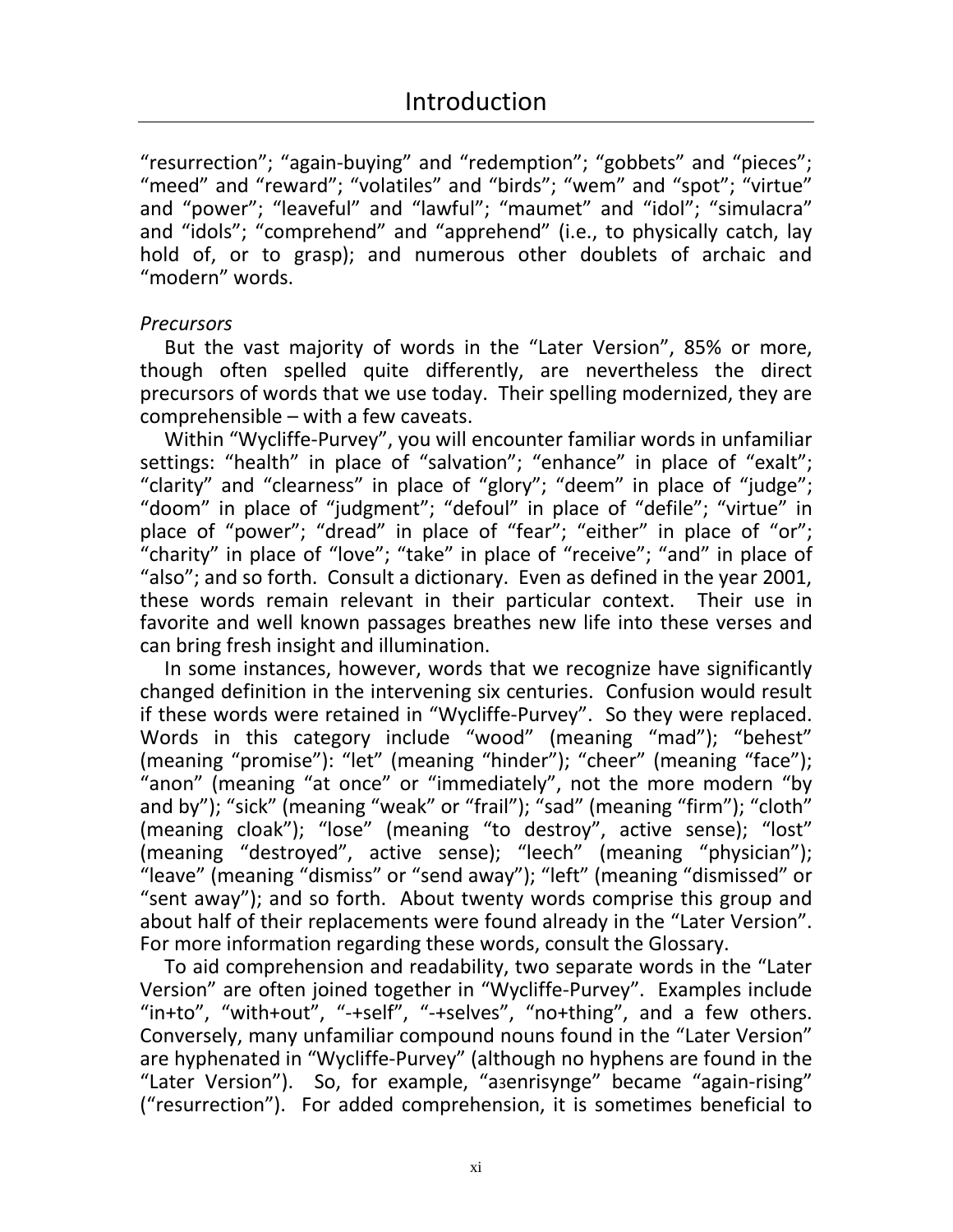reverse the order of hyphenated words, so "against-stand" can be read "stand against", "against-said" can be read "said against", and so on.

 Occasionally an appropriate prefix or suffix was added to a familiar root word to aid understanding. These include "en" to make "engender", "sur" to make "surpassingly", "ac" to make "acknowledge", "re" to make "restrained" and "requite", "de" to make "deprived", "ap" to make "approved", and "ly" to make "mostly". All of the prefixes and suffixes used were already found in abundance in the "Later Version". Rarely, a comma was inserted to aid readability (its placement not indicated). Words not found in the original text that were added to aid reader comprehension and passage flow are placed in round brackets "( )" on the "Wycliffe-Purvey" side of the page. Most are inconsequential prepositions ("the", "which", "that" or "for") or nouns such as "self" and "selves". None are integral or determinate.

 To summarize: More than 95% of the words you will read in "Wycliffe-Purvey" are modernized spellings of the original words (or their contemporary equivalents) found in the  $14<sup>th</sup>$  century manuscript. Less than 5% of the words are "replacement" words, that is, appropriate words chosen to replace obsolete or "dead" words. Of this small group – less than 240 individual words and their various forms – about half are already found in the original text and half are my selections as replacements.

 Ultimately, the presence of each word in "Wycliffe-Purvey" was decided by its fidelity to the source texts, as well as its aid to reader comprehension and passage flow.

### *Use of the KJV*

 In transforming the "Later Version" into "Wycliffe-Purvey", the KJV was followed in three aspects: Verse number, book order, and proper names.

 Verses are not found in either version of the "Wycliffe Bible". Each chapter consists of one unbroken block of text. There are not even paragraphs. In creating "Wycliffe-Purvey", the "Later Version" was defined, word by word. Then, the KJV was placed alongside and used to divide each chapter into the traditional verses. (Verse divisions were established and numbered in the middle of the  $16<sup>th</sup>$  century, 60 years before the KJV was printed. The King James translators copied what was already established.) As the blocks were broken up, there were many moments of astonishment, for time after time, John Wycliffe and John Purvey had written it first, written it right, more than two centuries before the King James translators.

 New Testament book order to which we are accustomed long pre-dates the KJV: It appeared at least as early as the 5<sup>th</sup> century in some Latin Bibles, and was established as the accepted order at the same time the verse divisions were made, as stated, 60 years before the KJV was printed. The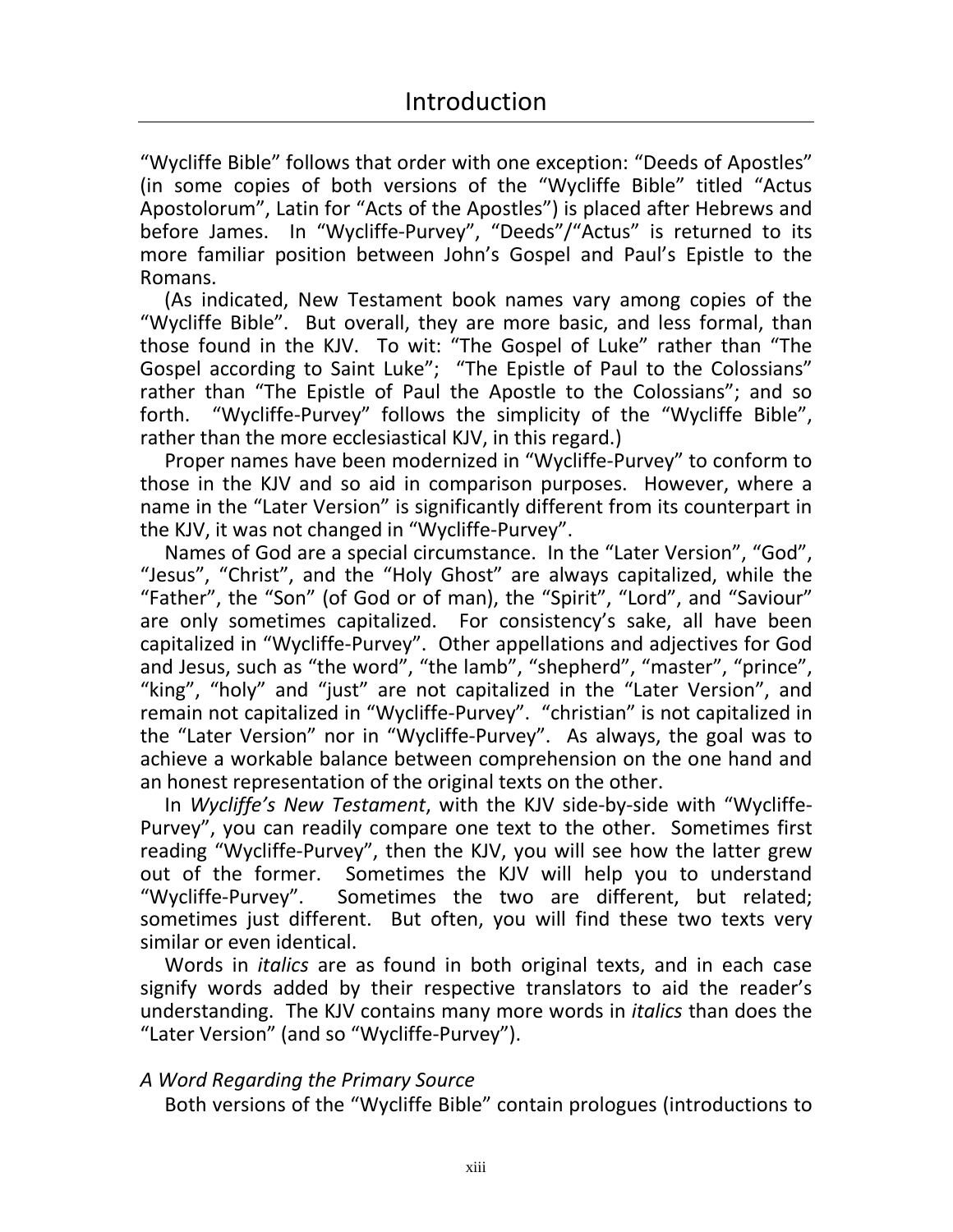# **New Testament**

Introduction Endnote W Z P Œ  $] v P \s Z$  - Œ o Ç s Œ ·  $'$ o}.. ΂ / v Conclusion

Old Testament